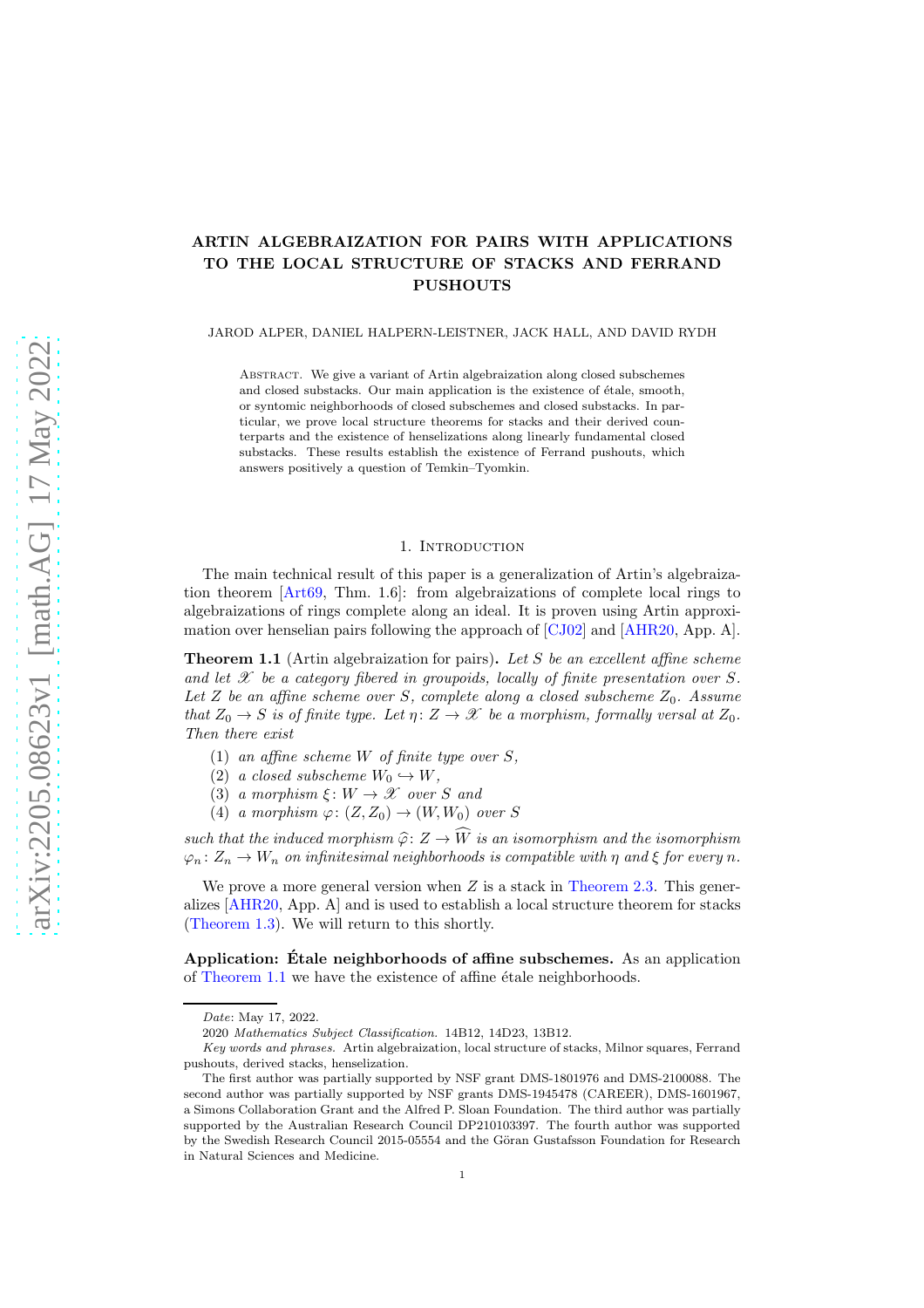**Theorem 1.2** (Affine étale neighborhoods). Let  $\mathcal{X}$  be a quasi-separated algebraic stack with affine stabilizers, and consider a diagram



where  $\mathscr{X}_0 \hookrightarrow \mathscr{X}$  is a closed immersion and  $f_0: W_0 \to \mathscr{X}_0$  is an étale (resp. smooth) morphism with  $W_0$  affine. Then there exist an affine scheme  $W$  and an étale (resp. smooth) morphism  $f: W \to \mathscr{X}$  such that  $f|_{\mathscr{X}_0} = f_0$ .

If  $\mathscr X$  is an affine scheme, then [Theorem 1.2](#page-0-1) is [\[SP,](#page-25-0) [04D1\]](http://stacks.math.columbia.edu/tag/04D1) ( $f_0$  étale) and [\[Elk73,](#page-24-3) Thm.  $6 \mid (f_0 \text{ smooth})$ . For non-affine schemes and algebraic spaces, these results are new and answer positively a question of Temkin and Tyomkin [\[TT16,](#page-25-1) Qstn. 5.3].

Application: Local structure of stacks. We now generalize [Theorem 1.2](#page-0-1) from extending affine étale neighborhoods to extending linearly fundamental étale neighborhoods. By definition, an algebraic stack  $\mathscr X$  is fundamental if there is an affine morphism  $\mathscr{X} \to BGL_n\mathbb{Z}$  for some n, and linearly fundamental if it is fundamental and cohomologically affine; see [\[AHR19,](#page-24-4) §2.2] for further discussion.

In order to formulate mixed-characteristic versions of the local structure results, we recall from [\[AHR19,](#page-24-4) §15] the following conditions on an algebraic stack  $\mathscr{X}$ .

- <span id="page-1-3"></span><span id="page-1-1"></span>(FC) There is only a finite number of different characteristics in  $\mathscr{X}$ .
- <span id="page-1-2"></span>(PC) Every closed point of  $\mathscr X$  has positive characteristic.
	- (N) Every closed point of  $\mathscr X$  has nice stabilizer [\[HR15,](#page-24-5) Defn. 1.1] (i.e., is an extension of a finite linearly reductive group scheme by an algebraic group of multiplicative type).

If X is linearly fundamental, then  $(PC) \implies (N)$  $(PC) \implies (N)$  $(PC) \implies (N)$  as linearly reductive group schemes in positive characteristic are nice [\[Nag62\]](#page-24-6), [\[HR15,](#page-24-5) Thm. 1.2]. The condition that we often impose will be of the following form for some morphism of stacks  $\mathscr{W}_0 \to \mathscr{X}$ : assume either that  $\mathscr{W}_0$  satisfies [\(N\),](#page-1-2) or  $\mathscr{X}$  satisfies [\(FC\).](#page-1-3)

We also remind the reader of another type of algebraic stack from [\[AHR19,](#page-24-4) §2.2]: an algebraic stack  $\mathscr X$  is nicely fundamental if it admits an affine morphism to  $B_SQ$ , where  $Q \to S$  is a nice and embeddable group scheme over S. It follows that nicely fundamental stacks are linearly fundamental.

<span id="page-1-0"></span>Theorem 1.3 (Local structure of stacks). Let S be an excellent algebraic space and let  $\mathscr X$  be an algebraic stack, quasi-separated and locally of finite presentation over S with affine stabilizer groups. Consider a diagram

$$
\mathscr{W}_0 \subseteq -\rightarrow \mathscr{W}
$$
\n
$$
\downarrow f_0 \qquad \qquad \downarrow f
$$
\n
$$
\mathscr{X}_0 \subseteq \longrightarrow \mathscr{X},
$$

where  $\mathscr{X}_0 \hookrightarrow \mathscr{X}$  is a closed immersion and  $f_0 \colon \mathscr{W}_0 \to \mathscr{X}_0$  is a morphism of algebraic stacks with  $\mathcal{W}_0$  linearly fundamental.

- <span id="page-1-4"></span>(1) If  $f_0$  is smooth (resp. étale), then there exists a smooth (resp. étale) morphism  $f: W \to \mathscr{X}$  such that W is fundamental and  $f|_{\mathscr{X}_0} \simeq f_0$ .
- <span id="page-1-5"></span>(2) Assume that  $\mathscr{W}_0$  satisfies [\(PC\)](#page-1-1) or [\(N\)](#page-1-2) or  $\mathscr{X}_0$  satisfies [\(FC\)](#page-1-3). If  $f_0$  is syntomic and  $\mathscr{X}_0$  has the resolution property, then there exists a syntomic morphism  $f: W \to \mathscr{X}$  such that W is fundamental and  $f|_{\mathscr{X}_0} \cong f_0$ .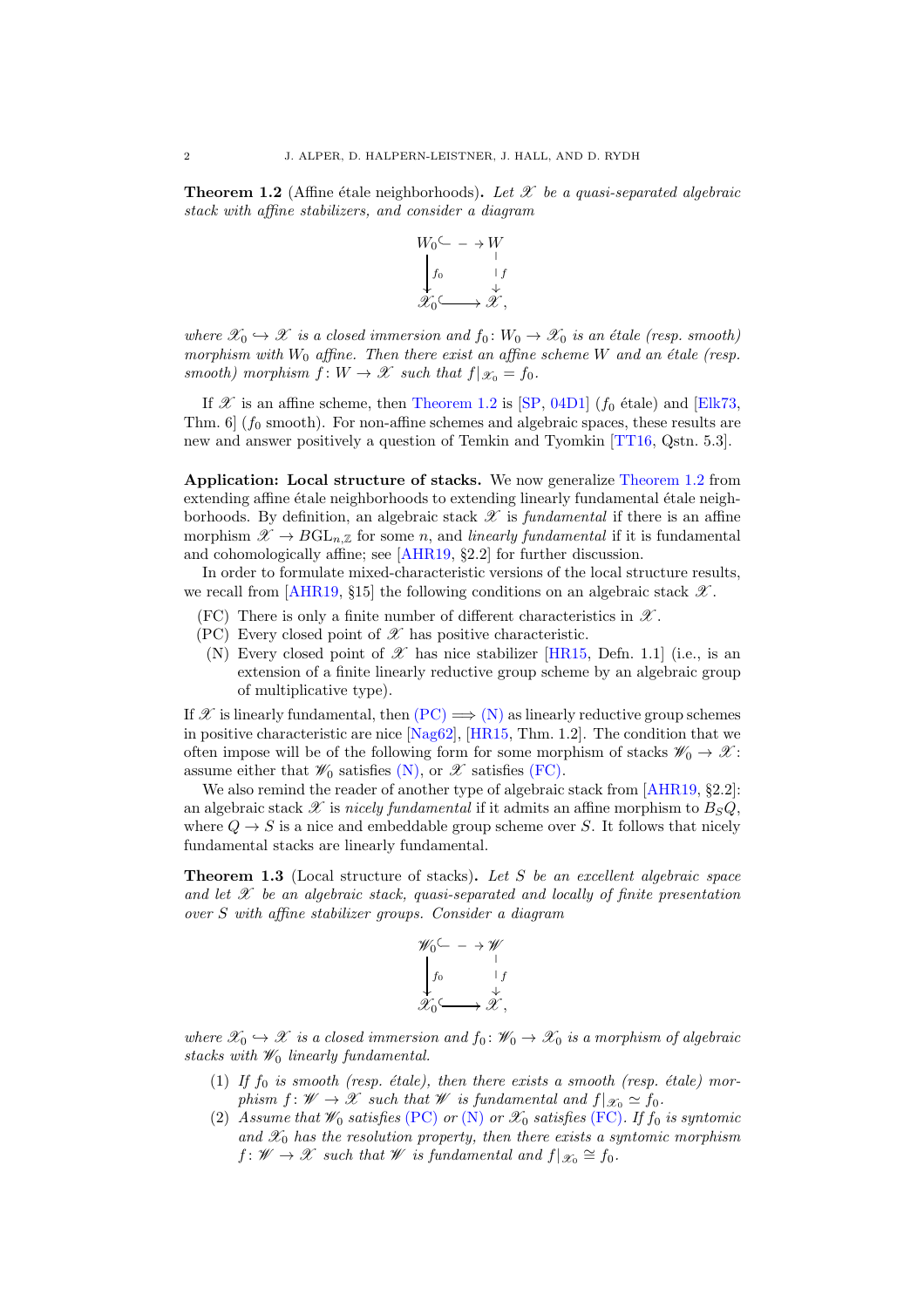Syntomic means flat and locally of finite presentation, with fibers that are local complete intersections. An important example in our context is that any morphism  $BG \rightarrow \mathscr{G}_x$  is smooth in characteristic zero but merely syntomic in positive characteristic.

For further refinements on  $\mathscr{W}$ , see [Theorems 1.5](#page-2-0) and [1.6](#page-2-1) below and [\[AHR19,](#page-24-4) §16–17]. For a non-noetherian version, see [Theorem 5.1.](#page-17-0) We also have the following result.

<span id="page-2-2"></span>**Theorem 1.4** (Local structure of stacks at non-closed points). Let  $\mathscr X$  be a quasiseparated algebraic stack with affine stabilizer groups. Let  $x \in |\mathcal{X}|$  be a point with residual gerbe  $\mathscr{G}_x$  and let  $f_0: \mathscr{W}_0 \to \mathscr{G}_x$  be a syntomic (resp. smooth, resp.  $\emph{\'e}tale)$  morphism with  $\mathscr{W}_0$  linearly fundamental. Then there exists a syntomic (resp. smooth, resp. étale) morphism  $f : \mathscr{W} \to \mathscr{X}$  such that W is fundamental and  $f|_{\mathscr{G}_x} \cong$  $f_0$ .

We give a more general version for pro-affine-immersions in [Theorem 5.8.](#page-19-0) Note that the inclusions  $\mathscr{X}_0 \hookrightarrow \mathscr{X}$  of a closed substack in [Theorem 1.3](#page-1-0) and  $\mathscr{G}_x \hookrightarrow \mathscr{X}$ of a residual gerbe in [Theorem 1.4](#page-2-2) are both pro-affine-immersions. We also have refinements on the local charts (cf. [\[AHR19,](#page-24-4) Prop. 12.5 and Cor. 17.4]).

<span id="page-2-0"></span>**Theorem 1.5** (Refinement 1). Let W be a fundamental stack. Let  $\mathcal{W}_0 \hookrightarrow \mathcal{W}$ be a pro-affine-immersion. Assume that  $\mathcal{W}_0$  is linearly fundamental and satisfies [\(PC\)](#page-1-1), [\(N\)](#page-1-2), or [\(FC\)](#page-1-3). If  $g: W \to \mathcal{X}$  is a morphism to an algebraic stack with affine (resp. separated) diagonal, such that  $g|_{\mathscr{W}_0}$  is representable, then there exists an étale neighborhood  $\mathscr{W}' \to \mathscr{W}$  of  $\mathscr{W}_0$  such that  $\mathscr{W}'$  is fundamental and  $g|_{\mathscr{W}'}$  is affine (resp. representable).

<span id="page-2-1"></span>**Theorem 1.6** (Refinement 2). Let W be a fundamental stack and  $\mathcal{W}_0 \hookrightarrow \mathcal{W}$  be a pro-affine-immersion. Assume that  $\mathscr{W}_0$  is linearly fundamental and that either  $\mathscr{W}_0$ satisfies [\(PC\)](#page-1-1), [\(N\)](#page-1-2), or  $W$  satisfies [\(FC\)](#page-1-3). Then there exists an étale neighborhood  $\mathscr{W}' \to \mathscr{W}$  of  $\mathscr{W}_0$  such that

- (1)  $\mathcal{W}'$  is linearly fundamental.
- (2) If  $\mathscr{W}_0 = [\operatorname{Spec} A_0/G_0]$ , where  $G_0$  is a linearly reductive (resp. nice) and embeddable group scheme over the good moduli space  $W_0$ , then we can arrange so that  $\mathscr{W}' = [\operatorname{Spec} A/G]$ , where G is a linearly reductive (resp. nice) and embeddable group scheme over the good moduli space W′ , such that  $G|_{W_0} \cong G_0.$

**Application:** Henselizations. The *henselization* of an algebraic stack  $\mathscr X$  along a morphism  $\nu: \mathscr{W} \to \mathscr{X}$  is an initial object in the 2-category of 2-commutative diagrams



where  $f: \mathscr{X}' \to \mathscr{X}$  is pro-étale. Recall that  $f: \mathscr{X}' \to \mathscr{X}$  is called pro-étale if it is an inverse limit of quasi-separated étale neighborhoods  $\mathscr{X}_{\lambda} \to \mathscr{X}$  such that the transition maps  $\mathscr{X}_{\lambda} \to \mathscr{X}_{\mu}$  are affine for all sufficiently large  $\lambda \geq \mu$ . Note that we do not require that  $f$  is representable or separated.

<span id="page-2-3"></span>**Theorem 1.7** (Existence of Henselizations). Let X be a quasi-separated algebraic stack with affine stabilizers. Let  $\nu: \mathscr{X}_0 \hookrightarrow \mathscr{X}$  either be the inclusion of a closed substack satisfying [\(PC\)](#page-1-1), [\(N\)](#page-1-2), or [\(FC\)](#page-1-3); or the inclusion of a residual gerbe. If  $\mathscr{X}_0$ is linearly fundamental, then the henselization  $\mathcal{X}_{\nu}^{h}$  of  $\mathcal X$  along  $\nu$  exists. Moreover,  $\mathcal{X}_{\nu}^{h}$  is linearly fundamental and  $(\mathcal{X}_{\nu}^{h}, \mathcal{X}_{0})$  is a henselian pair.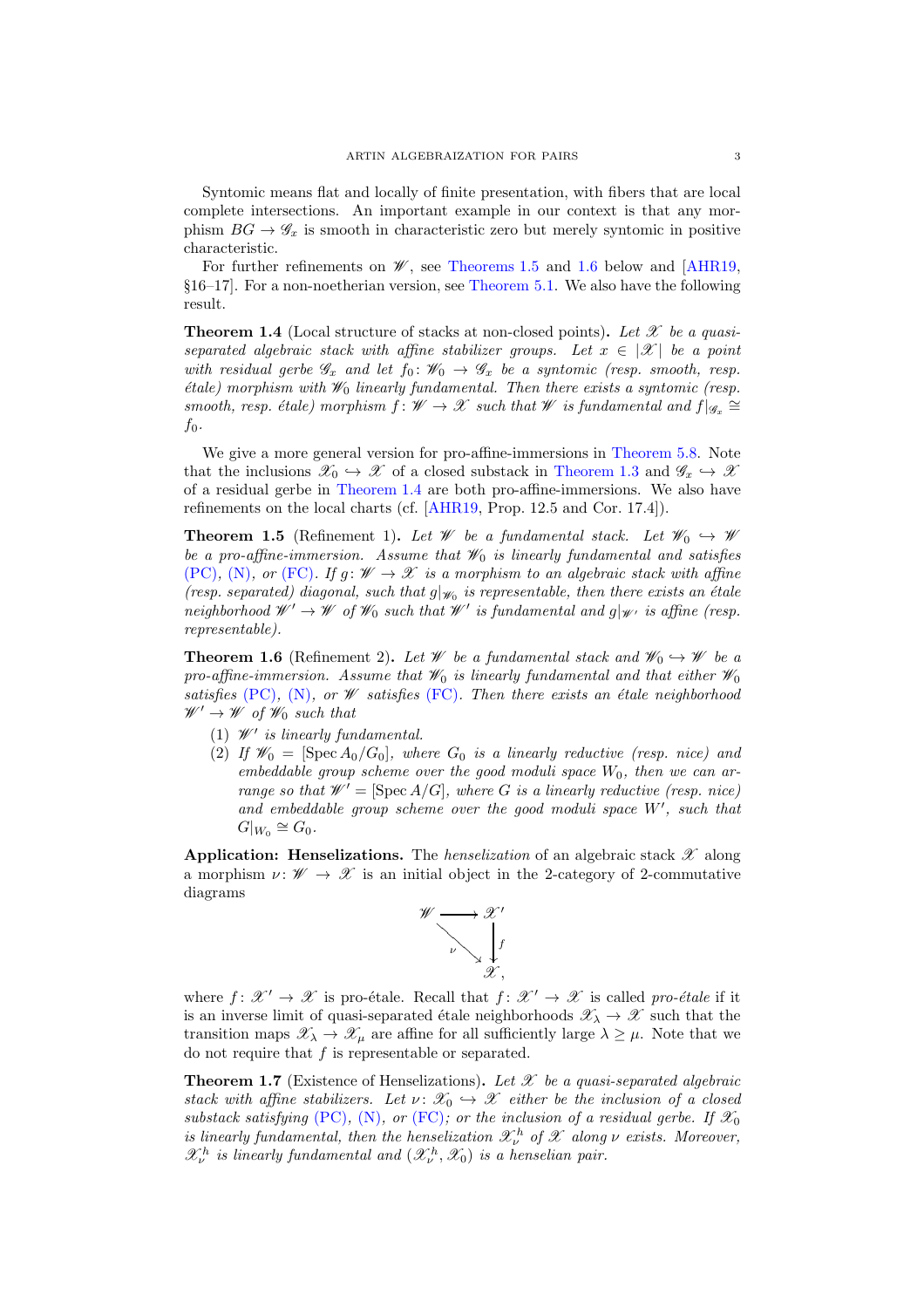When  $\mathscr X$  is an affine scheme, then [Theorem 1.7](#page-2-3) is [\[Ray70,](#page-25-2) Ch. XI, Thm. 2]. The result is new for non-affine schemes and algebraic spaces. It is also closely related to, but does not settle, conjectures of Greco and Strano on henselian schemes [\[GS81,](#page-24-7) Conj. A, B and C].

Note that there are no analogous results for open neighborhoods: there are schemes with affine closed subschemes that do not admit affine neighborhoods. Indeed, there is a separated scheme with two closed points that does not admit an affine open neighborhood and such that the semi-localization at the two points does not exist. See [Appendix A.](#page-23-0)

Application: Ferrand pushouts. As an application of [Theorem 1.2](#page-0-1) we can prove that Ferrand pushouts [\[Fer03,](#page-24-8) [TT16\]](#page-25-1) exist for algebraic spaces and algebraic stacks. In the affine case, these are Milnor squares [\[Mil71,](#page-24-9) §2] and it follows that these are pushouts in the category of quasi-separated algebraic stacks.

<span id="page-3-0"></span>**Theorem 1.8** (Existence of Ferrand pushouts). Consider a diagram



of quasi-separated algebraic stacks where i is a closed immersion and f is affine. Then the pushout  $\mathscr Y$  exists in the category of quasi-separated algebraic stacks and is a geometric pushout. If  $\mathscr{X}_0$ ,  $\mathscr{Y}_0$  and  $\mathscr{X}$  are Deligne–Mumford stacks (resp. algebraic spaces, resp. affine schemes), then so is  $\mathscr Y$ .

[Theorem 1.8](#page-3-0) generalizes the main theorem of [\[TT16\]](#page-25-1), where certain pushouts of algebraic spaces are proven to exist.

Application: Nisnevich neighborhoods. The following application is used in [\[HK19\]](#page-24-10) and is a simple consequence of the local structure at non-closed points [\(Theorem 1.4\)](#page-2-2).

<span id="page-3-1"></span>**Theorem 1.9** (Nisnevich neighborhoods of stacks with nice stabilizers). Let X be a quasi-compact and quasi-separated algebraic stack such that every, not necessarily closed, point of  $\mathscr X$  has nice stabilizer group. Then there is a Nisnevich covering  $f: W \to \mathscr{X}$ , where W is nicely fundamental. That is,

- (1) f is étale and for every, not necessarily closed, point  $x \in |\mathcal{X}|$  the restriction  $f|_{\mathscr{G}_x}$  has a section.
- (2)  $W$  admits an affine good moduli space W and there is a nice embeddable group scheme  $G \to W$  such that  $\mathscr{W} = [\text{Spec } A/G].$

If  $\mathscr X$  has affine (resp. separated) diagonal, then we can arrange that f is affine (resp. representable).

Remark 1.10. When  $\mathscr X$  is an algebraic stack with a good moduli space such that every point of characteristic zero has an open neighborhood of characteristic zero, then  $\mathscr X$  has a strong Nisnevich neighborhood of the form [Spec  $A/G$ ] with G linearly reductive [\[AHR19,](#page-24-4) Thm. 13.1]. Here strong means that the Nisnevich neighborhood is a pull-back from a Nisnevich cover of the good moduli space. Note that the condition that  $\mathscr X$  admits a good moduli space implies that every *closed* point has linearly reductive stabilizer.

<span id="page-3-2"></span>In the case of linearly reductive stabilizers at closed points, we have the following result.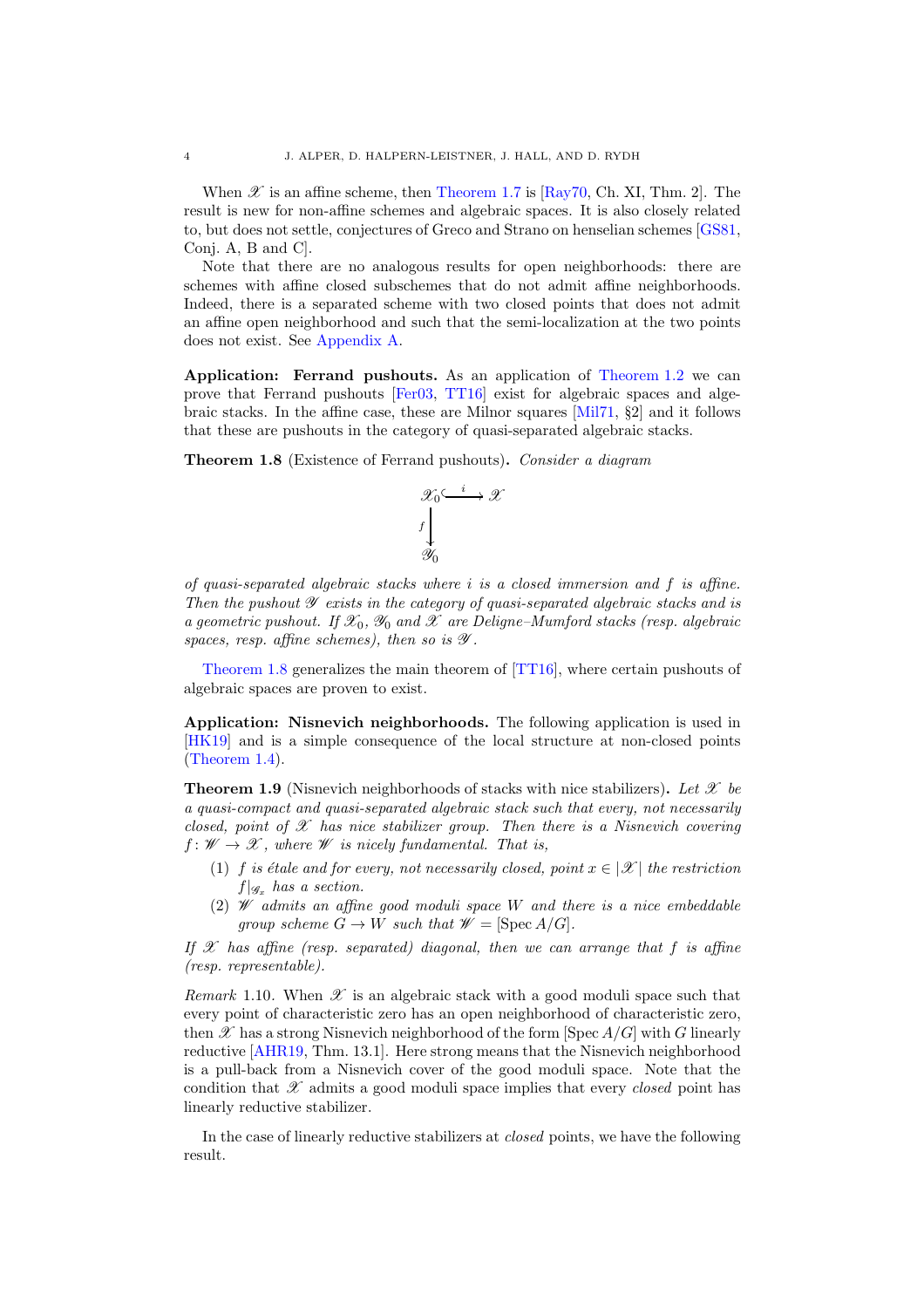Theorem 1.11 (Nisnevich neighborhoods of stacks with linearly reductive stabilizers at closed points). Let  $\mathscr X$  be a quasi-compact and quasi-separated algebraic stack with affine stabilizers and linearly reductive stabilizers at closed points. Assume that  $\mathscr X$  has separated (resp. quasi-affine, resp. affine) diagonal. Then there is a Nisnevich covering  $f : [V/\mathrm{GL}_m] \to \mathscr{X}$ , where V is a quasi-compact separated algebraic space (resp. quasi-affine scheme, resp. affine scheme). In general, the morphism f is not representable but if  $\mathscr X$  has affine diagonal we can also arrange so that f is affine.

When  $\mathscr X$  has affine diagonal, the Nisnevich covering is fundamental but not always linearly fundamental. If  $\mathscr X$  is the stack quotient of the non-separated affine line by  $\mathbb{Z}/2\mathbb{Z} \times \mathbb{G}_m$  [\[AHR20,](#page-24-2) Ex. 5.2], then the unique closed point has stabilizer  $\mathbb{G}_m$  whereas the open point has stabilizer  $\mathbb{Z}/2\mathbb{Z}$ . Every Nisnevich covering will thus have a point with stabilizer  $\mathbb{Z}/2\mathbb{Z}$  and such stacks are not linearly fundamental in characteristic 2.

Application: Compact generation. Let  $\mathscr X$  be a quasi-compact and quasiseparated algebraic stack and consider its unbounded derived category of  $\mathcal{O}_{\mathcal{X}}$ modules with quasi-coherent cohomology sheaves  $D_{\text{QCoh}}(\mathscr{X})$ . A vexing question over the years has been whether the category  $D_{\text{QCoh}}(\mathscr{X})$  is compactly generated. In this situation, this is equivalent to finding a set of perfect complexes  $\{P_\lambda\}_{\lambda \in \Lambda}$  on  $\mathscr X$  such that

- (a) if  $M \in D_{\text{QCoh}}(\mathscr{X})$  and  $\text{Hom}_{\mathcal{O}_{\mathscr{X}}}(P_{\lambda}, M) = 0$  for all  $\lambda \in \Lambda$ , then  $M = 0$ ; and
- (b) the functor  $\text{Hom}_{\mathscr{X}}(P_{\lambda}, -)$ :  $\text{D}_{\text{QCoh}}(\mathscr{X}) \to \text{Ab}$  preserves small coproducts for all  $\lambda \in \Lambda$ .

For schemes, definitive positive results go back to the pioneering work of [\[TT90,](#page-25-3) [Nee96\]](#page-25-4). For a thorough discussion on the subtleties of this question for algebraic stacks, we refer the interested reader to [\[HR17,](#page-24-11) [HNR19\]](#page-24-12).

A lot of progress was made on this question for stacks in [\[AHR20,](#page-24-2) Thm. 5.1] and [\[AHR19,](#page-24-4) Prop. 14.1], however. More precisely, [\[AHR20,](#page-24-2) Thm. 5.1] established compact generation provided that  $\mathscr X$  had affine diagonal and the identity component  $G_x^0$  of the stabilizer groups  $G_x$  of  $\mathscr X$  at all points x of  $\mathscr X$  were of multiplicative type. It was shown in [\[HNR19,](#page-24-12) Thm. 1.1], however, that if  $\mathscr X$  had a point of positive characteristic y such that the reduced identity component  $(G_y)_{\text{red}}^0$  was not a torus, then  $D_{\text{QCoh}}(\mathscr{X})$  was not compactly generated. In the following theorem we eliminate this discrepancy and give the following characterization of algebraic stacks in positive characteristic that have compactly generated derived categories.

<span id="page-4-1"></span><span id="page-4-0"></span>**Theorem 1.12.** Let X be a quasi-compact algebraic stack with affine diagonal satisfying [\(PC\)](#page-1-1). The following conditions are equivalent.

- <span id="page-4-2"></span>(1)  $\mathscr{X}$  is  $\aleph_0\text{-}crisp$  [\[HR17,](#page-24-11) Defn. 8.1].
- (2)  $D_{\text{QCoh}}(\mathcal{X})$  is compactly generated and for every closed subset  $Z \subseteq |\mathcal{X}|$ with quasi-compact complement, there exists a perfect complex P on  $\mathscr X$ with  $\text{supp}(P) = Z$ .
- <span id="page-4-4"></span><span id="page-4-3"></span>(3)  $D_{\text{QCoh}}(\mathscr{X})$  is compactly generated.
- (4) For every point x of X, the reduced identity component  $(G_x)_{red}^0$  of the stabilizer  $G_x$  at x is a torus.
- <span id="page-4-5"></span>(5) For every closed point x of  $\mathscr X$ , the reduced identity component  $(G_x)_{\text{red}}^0$  of the stabilizer  $G_x$  at x is a torus.

We will prove [Theorem 1.12](#page-4-0) immediately after the non-noetherian local structure [Theorem 5.1,](#page-17-0) and make use of the refinements established in [\[AHR19\]](#page-24-4).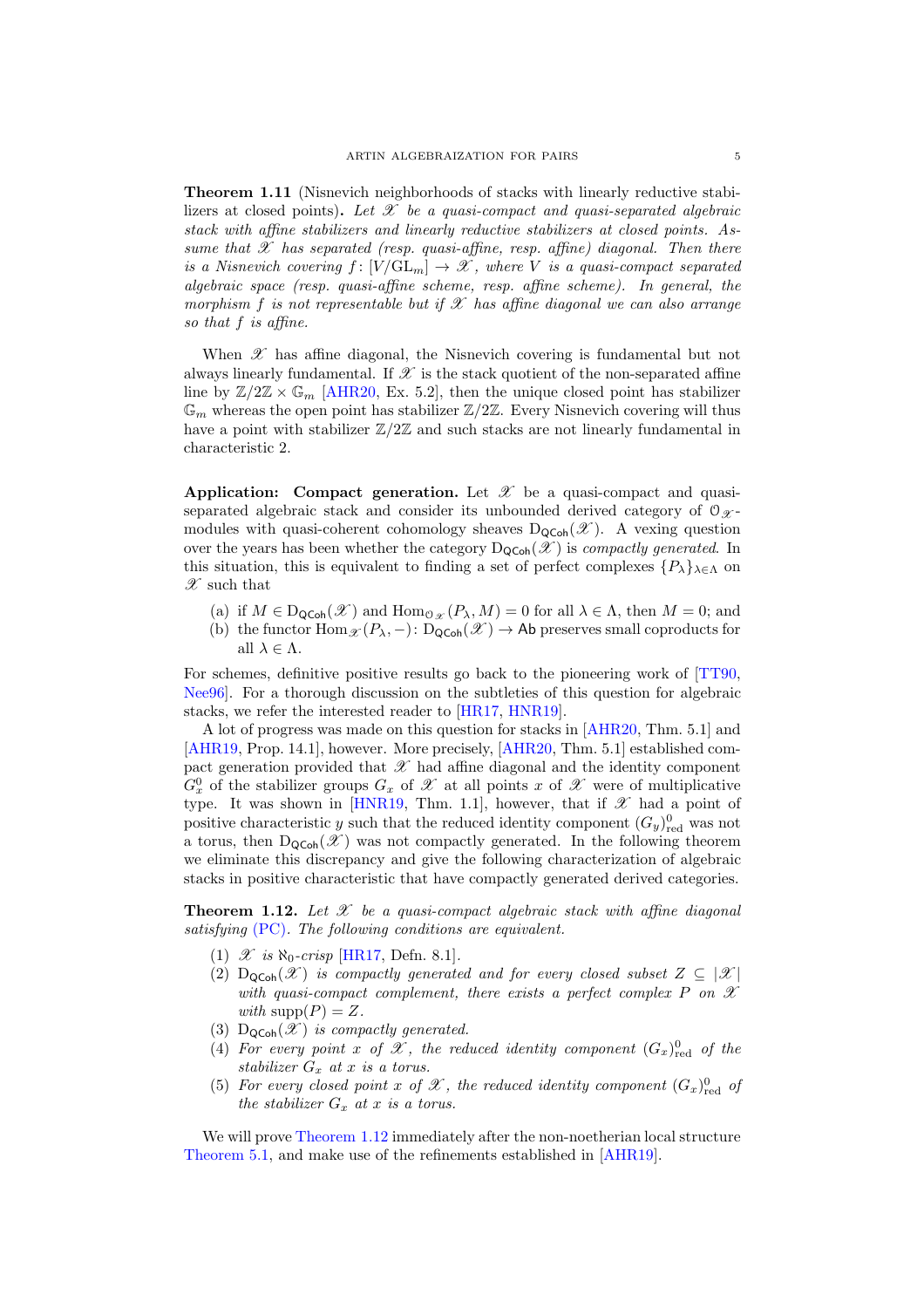Application: Local structure theorem of derived algebraic stacks. We now come to the derived versions of our local structure results. Recall that a morphism f of derived stacks is *quasi-smooth* if  $f$  is locally of finite presentation and its cotangent complex  $\mathbb{L}_f$  has Tor-amplitude  $\leq 1$ . This is the analogue of lci maps in derived algebraic geometry.

<span id="page-5-0"></span>**Theorem 1.13** (Local structure of derived stacks). Let  $\mathscr X$  be a quasi-separated algebraic derived 1-stack with affine stabilizers. Let  $\mathscr{X}_0 \hookrightarrow \mathscr{X}$  be a closed substack and let  $f_0: \mathscr{W}_0 \to \mathscr{X}_0$  be a morphism with  $(\mathscr{W}_0)_{\text{cl}}$  linearly fundamental. Assume one of the following conditions:

- (1)  $\mathscr{W}_0$  satisfies [\(PC\)](#page-1-1) or [\(N\)](#page-1-2); or
- (2)  $\mathscr{X}_0$  satisfies [\(FC\)](#page-1-3).

Then

- (a) If  $f_0$  is smooth (resp. étale), then there exists a smooth (resp. étale) morphism  $f: W \to \mathscr{X}$  such that W is fundamental and  $f(x_0 \cong f_0$ .
- (b) Assume that  $(\mathscr{X}_0)_{\text{cl}}$  has the resolution property. If  $f_0$  is quasi-smooth then there exists a quasi-smooth morphism  $f: W \to \mathcal{X}$  such that W is fundamental and  $f(x_0 \cong f_0$  (here the restriction denotes the derived pull-back).

It follows from [Proposition 6.1](#page-21-0) that  $\mathscr X$  is linearly fundamental if and only if the underlying classical stack  $\mathscr{X}_{\text{cl}}$  is linearly fundamental. See [Section 6](#page-21-1) for further discussion.

Application: Local structure of a  $\Theta$ -stratum. Let  $\mathscr S$  be a quasi-separated algebraic stack and let  $\mathscr X$  be an algebraic stack, quasi-separated and locally of finite presentation over  $\mathscr S$  with affine stabilizers relative to  $\mathscr S$ . Let  $\Theta := [\mathbb{A}^1/\mathbb{G}_m]$ ; then the mapping stack  $Filt(\mathscr{X}) := \underline{Map}_{\mathscr{S}}(\Theta_{\mathscr{S}}, \mathscr{X})$  is also algebraic, locally of finite presentation, quasi-separated, and has affine stabilizers relative to  $\mathscr{S}$  [\[HL14,](#page-24-13) Prop. 1.1.2. A  $\Theta$ -stratum in  $\mathscr X$  is by definition an open and closed substack  $\mathscr{Y} \subset \text{Filt}(\mathscr{X})$  such that the morphism  $\mathscr{Y} \to \mathscr{X}$  defined by restricting to  $1 \in \Theta$  is a closed immersion, so that we may also regard  $\mathscr Y$  as a closed substack of  $\mathscr X$  (see [\[HL14,](#page-24-13) Defn. 2.1.1]).

Stratifications by closed substacks of this kind arise in geometric invariant theory, as well as on moduli stacks such as the moduli of torsion free sheaves on a projective scheme. In [\[AHLH18,](#page-24-14) Lem. 6.11], the following local structure result was established using our [Theorem 5.1,](#page-17-0) and it is key to proving the semistable reduction theorem [\[AHLH18,](#page-24-14) Thm. 6.3].

**Proposition 1.14.** Let S be a noetherian algebraic space. Let  $\mathcal{X}$  be an algebraic stack of finite type over S with affine diagonal over S. If  $\mathscr{Y} \hookrightarrow \mathscr{X}$  is a  $\Theta$ -stratum, then there is a smooth representable morphism p:  $[\text{Spec}(A)/\mathbb{G}_m] \to \mathscr{X}$  such that  $\mathscr Y$  is contained in the image of p, and  $p^{-1}(\mathscr Y)$  is the  $\Theta$ -stratum

$$
p^{-1}(\mathscr{Y}) = [\operatorname{Spec}(A/I_+) / \mathbb{G}_m] \hookrightarrow [\operatorname{Spec}(A) / \mathbb{G}_m],
$$

where  $I_+ \subset A$  is the ideal generated by elements of positive degree.

#### 2. Artin algebraization

In this section we prove Artin's algebraization theorem for linearly fundamental pairs [\(Theorem 2.3\)](#page-6-0) which establishes [Theorem 1.1](#page-0-0) as a special case. In order to state the theorem, we will need the following terminology.

**Definition 2.1.** A pair  $(\mathscr{X}, \mathscr{X}_0)$  consists of an algebraic stack  $\mathscr{X}$  and a closed substack  $\mathscr{X}_0$ . We let  $\mathscr{I}_{\mathscr{X}}$  denote the ideal defining  $\mathscr{X}_0$  and let  $\mathscr{X}_n$  denote the *n*th infinitesimal neighborhood of  $\mathscr{X}_0$ , that is, the closed substack defined by  $\mathcal{I}_{\mathscr{X}}^{n+1}$ . We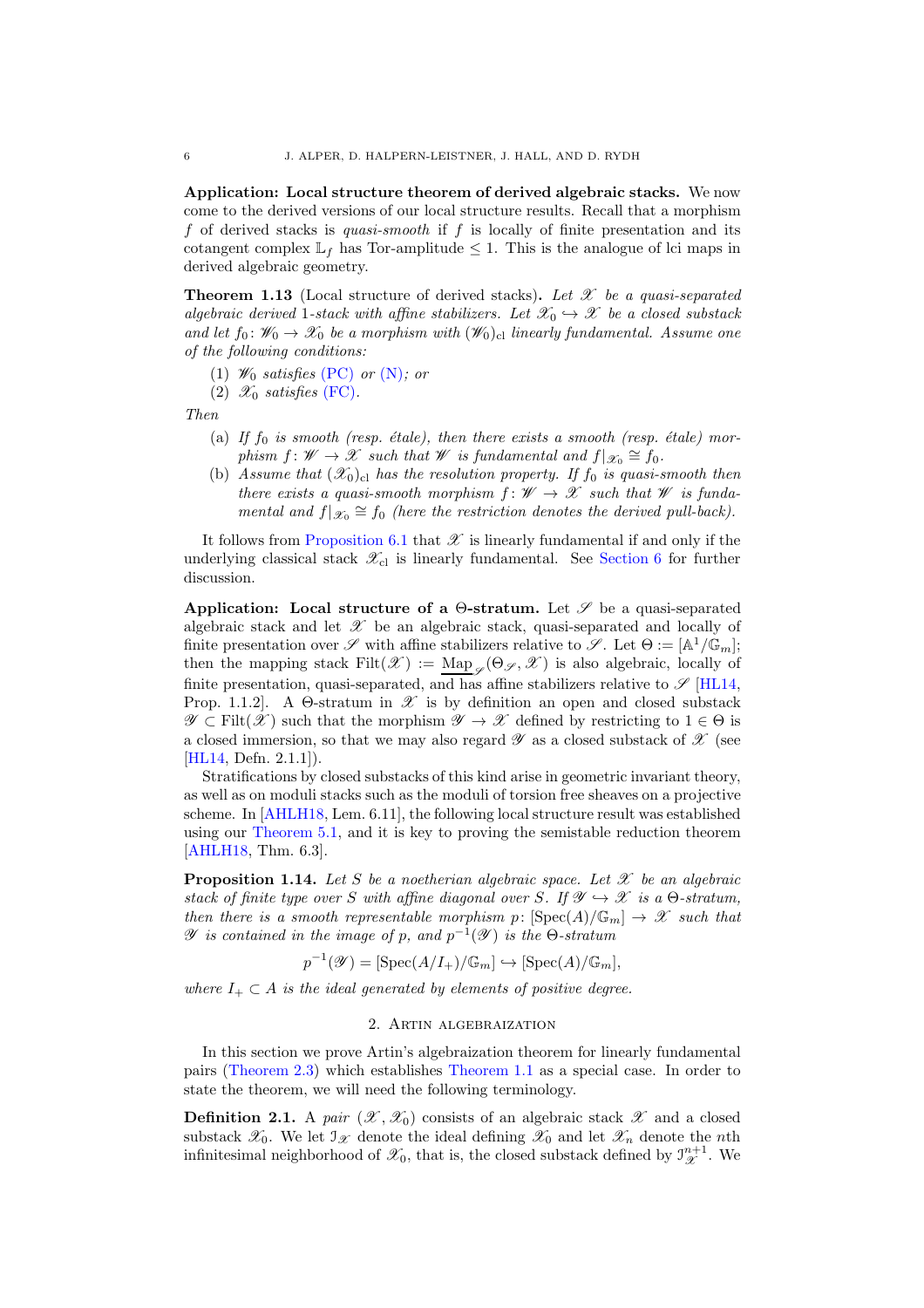say that a pair  $(\mathscr{X}, \mathscr{X}_0)$  has a given property  $\mathscr{P}$  (e.g. linearly fundamental) if both  $\mathscr{X}$  and  $\mathscr{X}_0$  have  $\mathscr{P}$ .

A morphism of pairs  $(\mathscr{X}, \mathscr{X}_0) \to (\mathscr{Y}, \mathscr{Y}_0)$  is a morphism  $f: \mathscr{X} \to \mathscr{Y}$  such that  $\mathscr{X}_0 \hookrightarrow f^{-1}(\mathscr{Y}_0)$ , or equivalently,  $f^{-1} \mathbb{J}_{\mathscr{Y}} \subseteq \mathbb{J}_{\mathscr{X}}$ . For any  $n \geq 0$ , we let  $f_n: \mathscr{X}_n \to \mathscr{Y}_n$ denote the induced morphism. We say that f is *adic* if  $\mathscr{X}_0 = f^{-1}(\mathscr{Y}_0)$ .

<span id="page-6-2"></span>Note that if f is adic, then  $\mathscr{X}_n = f^{-1}(\mathscr{Y}_n)$  for all n.

**Definition 2.2.** Let  $f: \mathscr{Z} \to \mathscr{X}$  be a morphism of functors or stacks (e.g., schemes or algebraic spaces). Let T be a stack and  $T \to \mathscr{Z}$  a morphism. We say that f is formally versal at  $T$  if the following condition holds: For every nilpotent immersions  $T \hookrightarrow T' \hookrightarrow T''$  and 2-commutative diagram of solid arrows



there exists a lift  $T'' \rightarrow \mathscr{Z}$  and 2-morphisms that make the whole diagram 2commutative.

<span id="page-6-0"></span>Our main theorem is the following result, which generalizes [\[AHR20,](#page-24-2) Cor. A.19] and [\[AHR19,](#page-24-4) Thm. 12.14].

**Theorem 2.3** (Algebraization of linearly fundamental pairs). Let S be an excellent affine scheme. Let  $\mathscr X$  be an algebraic stack, locally of finite type over S with quasi-separated diagonal. Let  $(\mathscr{Z}, \mathscr{Z}_0)$  be a complete linearly fundamental pair [\(Definition 2.5\)](#page-7-0) over S such that  $\mathscr{Z}_0$  is of finite type over S. Let  $\eta: \mathscr{Z} \to \mathscr{X}$  be a morphism, formally versal at  $\mathscr{Z}_0$ . Then there exists

- (1) a fundamental pair  $(\mathscr{W}, \mathscr{W}_0)$  such that  $\mathscr{W} \to S$  is of finite type and  $\mathscr{W}_0$  is linearly fundamental;
- (2) a morphism  $\varphi: (\mathscr{Z}, \mathscr{Z}_0) \to (\mathscr{W}, \mathscr{W}_0)$  such that  $\varphi_n: \mathscr{Z}_n \to \mathscr{W}_n$  is an isomorphism for all  $n > 0$ .
- (3) a 2-commutative diagram over S

$$
\mathscr{Z} \xrightarrow{\varphi} \mathscr{W} \xrightarrow{\xi} \mathscr{X}
$$

In particular, the induced map  $\hat{\varphi} \colon \mathscr{Z} \to \hat{\mathscr{W}}$  is an isomorphism and  $\xi$  is smooth in a neighborhood of  $\mathscr{W}_0$ .

<span id="page-6-1"></span>Remark 2.4. Most of the statement of the theorem remains valid, with the same proof, when  $\mathscr X$  is an arbitrary category fibered in groupoids that is locally of finite presentation over  $S$ . The only difference is that instead of a 2-isomorphism  $\xi \circ \varphi \simeq \eta$ , one only obtains a compatible family of 2-isomorphisms  $\xi \circ \varphi |_{\mathscr{Z}_n} \simeq \eta |_{\mathscr{Z}_n}$ for all  $n > 0$ .

We prove this theorem at the end of the section after discussing some background material on pairs. We first explain how this theorem implies [Theorem 1.1.](#page-0-0)

*Proof of [Theorem 1.1.](#page-0-0)* Applying [Theorem 2.3](#page-6-0) and [Remark 2.4](#page-6-1) with  $(\mathscr{Z}, \mathscr{Z}_0) :=$  $(Z, Z_0)$  gives a fundamental pair  $(\mathscr{W}, \mathscr{W}_0)$  with  $\mathscr{W}_0 \cong Z_0$ . Since  $Z_0$  is affine, we may apply [\[AHR19,](#page-24-4) Prop. 12.5] to the morphism  $\mathscr{W} \to S$  to conclude that there is affine open neighborhood  $U \subset \mathscr{W}$  of  $Z_0$ . Replacing  $(\mathscr{W}, \mathscr{W}_0)$  with  $(U, Z_0)$  gives the result.  $\Box$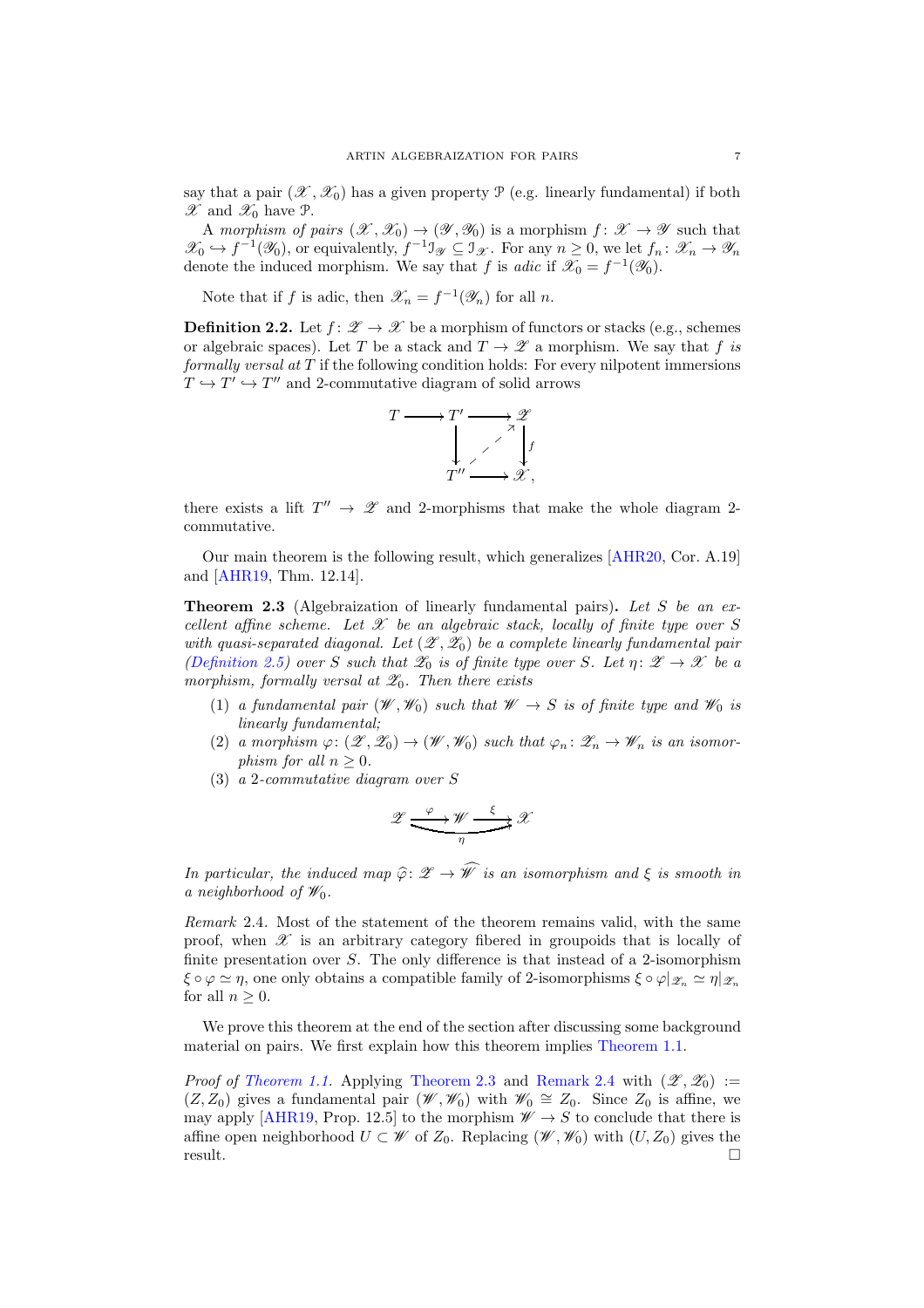<span id="page-7-0"></span>2.1. Coherently complete pairs. The following definition was introduced in [\[AHR20\]](#page-24-2) and was further studied in [\[AHR19\]](#page-24-4).

**Definition 2.5.** We say that a pair  $(\mathscr{X}, \mathscr{X}_0)$  is *complete*, or that  $\mathscr{X}$  is *coherently* complete along  $\mathscr{X}_0$ , if  $\mathscr{X}$  is noetherian with affine diagonal and the induced functor  $\text{Coh}(\mathscr{X}) \to \varprojlim_n \text{Coh}(\mathscr{X}_n)$  is an equivalence of abelian categories of coherent sheaves.

By Tannaka duality [\[HR19\]](#page-24-15), we have that  $\mathscr X$  is the colimit of  $\{\mathscr X_n\}_{n>0}$  in the category of noetherian stacks with quasi-affine diagonal and also in the category of noetherian stacks with affine stabilizers if  $\mathscr{X}_0$  is quasi-excellent.

Let  $(\mathscr{X}, \mathscr{X}_0)$  be a linearly fundamental noetherian pair. The good moduli space X is a noetherian affine scheme and  $\pi: \mathscr{X} \to X$  is of finite type. This gives a morphism of pairs  $(\mathscr{X}, \mathscr{X}_0) \to (X, X_0)$  where  $X_0 = \pi(\mathscr{X}_0)$ . The pair  $(\mathscr{X}, \mathscr{X}_0)$  is complete if and only if  $(X, X_0)$  is complete [\[AHR19,](#page-24-4) Thm. 1.6]. The latter simply means that if  $X = \text{Spec } A$  and  $X_0 = \text{Spec } A/I$ , then A is I-adically complete.

If  $(\mathscr{X}, \mathscr{X}_0)$  is a fundamental noetherian pair such that  $\mathscr{X}_0$  is linearly fundamental, then  $(\widehat{\mathscr{X}}, \mathscr{X}_0)$  is a complete linearly fundamental pair where  $\widehat{\mathscr{X}} = \mathscr{X} \times_X \widehat{X}$  and  $\hat{X} = \text{Spec } \hat{A}$  is the I-adic completion. Indeed, the completion factors through the  $Z$ ariskification  $\mathscr{X} \times_X \text{Spec}((1+I)^{-1}A)$ , which is linearly fundamental by [\[AHR19,](#page-24-4) Cor. 13.7].

2.2. Preliminary results on pairs. In this section, we provide criteria to check that a morphism of pairs is a closed immersion or isomorphism [\(Proposition 2.9\)](#page-8-0) or is formally versal [\(Lemma 2.10\)](#page-8-1).

<span id="page-7-1"></span>**Lemma 2.6.** [\[Vas69,](#page-25-5) Prop. 1.2] Let A be a ring and let  $\phi: M \to N$  be a surjective homomorphism of finitely generated A-modules. If there exists an A-module isomorphism  $M \cong N$ , then  $\phi$  is an isomorphism.

*Proof.* We identify N with M and treat  $\phi$  as an endomorphism of M. Then M is also a module over  $A[t]$  where  $tx = \phi(x)$  for  $x \in M$ . Since  $\phi$  is surjective  $tM = M$  and Nakayama's lemma tells us that there is an element  $a \in A[t]$  such that  $(1 - at)M = 0$ . That is  $\phi$  has inverse given by  $\phi^{-1}(x) = ax$ .

<span id="page-7-2"></span>**Lemma 2.7.** Suppose that  $I \subseteq R$  is an ideal and  $\varphi: R \to S$  is a surjective homomorphism of noetherian rings. If there is an abstract isomorphism of graded  $R/I$ -modules  $\text{Gr}_I R \to \text{Gr}_{IS} S$  and I is nilpotent, then  $\varphi$  is an isomorphism.

*Proof.* Since  $\varphi$  is surjective, it induces a surjection  $\mathrm{Gr}_n \varphi: I^n/I^{n+1} \to I^nS/I^{n+1}S$ of finitely generated  $R/I$ -modules. By assumption, there is an abstract isomorphism  $I^n/I^{n+1} \to I^nS/I^{n+1}S$  of  $R/I$ -modules, so  $\text{Gr}_n \varphi$  is an isomorphism by [Lemma 2.6.](#page-7-1) We have induced morphisms of exact sequences

> $0 \longrightarrow I^d/I^{d+1} \longrightarrow$  $\textrm{Gr}_{d}\ \varphi$  $\overline{ }$  $R/I^{d+1} \longrightarrow$  $\varphi_{d+1}$ Ļ  $R/I^d \longrightarrow$  $\varphi_d$  $\overline{ }$  $\boldsymbol{0}$  $0 \longrightarrow I^dS/I^{d+1}S \longrightarrow S/I^{d+1}S \longrightarrow S/I^dS \longrightarrow 0$

and it follows that  $\varphi_d : R/I^d \to S/I^dS$  is an isomorphism for every  $d \geq 0$  by induction on d. Since  $I^n = 0$  for sufficiently large n, the result follows.

<span id="page-7-3"></span>The following results generalize [\[AHR20,](#page-24-2) Props. A.8 and A.10] from the local case.

**Proposition 2.8.** Let  $f : (\mathcal{X}, \mathcal{X}_0) \to (\mathcal{Y}, \mathcal{Y}_0)$  be a morphism of noetherian pairs. (1) If  $f_1$  is a closed immersion, then so is  $f_n$  for every  $n \geq 0$ .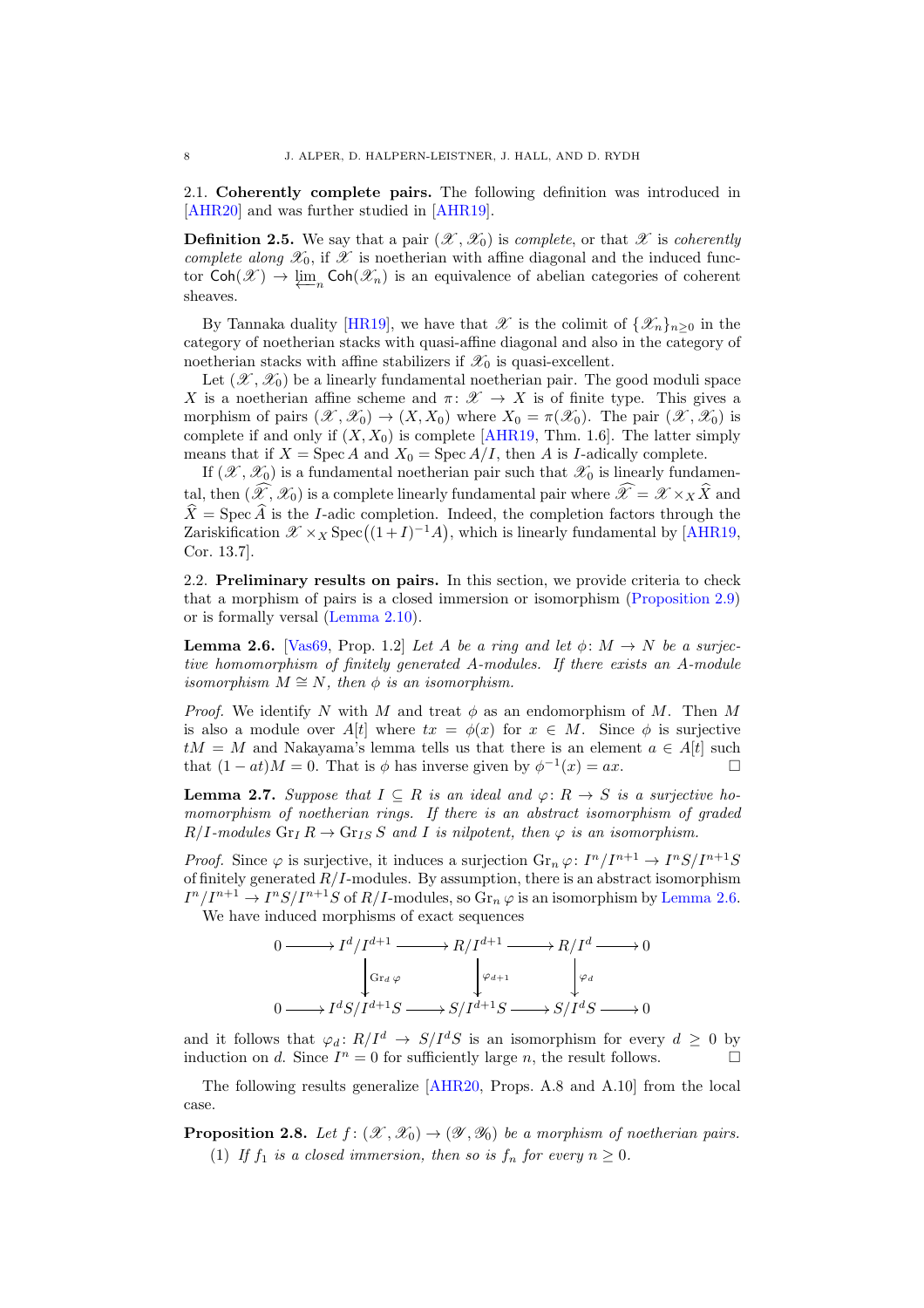- (2) If  $f_1$  is a closed immersion and  $f_0$  is an isomorphism, then  $f_n$  is adic for every  $n \geq 0$ .
- (3) If  $f_1$  is a closed immersion and there exists an isomorphism of graded  $\mathcal{O}_{\mathcal{D}_0}$ modules  $\psi: \operatorname{Gr}_{\mathcal{I}_{\mathcal{H}}}(\mathcal{O}_{\mathcal{F}}) \to (f_0)_* \operatorname{Gr}_{\mathcal{I}_{\mathcal{F}}}(\mathcal{O}_{\mathcal{F}})$ , then  $f_n$  is an isomorphism for every  $n \geq 0$ .

*Proof.* We can replace f with  $f_n$ . The first part is then [\[AHR19,](#page-24-4) Lem. 6.3]: the question is local and reduces to the affine case where it follows from Nakayama's lemma. For the second part, we have seen that  $f_n$  is a closed immersion and then it is adic if and only if  $f_0$  is an isomorphism. The third part is also local and thus follows from [Lemma 2.7.](#page-7-2)

<span id="page-8-2"></span><span id="page-8-0"></span>**Proposition 2.9.** Let  $f : (\mathcal{X}, \mathcal{X}_0) \to (\mathcal{Y}, \mathcal{Y}_0)$  be a morphism of complete pairs such that  $f_0$  is an isomorphism.

- <span id="page-8-3"></span>(1) f is a closed immersion if and only if  $f_1$  is a closed immersion.
- (2) f is an isomorphism if and only if  $f_1$  is a closed immersion and there exists an isomorphism  $\psi$ :  $\text{Gr}_{\mathcal{I}_{\mathcal{X}}}(\mathcal{O}_{\mathcal{X}}) \to (f_0)_* \text{Gr}_{\mathcal{X}}(\mathcal{O}_{\mathcal{X}})$  of graded  $\mathcal{O}_{\mathcal{Y}_0}$ -modules.

Proof. The conditions are clearly necessary. Conversely, if the conditions of  $(1)$ (resp.  $(2)$ ) hold, then  $f_n$  is adic and a closed immersion (resp. an isomorphism) for every  $n \geq 0$  by [Proposition 2.8.](#page-7-3) Since  $f_n$  is adic, we have that  $f_n^{-1}(\mathscr{Y}_m) = \mathscr{X}_m$  for all  $m \leq n$ . Since  $\mathscr Y$  is coherently complete along  $\mathscr Y_0$ , we obtain a closed substack  $\mathscr{Z} \hookrightarrow \mathscr{Y}$  such that  $\mathscr{Z} \times_{\mathscr{Y}} \mathscr{Y}_n = \mathscr{X}_n$  for all  $n \geq 0$ . Under condition [\(2\),](#page-8-3) we have that  $\mathscr{Z} = \mathscr{Y}$ . Finally, since  $(\mathscr{X}, \mathscr{X}_0)$  is complete, we have by Tannaka duality a unique isomorphism  $\mathscr{X} \to \mathscr{Z}$  over  $\mathscr{Y}$ .

Let X be a quasi-compact and quasi-separated algebraic stack. Recall [\[HR17,](#page-24-11) Defn. 2.1 that X is said to have *cohomological dimension* 0 if  $H^{i}(X, M) = 0$  for all  $i > 0$  and quasi-coherent  $\mathcal{O}_X$ -modules M. Affine schemes have cohomological dimension 0. More generally, cohomologically affine algebraic stacks that have affine diagonal or are noetherian and affine-pointed also have cohomological dimension 0 [\[HNR19,](#page-24-12) Thm. C.1].

<span id="page-8-1"></span>**Lemma 2.10.** Let  $f: (\mathcal{Z}, \mathcal{Z}_0) \to (\mathcal{X}, \mathcal{X}_0)$  be a morphism of locally noetherian pairs. If  $f_n: \mathscr{Z}_n \to \mathscr{X}_n$  is smooth for all  $n \geq 0$ , then f is formally versal at any morphism  $T \to \mathscr{Z}$  from a quasi-compact and quasi-separated algebraic stack T of cohomological dimension 0 whose set theoretic image is contained in  $|\mathscr{Z}_0|$ .

Proof. The lifting criterion in [Definition 2.2](#page-6-2) is equivalent to the same criterion for the map  $f_n: \mathscr{Z}_n \to \mathscr{X}_n$  for  $n \gg 0$  large enough that  $\mathscr{Z}_n$  contains the image of  $T'$  and  $\mathscr{X}_n$  contains the image of  $T''$ , so by our hypotheses we may assume that the map  $f$  is smooth. First note that  $T'$  has cohomological dimension  $0$ because any quasi-coherent  $\mathcal{O}_{T'}$ -module admits a finite filtration whose associated graded objects are pushforwards of objects in  $\mathsf{QCoh}(T)$ . Also, because we may factor  $T' \to T''$  into a sequence of square-zero extensions, it suffices to verify the lifting criterion in the case where  $T' \rightarrow T''$  is a square-zero extension by some  $M \in \mathsf{QCoh}(T')$ . In this case the obstruction to the existence of a dotted arrow is an element in the group  $\mathrm{Ext}^1_{T'}(\mathbb{L}_{\mathscr{Z}/\mathscr{X}}|_{T'}, M)$ . Since f is smooth,  $\mathbb{L}_{\mathscr{Z}/\mathscr{X}}$  is a perfect complex of Tor-amplitude  $[0,1]$ . Hence, the Ext group vanishes as T' has cohomological dimension 0.

<span id="page-8-4"></span>2.3. **Proof of [Theorem 2.3.](#page-6-0)** First we establish an important special case of Artin algebraization for pairs:

**Lemma 2.11.** Let  $(S, S_0)$  be an excellent affine pair, let  $(T, T_0)$  be a complete affine pair, and let  $f: (T,T_0) \to (S,S_0)$  be a morphism such that  $f_0$  is an isomorphism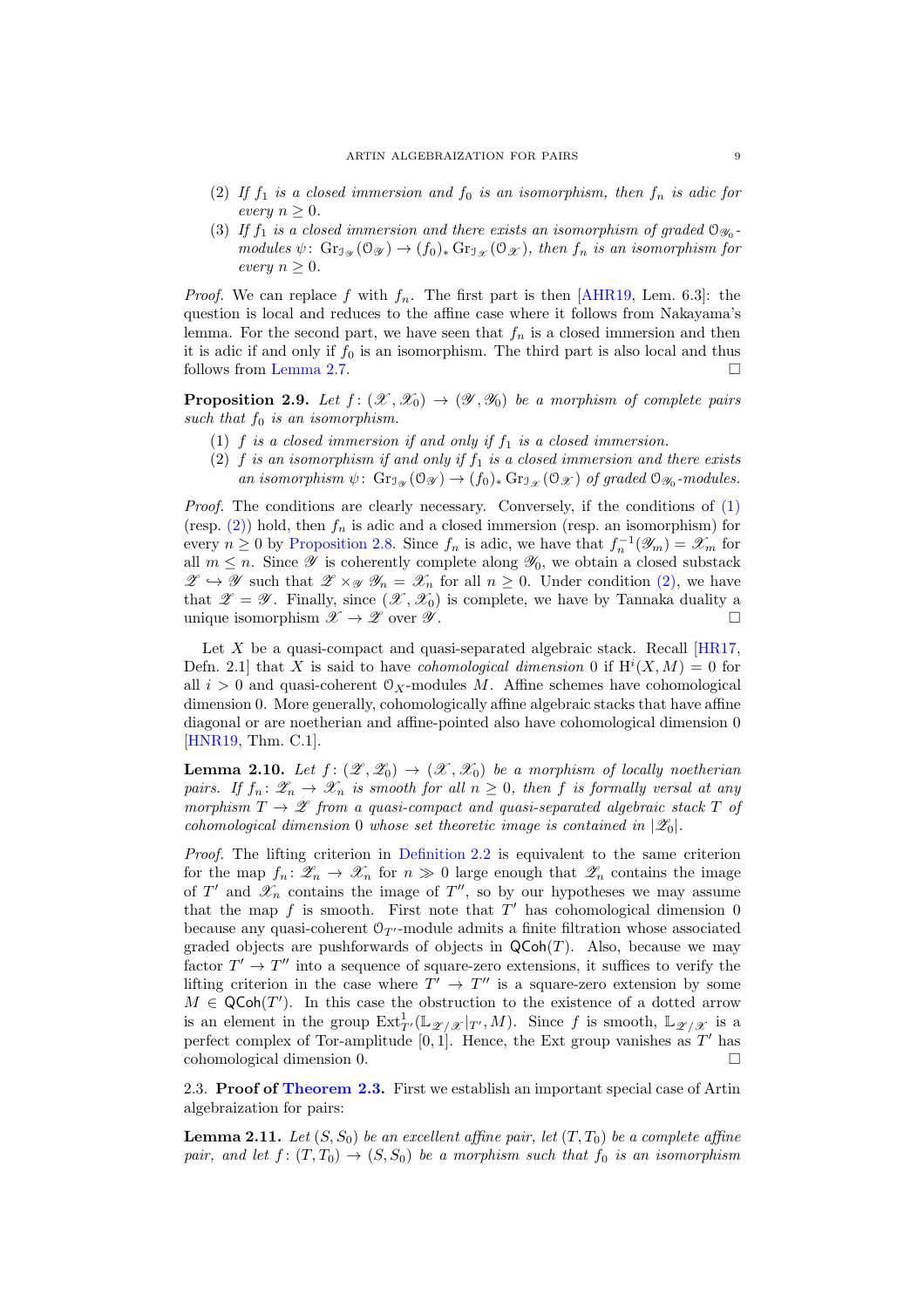and  $f_1$  is a closed immersion. Let  $\mathscr X$  be a finite type algebraic stack over S, and let  $\mathscr{Z}_0 \hookrightarrow \mathscr{Z} := T \times_S \mathscr{X}$  be a closed substack over  $T_0$ . For any  $N \geq 0$ , there is an affine étale neighborhood  $(S', S'_0) \to (S, S_0)$  and a closed substack  $\mathscr{W} \hookrightarrow S' \times_S \mathscr{X}$ such that:

- (1) The map  $T \to S$  factors through S', and  $T_N \to S'_N$  is a closed immersion;
- (2)  $T_N \times_T \mathscr{Z} = S'_N \times_{S'} \mathscr{W}$  as closed substacks of  $S'_N \times_S \mathscr{X}$ . In particular, if  $\mathscr{W}_0 := \mathscr{Z}_0 \hookrightarrow \mathscr{W}$ , then the canonical map is an isomorphism  $\mathscr{Z}_N \cong \mathscr{W}_N$ ; and
- (3) There is an isomorphism  $\text{Gr}_{\mathcal{I}_{\mathscr{Z}}} \mathcal{O}_{\mathscr{Z}} \cong \text{Gr}_{\mathcal{I}_{\mathscr{W}}} \mathcal{O}_{\mathscr{W}}$  of graded modules over  $\mathscr{Z}_0 \cong \mathscr{W}_0.$

*Proof.* Consider the functor  $F: \mathsf{Sch}_{/S}^{\rm op} \to \mathsf{Set}$ , where  $F(U \to S)$  is the set of isomorphism classes of complexes of finitely presented quasi-coherent  $\mathcal{O}_{U\times S\mathcal{X}}$ -modules  $\mathcal{E}_2 \to \mathcal{E}_1 \to \mathcal{O}_{U \times_S \mathcal{X}}$  such that  $\mathcal{E}_1$  is locally free. This functor is locally of finite presentation.

Let  $\hat{S}$  be the completion of S along  $S_0$ . Then  $T \to \hat{S}$  is a closed immersion by [Proposition 2.9,](#page-8-0) because  $(T, T_0)$  is complete,  $f_0$  is an isomorphism and  $f_1$  is a closed immersion. Now let

$$
\mathcal{O}_{\widehat{S}}^{\oplus n} \to \mathcal{O}_{\widehat{S}} \to \mathcal{O}_T
$$

be a presentation of the structure sheaf of  $T \hookrightarrow \widehat{S}$ . Pulling back to  $\widehat{S} \times_S \mathscr{X}$  we get a resolution

$$
\ker(\alpha) \xrightarrow{\alpha} \mathcal{O}_{\widehat{S}\times_S\mathscr{X}}^{\oplus n} \xrightarrow{\beta} \mathcal{O}_{\widehat{S}\times_S\mathscr{X}} \twoheadrightarrow \mathcal{O}_{T\times_S\mathscr{X}}.
$$

We regard the pair  $(\alpha, \beta)$  as an element of  $F(\widehat{S})$ . Note that by increasing N if necessary, we may assume that both  $\alpha$  and  $\beta$  satisfy the Artin–Rees condition  $(AR)_N$  of [\[AHR20,](#page-24-2) Def. A.15] with respect to  $\mathscr{Z}_0$ .

Let  $(S<sup>h</sup>, S<sub>0</sub>)$  denote the henselization of the pair  $(S, S<sub>0</sub>)$ . By Artin approximation over henselian pairs [\[AHR19,](#page-24-4) Thm. 3.4] one can find a class in  $F(S<sup>h</sup>)$  which restricts to the same class as  $(\alpha, \beta)$  in  $F(S_N)$ . Then because  $S<sup>h</sup>$  is constructed as an inverse limit of étale neighborhoods of  $S_0$ , we lift this class in  $F(S^h)$  to a class  $(\alpha', \beta') \in$  $F(S')$  for some étale map  $S' \to S$  lying under  $S<sup>h</sup>$  such that  $S' \times_S S_0 \simeq S_0$ .

We now let  $\mathscr{W} \hookrightarrow S' \times_S \mathscr{X}$  be the closed substack defined by  $\text{im}(\beta') \subset \mathcal{O}_{S' \times_S \mathscr{X}}$ . By construction we have

$$
0_{\mathscr{W}} \otimes_{\mathcal{O}_{S' \times_S \mathscr{X}}} \mathcal{O}_{S'_N} \simeq \mathrm{coker}(\beta'|_{S'_N}) \simeq \mathcal{O}_{T_N \times_S \mathscr{X}}
$$

as  $\mathcal{O}_{S' \times S} \mathscr{X}$ -algebras, which is the second condition of the lemma.

Now consider  $(\alpha, \beta) \in F(\widehat{S})$  and the restriction of  $(\alpha', \beta')$  to  $F(\widehat{S})$ . Both complexes are isomorphic after tensoring with  $\mathcal{O}_{S_N}$ , and by hypothesis the complex defined by  $(\alpha, \beta)$  is exact and satisfies the Artin–Rees criterion  $(AR)_N$ , so the refined Artin–Rees theorem [\[AHR20,](#page-24-2) Thm. A.16] implies that

$$
\operatorname{Gr}_{\mathfrak I_{\mathscr Z}}\mathfrak O_{\mathscr Z}\cong \operatorname{Gr}_{\mathfrak I_{\mathscr Z}}(\operatorname{coker}(\beta))\cong \operatorname{Gr}_{\mathfrak I_{\mathscr W}}(\operatorname{coker}(\beta'))\cong \operatorname{Gr}_{\mathfrak I_{\mathscr W}}\mathfrak O_{\mathscr W}.
$$

<span id="page-9-0"></span>The following generalizes [\[AHR20,](#page-24-2) Thm. A.17].

**Proposition 2.12** (Weak Artin algebraization for pairs). Let S be an excellent affine scheme, and let  $\mathscr X$  be a category fibered in groupoids, locally of finite presentation over S. Let  $(T, T_0)$  be a noetherian affine pair over S such that  $T_0 \rightarrow S$  is of finite type. Let  $(\mathscr{Z}, \mathscr{Z}_0) \to (T, T_0)$  be a morphism of finite presentation and let  $\eta: \mathscr{Z} \to \mathscr{X}$  be a morphism compatible over S. Fix an integer  $N \geq 0$ . Then there exists

- (1) a pair  $(\mathscr{W}, \mathscr{W}_0)$  of finite presentation over S, together with a morphism  $\xi: \mathscr{W} \to \mathscr{X}$ :
- (2) an isomorphism  $\mathscr{Z}_N \cong \mathscr{W}_N$  over  $\mathscr{X}$ ; and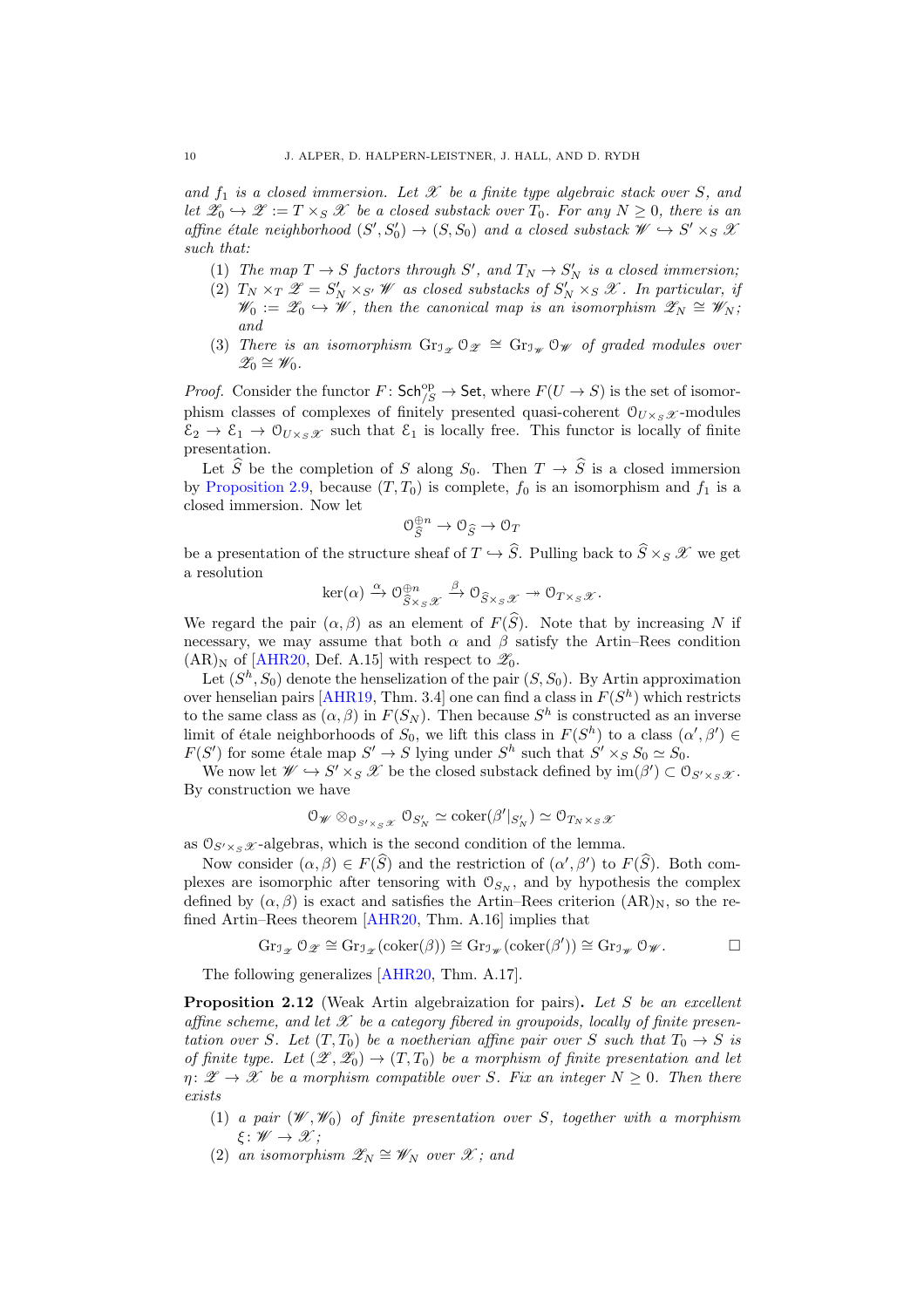(3) an isomorphism  $\text{Gr}_{\mathfrak{I}_{\mathscr{Z}}} \mathfrak{O}_{\mathscr{Z}} \cong \text{Gr}_{\mathfrak{I}_{\mathscr{W}}} \mathfrak{O}_{\mathscr{W}}$  of graded modules over  $\mathscr{Z}_0 \cong \mathscr{W}_0$ . Moreover, if  $\mathscr E$  is fundamental, then one can arrange that  $\mathscr W$  is fundamental.

*Proof.* It suffices to prove the claims after base change to the completion of  $T$ , so we may assume that  $T$  is complete along  $T_0$ . Now write

<span id="page-10-0"></span>
$$
T=\varprojlim_{\lambda}T_{\lambda},
$$

where  $T_{\lambda}$  is a cofiltered system of affine S-schemes of finite type. For  $\lambda$  sufficiently large,  $T_1 \rightarrow T_\lambda$  is a closed immersion. Increasing  $\lambda$  if necessary, standard limit methods give us an algebraic stack  $\mathscr{Z}_{\lambda}$  of finite presentation over  $T_{\lambda}$  fitting into a commutative diagram

$$
\begin{array}{ccc}\n\mathscr{Z} & \xrightarrow{\mathscr{Z}_{\lambda}} \mathscr{Z} \\
\downarrow & \downarrow & \downarrow \\
\downarrow & \downarrow & \downarrow \\
T & \xrightarrow{T_{\lambda}} \mathscr{Z}_{\lambda} & \xrightarrow{S}\n\end{array}
$$

It now suffices to replace S with  $T_{\lambda}$ , and X with  $\mathscr{Z}_{\lambda}$ , and to find a stack over  $\mathscr{Z}_{\lambda}$  meeting the conditions of the theorem. We may therefore assume that  $\mathscr{X}$  is algebraic and of finite presentation over S, and that  $T_1 \rightarrow S$  is a closed immersion, in which case the theorem follows immediately from [Lemma 2.11](#page-8-4) with  $S_0$  as the image of  $T_0$ .

Finally, if  $\mathscr Z$  were fundamental, meaning  $\mathscr Z$  admits and affine map  $f: \mathscr Z \to$  $BGL_{n,\mathbb{Z}}$  for some n, then in this case one can simultaneously approximate both the map f and the map  $\mathscr{Z} \to \mathscr{X}$  by replacing  $\mathscr{X}$  with  $\mathscr{X} \times_S (BGL_n, S)$  in the argument above. The map  $\mathscr{Z} \to B\mathrm{GL}_{n,S}$  is affine, so [\[Ryd15,](#page-25-6) Thm. C] guarantees that we can arrange for  $\mathscr{Z}_{\lambda}$  in [\(1\)](#page-10-0) to be affine over  $BGL_{n,S}$  as well. The stack  $\mathscr{W}$  constructed in [Lemma 2.11](#page-8-4) will be affine over  $BGL_{n,S}$  as well, hence fundamental.

We now prove our main algebraization theorem:

*Proof of [Theorem 2.3.](#page-6-0)* Let T be the good moduli space of  $\mathscr Z$  and  $T_0$  the good moduli space of  $\mathscr{Z}_0$ . Choose an  $N \geq 1$ . Then  $T_0 \to S$  is of finite type, so [Proposition 2.12](#page-9-0) produces a stack  $\mathscr W$  satisfying the first two conditions of the theorem along with a map  $\xi: \mathscr{W} \to \mathscr{X}$  and an isomorphism  $\psi_N: \mathscr{W}_N \cong \mathscr{Z}_N$  over  $\mathscr X.$ 

We would like to extend the isomorphism  $\psi_N$  to a compatible sequence of isomorphisms  $\psi_n : \mathscr{W}_n \to \mathscr{Z}_n$  over  $\mathscr{X}$  for all  $n \geq N$ . Extending the map  $\psi_n$  to  $\psi_{n+1}$ is equivalent to finding a dotted arrow such that the diagram



is 2-commutative. It is possible to do this for all  $n \geq N$  because by hypothesis the map  $\eta$  is formally versal at  $\mathscr{W}_0 = \mathscr{Z}_0$  (See [Definition 2.2\)](#page-6-2). The resulting sequence of maps  $\psi_n: \mathscr{W}_n \to \mathscr{Z}_n$  and the induced map  $\hat{\psi}: \hat{\mathscr{W}} \to \mathscr{Z}$  are isomorphisms by [Proposition 2.9](#page-8-0) and part (3) of [Proposition 2.12.](#page-9-0) If we define  $\varphi$  to be the inverse of  $\psi$  followed by the canonical map  $\widehat{\mathscr{W}} \to \mathscr{W}$ , then by construction we have a compatible sequence of 2-isomorphisms  $\xi \circ \varphi |_{\mathscr{Z}_n} \cong \eta |_{\mathscr{Z}_n}$  for all  $n \geq 1$ .

If  $\mathscr X$  is an algebraic stack with quasi-separated diagonal, then the stack  $I :=$ Isom  $\mathscr{L}(\xi \circ \varphi, \eta)$  is a quasi-separated algebraic space, locally of finite type over  $\mathscr{L}$ .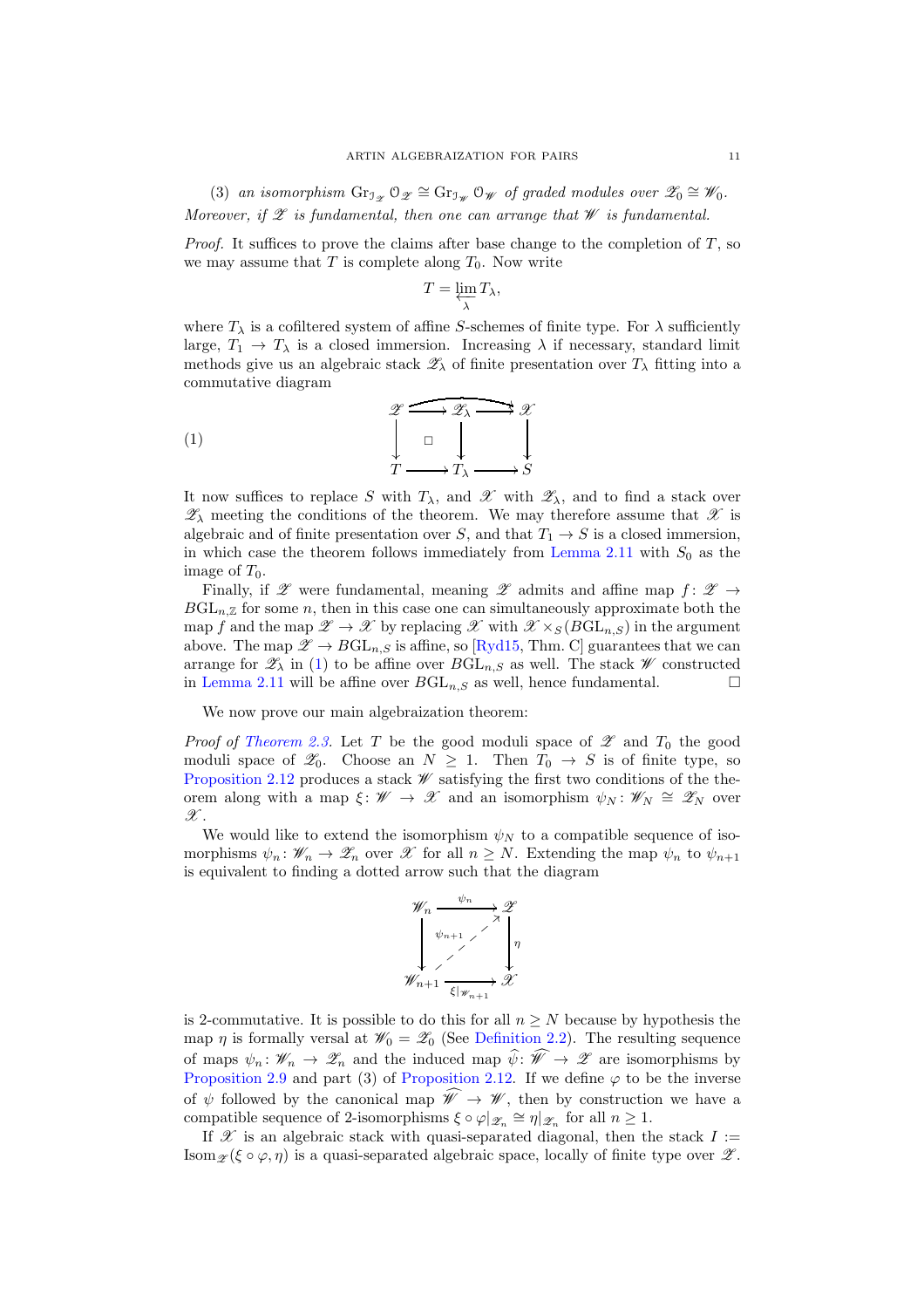The 2-isomorphisms  $\xi \circ \varphi |_{\mathscr{Z}_n} \cong \eta |_{\mathscr{Z}_n}$  give a compatible sequence of sections  $\sigma_n$  of  $I \to \mathscr{Z}$  over  $\mathscr{Z}_n$  for all  $n \geq 1$ . The image of all of the  $\sigma_n$  lie in some quasi-compact open substack  $I' \subset I$ , so we may replace I with I'. Then Tannaka duality implies that there is a unique section  $\sigma: \mathscr{Z} \to I' \subset I$  of  $I \to \mathscr{Z}$ , which corresponds to a 2-isomorphism  $\xi \circ \varphi \simeq n$  satisfying the conditions of the theorem.

# 3. AFFINE ÉTALE NEIGHBORHOODS

In this section we prove the existence of affine  $\acute{e}$ tale neighborhoods [\(Theorem 1.2\)](#page-0-1).

#### Proof of [Theorem 1.2.](#page-0-1)

Step 1: Reduction to  $\mathscr X$  of finite presentation over  $\mathbb Z$ . We may replace  $\mathscr X$  with an open quasi-compact neighborhood of the image of  $W_0$ . Then  $\mathscr X$  is quasi-compact and quasi-separated and hence of approximation type  $[\text{Ryd16}]^1$  $[\text{Ryd16}]^1$  $[\text{Ryd16}]^1$ .

We can thus write  $\mathscr{X}_0$  as the intersection of finitely presented closed immersions  $\mathscr{X}_{\lambda} \hookrightarrow \mathscr{X}$  [\[Ryd15,](#page-25-6) Thm. D]. Using standard limit methods, we can thus, for sufficiently large  $\lambda$ , find an étale (resp. smooth) morphism  $f_\lambda : W_\lambda \to \mathscr{X}_\lambda$  that restricts to  $f_0: W_0 \to \mathscr{X}_0$  [\[Ryd15,](#page-25-6) App. B]. After replacing  $f_0$  with  $f_\lambda$  we can thus assume that  $\mathscr{X}_0 \hookrightarrow \mathscr{X}$  is of finite presentation.

Using  $[\text{Ryd15}, \text{Thm}].$  D we can now write  $\mathscr X$  as an inverse limit of stacks of finite presentation over  $Spec \mathbb{Z}$ . Using standard limit methods, we can thus arrange so that the étale (resp. smooth) map  $f_0 : W_0 \to \mathcal{X}_0$  and the closed immersion  $\mathcal{X}_0 \hookrightarrow$  $\mathscr X$  arise as the pull-backs from stacks of finite presentation over Spec  $\mathbb Z$  [\[Ryd15,](#page-25-6) App. B].

In the two reduction steps above, we can also arrange so that  $W_0$  remains affine by [\[Ryd15,](#page-25-6) Thm. C]. We can thus assume that  $\mathscr X$  is of finite presentation over Spec Z.

Step 2: Existence of affine formal neighborhoods. Let  $\mathscr{X}_n$  denote the nth infinitesimal neighborhood of  $\mathscr{X}_0$  in  $\mathscr{X}$ . We claim that  $f_0: W_0 \to \mathscr{X}_0$  lifts to a compatible sequence of cartesian squares

$$
\begin{array}{ccc}\n W_{n-1} & \longrightarrow & W_n \\
 f_{n-1} & & \downarrow \\
 & & \downarrow \\
 & & \mathcal{X}_{n-1} & \longrightarrow & \mathcal{X}_n\n \end{array}
$$

such that each  $f_n$  is étale (resp. smooth). Indeed, by [\[Ols06,](#page-25-8) Thm. 1.4], the obstruction to lifting  $f_{n-1}$  to  $f_n$  belongs to the group

$$
\mathrm{Ext}^2_{\mathcal{O}_{W_0}}\big(\mathbb{L}_{W_0/\mathscr{X}_0}, f_0^*(\mathfrak{I}^n/\mathfrak{I}^{n+1})\big),
$$

where J is the coherent ideal sheaf defining  $\mathscr{X}_0 \hookrightarrow \mathscr{X}$ . This group is zero since  $\mathbb{L}_{W_0/\mathscr{X}_0} = \Omega_{W_0/\mathscr{X}_0}[0]$  is a vector bundle and  $W_0$  is affine.

Since  $W_0$  is affine, each  $W_n$  is also affine [\[Knu71,](#page-24-16) Cor. 3.6], [\[Ryd15,](#page-25-6) Cor. 8.2]. It follows from  $[\text{EGA}_1, \text{Cor. 0.7.2.8}]$  that  $Z := \text{Spec} \left( \varprojlim_n \Gamma(W_n, \mathbb{O}_{W_n}) \right)$  is a noetherian affine scheme complete along  $W_0$  such that  $W_i$  is the *i*th infinitesimal neighborhood of  $W_0$  in Z. By Tannaka duality [\[HR19\]](#page-24-15), there is an induced morphism  $\eta: Z \to \mathcal{X}$ which is formally versal at  $W_0$  [\(Lemma 2.10\)](#page-8-1). Note that Tannaka duality applies because we assume that  $\mathscr X$  has affine stabilizers.

Step 3: Existence of étale neighborhoods. Applying Artin algebraization for pairs [\(Theorem 1.1\)](#page-0-0) yields an affine scheme W of finite type over  $Spec\ Z$ , a closed immersion  $W_0 \hookrightarrow W$ , an isomorphism  $\widehat{W} \to Z$ , and a morphism  $f: W \to \mathcal{X}$ 

<span id="page-11-0"></span><sup>&</sup>lt;sup>1</sup>When  $f_0$  is étale, we do not need [\[Ryd16\]](#page-25-7). Indeed, then  $\mathscr{X}_0$  is Deligne–Mumford so after replacing X with an open neighborhood of  $\mathcal{X}_0$ , we may assume that X is Deligne–Mumford, hence of global type and approximation type [\[Ryd15,](#page-25-6) Def. 2.1, Prop. 2.10].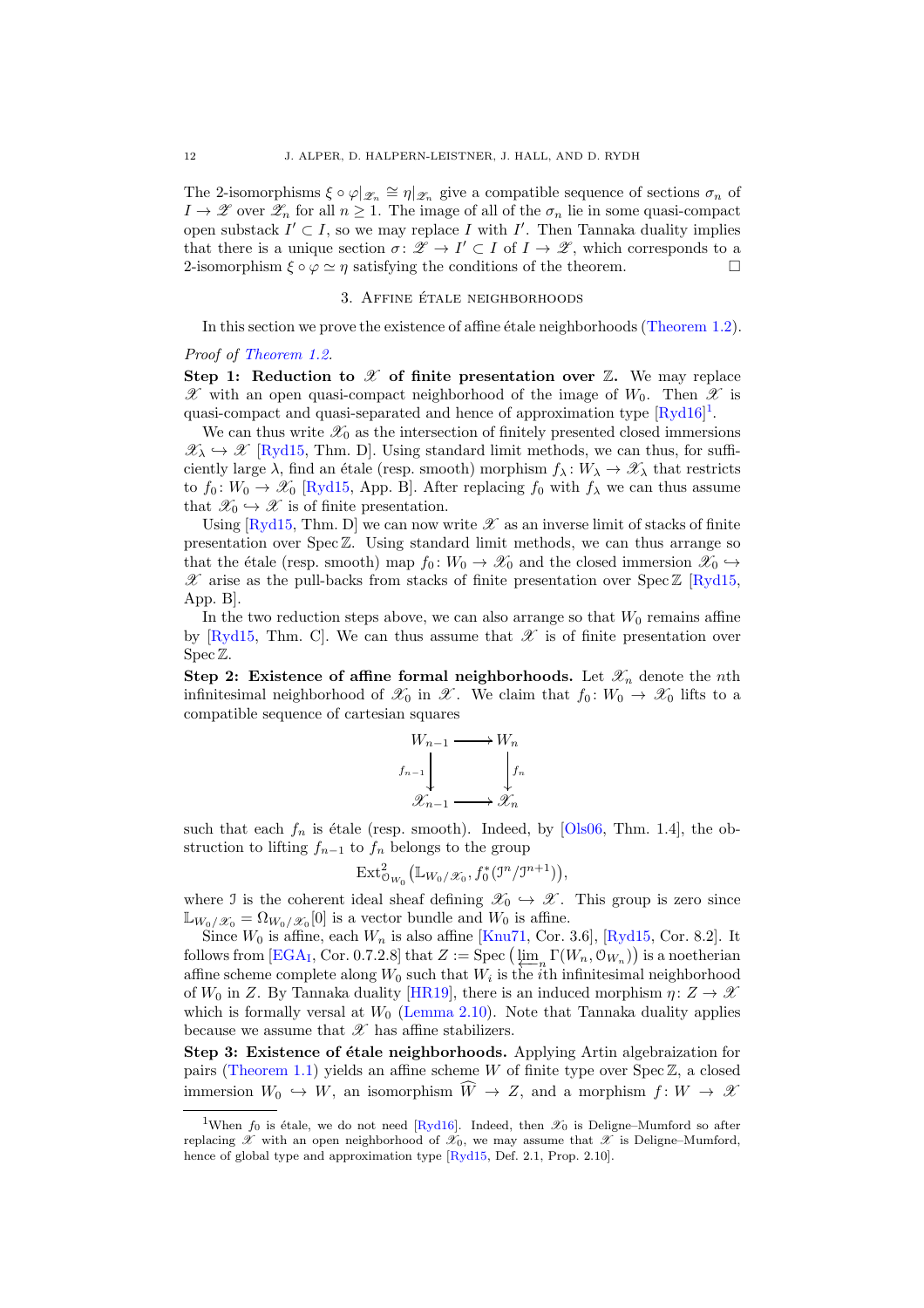extending  $\eta|_{W_n}$  for all n; in particular,  $f: W \to \mathscr{X}$  is étale (resp. smooth) along W<sub>0</sub>. The preimage  $f^{-1}(\mathscr{X}_0)$  is a closed subscheme of W which agrees with W<sub>0</sub> after restricting to the Zariski-localization of  $W$  along  $W_0$ . Therefore, there is an affine open subscheme  $W' \subset W$  containing  $W_0$  such that  $f|_{W'}$  extends  $f_0$ . This finishes the proof of [Theorem 1.2.](#page-0-1)

#### 4. Existence of geometric pushouts

In this section, we prove [Theorem 1.8,](#page-3-0) on the existence of pushouts of algebraic stacks. The exposition will follow [\[Hal17,](#page-24-18) App. A] closely, where a useful special case of this result was established. We begin with a definition.

**Definition 4.1.** Fix a 2-commutative square of algebraic stacks



where i and i' are closed immersions and  $f$  and  $f'$  are affine. If the induced map

$$
\mathcal{O}_{\mathscr{X}_3} \to i'_* \mathcal{O}_{\mathscr{X}_2} \times_{(i'f)_* \mathcal{O}_{\mathscr{X}_0}} f'_* \mathcal{O}_{\mathscr{X}_1}
$$

is an isomorphism of sheaves, then we say that the square is a geometric pushout, and that  $\mathscr{X}_3$  is a *geometric pushout* of the diagram  $[\mathscr{X}_2 \stackrel{f}{\leftarrow} \mathscr{X}_0 \stackrel{i}{\rightarrow} \mathscr{X}_1].$ 

The main result of this section is the following refinement of [Theorem 1.8.](#page-3-0) It also generalizes [\[Hal17,](#page-24-18) Prop. A.2] from the case of a locally nilpotent closed immersion to a general closed immersion.

<span id="page-12-5"></span>**Theorem 4.2.** Any diagram of algebraic stacks  $[\mathscr{X}_2 \stackrel{f}{\leftarrow} \mathscr{X}_0 \stackrel{i}{\rightarrow} \mathscr{X}_1]$ , where i is a closed immersion, f is affine, and  $\mathscr{X}_1$  is quasi-separated, admits a geometric pushout  $\mathscr{X}_3$ . The resulting geometric pushout square is 2-cartesian and 2cocartesian in the 2-category of algebraic stacks with quasi-separated diagonals. If  $\mathscr{X}_1$  and  $\mathscr{X}_2$  are quasi-compact (resp. quasi-separated, Deligne–Mumford, algebraic spaces, affine schemes), then so is  $\mathscr{X}_3$ .

<span id="page-12-3"></span>We will need the following two lemmas—the first is precisely [\[Hal17,](#page-24-18) Lem. A.3] and the second is a mild extension of [\[Hal17,](#page-24-18) Lem. A.4].

Lemma 4.3. Fix a 2-commutative square of algebraic stacks

$$
\mathcal{X}_0 \xrightarrow{i} \mathcal{X}_1
$$
\n
$$
f \downarrow \qquad f'
$$
\n
$$
\mathcal{X}_2 \xrightarrow{i'} \mathcal{X}_3.
$$

- <span id="page-12-1"></span><span id="page-12-0"></span>(1) If the square is a geometric pushout, then it is 2-cartesian.
- (2) If the square is a geometric pushout, then it remains so after flat base change on  $\mathscr{X}_3$ .
- <span id="page-12-2"></span>(3) If after fppf base change on  $\mathscr{X}_3$  the square is a geometric pushout, then it was a geometric pushout prior to base change.

<span id="page-12-4"></span>*Proof.* The claim [\(1\)](#page-12-0) is local on  $\mathscr{X}_3$  for the smooth topology, thus we may assume that everything in sight is affine—whence the result follows from [\[Fer03,](#page-24-8) Thm. 2.2]. Claims [\(2\)](#page-12-1) and [\(3\)](#page-12-2) are trivial applications of flat descent.  $\square$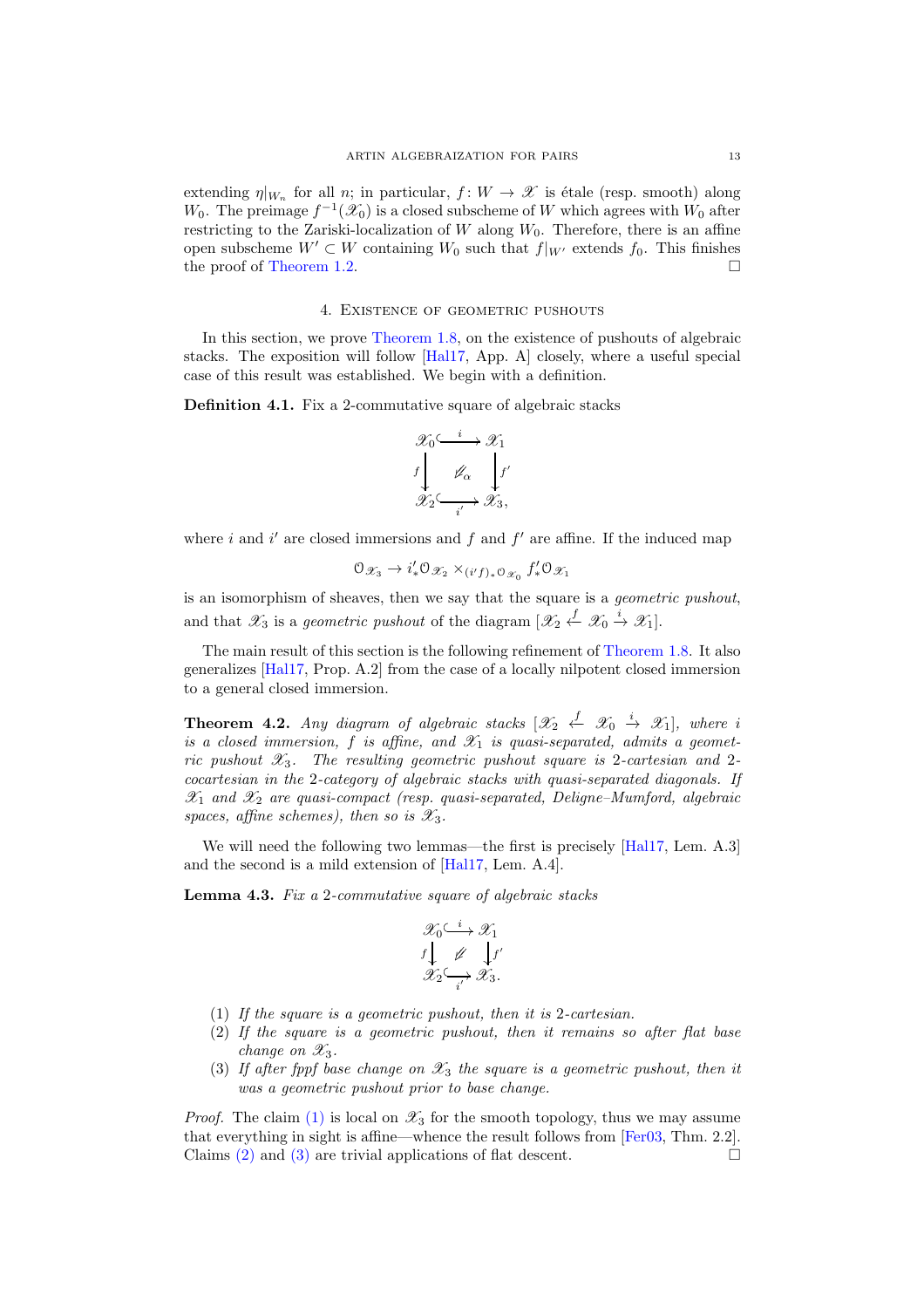Lemma 4.4. Consider a 2-commutative diagram of algebraic stacks



where the back and left faces of the cube are 2-cartesian and the top and bottom faces are geometric pushout squares. Then all faces of the cube are 2-cartesian. Moreover, if the morphisms  $\mathscr{U}_1 \to \mathscr{X}_1$  and  $\mathscr{U}_2 \to \mathscr{X}_2$  have one of the following properties:

- <span id="page-13-1"></span><span id="page-13-0"></span> $(1)$  flat;
- <span id="page-13-4"></span>(2) surjective;
- <span id="page-13-3"></span>(3) locally of finite type;
- <span id="page-13-2"></span>(4) flat and locally of finite presentation; or
- (5) smooth.

then the morphism  $\mathscr{U}_3 \to \mathscr{X}_3$  has the same property.

*Proof.* By [Lemma 4.3](#page-12-3)[\(2\),](#page-12-1) this is all smooth local on  $\mathscr{X}_3$  and  $\mathscr{U}_3$ ; thus, we immediately reduce to the case where everything in sight is affine. Fix a diagram of rings  $[A_2 \to A_0 \stackrel{p}{\leftarrow} A_1]$  where  $p: A_1 \to A_0$  is surjective. For  $j = 0, 1, 2$  fix  $A_j$ algebras  $B_j$  and  $A_0$ -isomorphisms  $B_2 \otimes_{A_2} A_0 \cong B_0$  and  $B_1 \otimes_{A_1} A_0 \cong B_0$ . Set  $A_3 = A_2 \times_{A_0} A_1$  and  $B_3 = B_2 \times_{B_0} B_1$ ; then we first have to prove that the natural maps  $B_3 \otimes_{A_3} A_j \rightarrow B_j$  are isomorphisms, and that these isomorphisms are compatible with the given isomorphisms. This is an immediate consequence of [\[Fer03,](#page-24-8) Thm. 2.2(i)], since these are just questions about modules.

Case  $(1)$  similarly follows from [\[Fer03,](#page-24-8) Thm. 2.2(iv)]. Case  $(2)$  follows from the observation that  $|\mathscr{X}_1| \amalg |\mathscr{X}_2| \to |\mathscr{X}_3|$  and  $|\mathscr{U}_1| \amalg |\mathscr{U}_2| \to |\mathscr{U}_3|$  are surjective [\[Fer03,](#page-24-8) Sch. 4.3 & Thm. 5.1]. Case [\(5\)](#page-13-2) follows from [\(4\),](#page-13-3) the surjectivity of  $|\mathscr{X}_1| \amalg |\mathscr{X}_2| \to$  $|\mathscr{X}_3|$  already remarked, and the observation that smoothness is a fibral criterion for morphisms that are flat and locally of finite presentation.

For  $(3)$ , we argue as follows: by [\[Fer03,](#page-24-8) Thm. 2.2(ii)], an  $A_3$ -module  $W_3$  is zero if and only if the modules  $W_3 \otimes_{A_3} A_1$  and  $W_3 \otimes_{A_3} A_2$  are zero. Now write  $B_3$  as the union of its finite type  $A_3$ -sub-algebras  $B_{3,\lambda}$ . As filtered direct limits commute with tensor products, it follows that for sufficiently large  $\lambda$ , the homomorphisms  $B_{3,\lambda} \otimes_{A_3} A_1 \to B_1$  and  $B_{3,\lambda} \otimes_{A_3} A_2 \to B_2$  are surjective. Looking at the cokernel, it follows that  $B_{3,\lambda} \to B_3$  is surjective.

For [\(4\):](#page-13-3) if  $B_j$  is a flat  $A_j$ -algebra of finite presentation for  $j = 1, 2$ , then we know by [\(3\)](#page-13-4) that  $B_3$  is of finite type. Hence, we can choose a surjection  $P_3$  =  $A_3[x_1, \ldots, x_n] \rightarrow B_3$ . Let  $J_3$  be the kernel. Since  $B_3$  is  $A_3$ -flat, the sequence

$$
0 \to J_3 \to P_3 \to B_3 \to 0
$$

remains exact after tensoring by any A<sub>3</sub>-algebra. In particular,  $J_j = J_3 \otimes_{A_3} A_j$  is a  $P_j = P_3 \otimes_{A_3} A_j$ -module of finite type for  $j = 1, 2$ . It now follows from Ferrand's case of finite type modules (over the cocartesian square defined by the  $P_i$ ) that  $J_3$ is a P<sub>3</sub>-module of finite type; hence  $B_3$  is an A<sub>3</sub>-algebra of finite presentation.  $\square$ 

<span id="page-13-5"></span>We now come to an important lemma, where we make use of [Theorem 1.2](#page-0-1) in a critical way. Note that the proof is almost identical to [\[Hal17,](#page-24-18) Lem. A.8].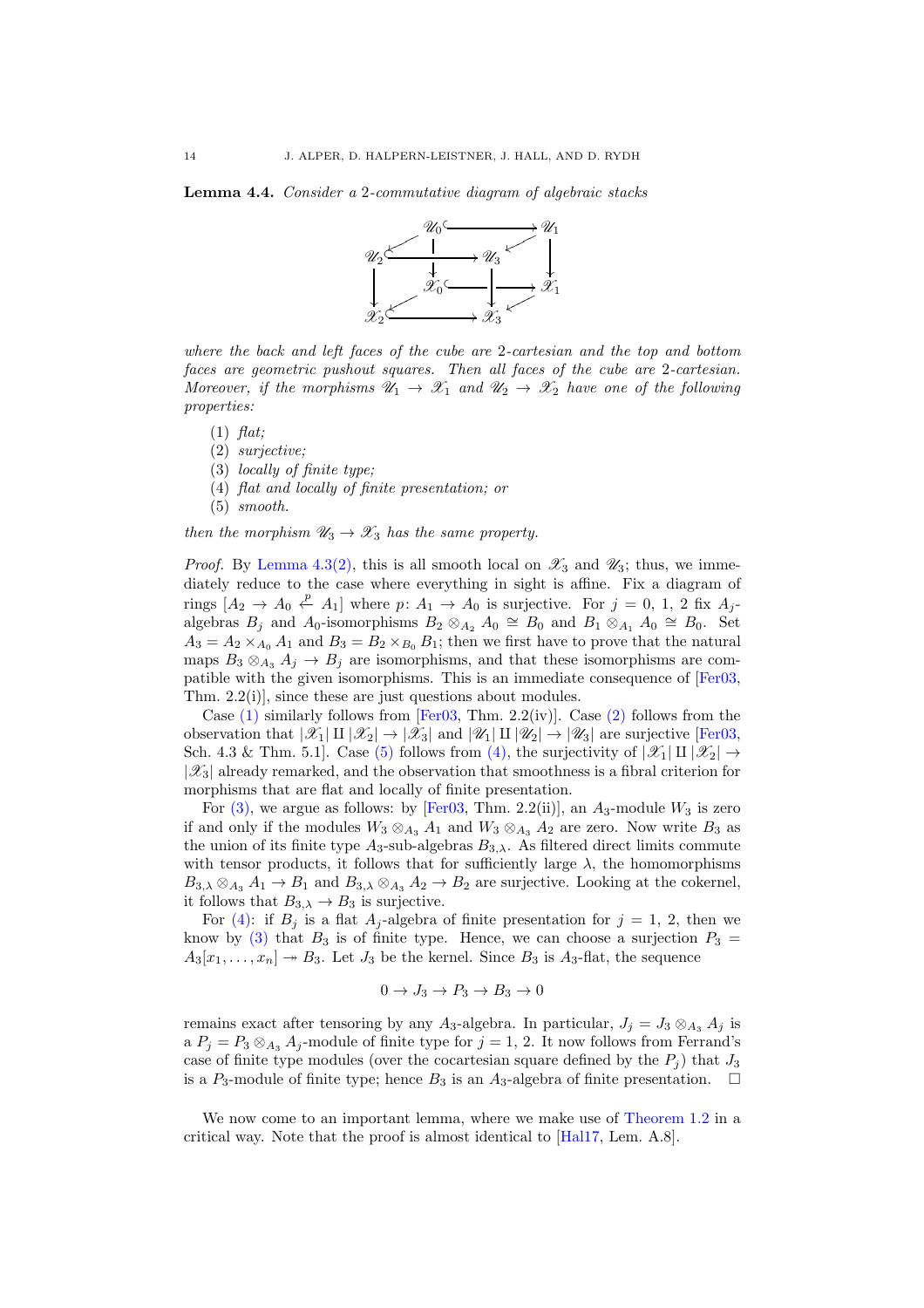Lemma 4.5. Fix a 2-commutative square of algebraic stacks



If the square is a geometric pushout and  $i$  is a closed immersion, then the square is 2-cartesian and 2-cocartesian in the 2-category of algebraic stacks with quasiseparated diagonals.

*Proof.* That the square is 2-cartesian is Lemma  $4.3(1)$ . It remains to show that we can uniquely complete all 2-commutative diagrams of algebraic stacks



with a map  $\mathscr{X}_3 \to \mathscr{W}$  and compatible 2-isomorphisms. By smooth descent, this is smooth-local on  $\mathscr{X}_3$ , so we may reduce to the situation where the  $\mathscr{X}_j = \operatorname{Spec} A_j$  are all affine schemes. Since  $\mathscr{X}_3$  is a geometric pushout of the diagram  $\lbrack \mathscr{X}_2 \stackrel{f}{\leftarrow} \mathscr{X}_0 \stackrel{i}{\rightarrow}$  $\mathscr{X}_1$ , it follows that  $A_3 \cong A_2 \times_{A_0} A_1$ .

Let q: Spec  $B \to \mathscr{W}$  be a smooth morphism such that the pullback  $v_j : U_j \to \mathscr{X}_j$ of q along  $\psi_j$  is surjective for  $j \in \{0, 1, 2\}$ , which exists because the  $\mathscr{X}_j$  are all quasicompact. There are compatibly induced morphisms of quasi-separated algebraic spaces  $\psi_{i,B} : U_j \to \text{Spec } B$  for  $j = 1$  and 2 and  $f_B : U_0 \to U_2$  and  $i_B : U_0 \to U_1$ .

Let  $c_2$ : Spec  $C_2 \rightarrow U_2$  be an étale morphism such that  $v_2 \circ c_2$  is smooth and surjective. The morphism  $c_2$  pulls back along  $f_B$  to give an étale morphism  $c_0$ : Spec  $C_0 \rightarrow U_0$  such that  $v_0 \circ c_0$  is smooth and surjective. Let  $f$ : Spec  $C_0 \rightarrow$ Spec  $C_2$  and  $\tilde{\psi}_2$ : Spec  $C_2 \rightarrow \text{Spec } B$  be the resulting morphisms.

Since  $c_0$  is étale and i is a closed immersion, it follows that there is an étale morphism  $c_1$ : Spec  $C_1 \rightarrow U_1$  whose pullback along  $i_B$  is isomorphic to  $c_0$  [\(Theorem 1.2\)](#page-0-1). It can easily be arranged that  $v_1 \circ c_1$  is smooth and surjective. Let  $C_3 = C_2 \times_{C_0} C_1$ . Then there is a uniquely induced ring homomorphism  $A_3 \rightarrow C_3$ . By [Lemma 4.4,](#page-12-4) the morphism  $c_3$ : Spec  $C_3 \rightarrow$  Spec  $A_3$  is smooth and surjective. Hence, we may replace Spec  $A_j$  by Spec  $C_j$  and further assume that the  $\psi_j$  for  $j = 0, 1,$  and 2 factor through some smooth morphism q: Spec  $B \to \mathscr{W}$ . In particular, there is an induced morphism  $\psi_3$ : Spec  $A_3 \to \text{Spec } B \to \mathscr{W}$ .

It remains to prove that the morphism  $\psi_3$  is unique up to a unique choice of 2-morphism. Let  $\psi_3$  and  $\psi'_3$ : Spec  $A_3 \to \mathscr{W}$  be two compatible morphisms. That these morphisms are isomorphic can be checked smooth-locally on  $Spec A_3$ . But smooth-locally, the morphisms  $\psi_3$  and  $\psi'_3$  both factor through some Spec  $B \to \mathscr{W}$ and the morphisms  $\text{Spec } A_j \to \text{Spec } A_3 \to \text{Spec } B$  coincide for  $j = 0, 1$ , and 2, thus  $\psi_3$  and  $\psi'_3$  are isomorphic. To show that the isomorphism between  $\psi_3$  and  $\psi'_3$  is unique, we just repeat the argument, and the result follows.  $\Box$ 

We finally come to the proof of [Theorem 4.2.](#page-12-5)

Proof of [Theorem 4.2.](#page-12-5) By [Lemma 4.5,](#page-13-5) it suffices to prove the existence of geometric pushouts. Let  $\mathcal{C}_0$  denote the category of affine schemes. For  $d = 1, 2, 3$ , let  $\mathcal{C}_d$ denote the full 2-subcategory of the 2-category of algebraic stacks with affine dth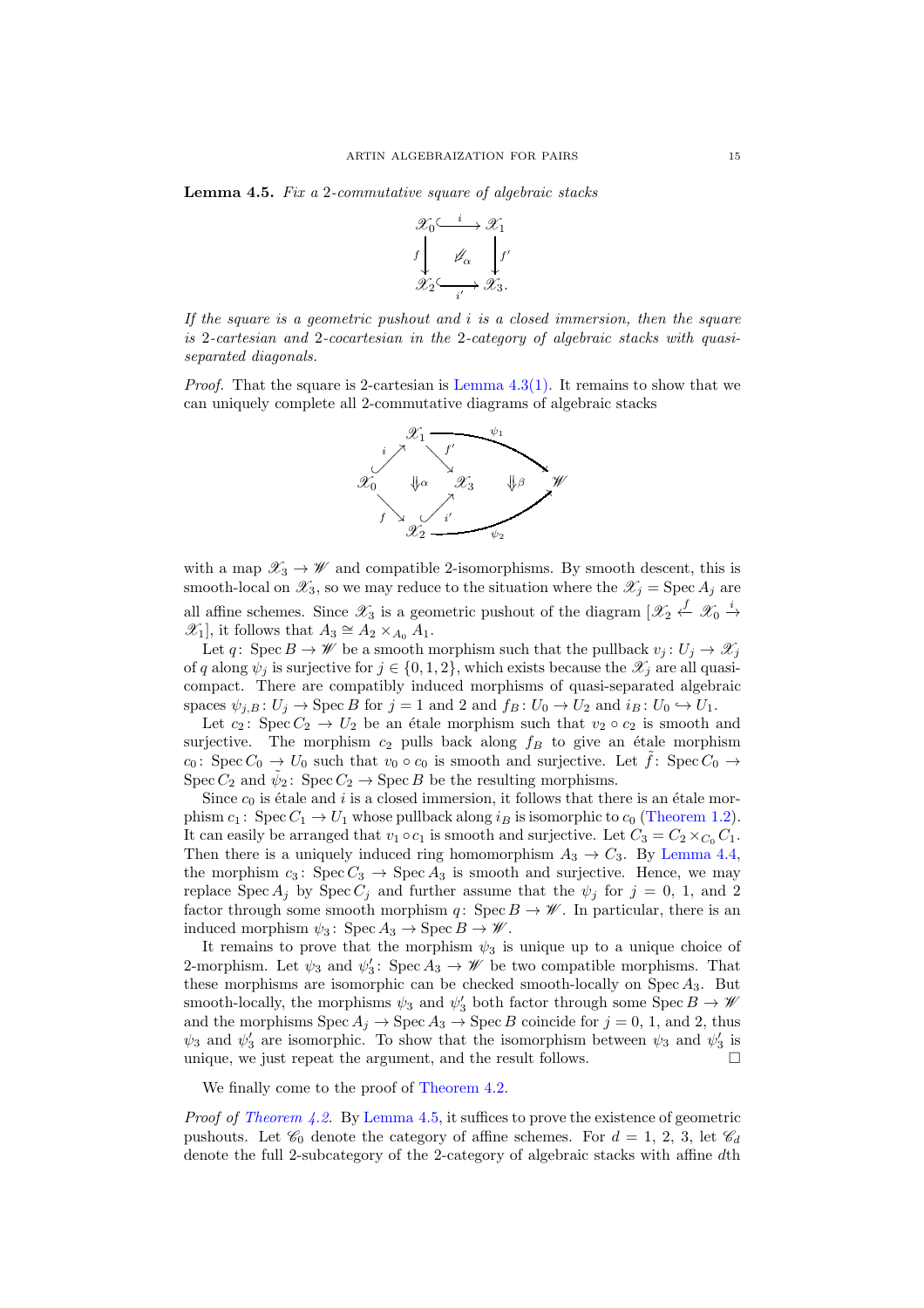diagonal. Note that  $\mathcal{C}_3$  is the full 2-category of algebraic stacks. We will prove by induction on  $d \geq 0$  that if  $[\mathscr{X}_2 \stackrel{f}{\leftarrow} \mathscr{X}_0 \stackrel{i}{\rightarrow} \mathscr{X}_1]$  belongs to  $\mathscr{C}_d$  and  $\mathscr{X}_1$  is quasiseparated, then it admits a geometric pushout. For the base case, where  $d = 0$  and  $\mathscr{X}_j = \operatorname{Spec} A_j$  is affine, take  $\mathscr{X}_3 = \operatorname{Spec}(A_2 \times_{A_0} A_1)$  and the result is clear.

Now let  $d > 0$  and assume that  $[\mathscr{X}_2 \stackrel{f}{\leftarrow} \mathscr{X}_0 \stackrel{i}{\rightarrow} \mathscr{X}_1]$  belongs to  $\mathscr{C}_d$ . Fix a smooth surjection  $\amalg_{l\in\Lambda} X_2^l \to \mathscr{X}_2$ , where  $X_2^l$  is an affine scheme  $\forall l \in \Lambda$ . Set  $X_0^l = X_2^l \times \mathcal{X}_2 \mathcal{X}_0$ . As f is affine, the scheme  $X_0^l$  is also affine. By [Theorem 1.2,](#page-0-1) the resulting smooth surjection  $X_0^l \to \mathscr{X}_0$  lifts to a smooth surjection  $X_1^l \to \mathscr{X}_1$ , with  $X_1^l$  affine, and  $X_0^l \cong X_1^l \times_{\mathcal{X}_1} \mathcal{X}_0$ . For  $j = 0, 1$ , and 2 and u, v,  $w \in \Lambda$  set  $X_j^{uv} = X_j^u \times \mathcal{X}_j$   $X_j^v$  and  $X_j^{uvw} = X_j^u \times \mathcal{X}_j$   $X_j^v \times \mathcal{X}_j$   $X_j^w$ . Note that for  $j = 0, 1$ , and 2 and all  $u, v, w \in \Lambda$  we have  $X_j^{u,v}, X_j^{uvw} \in \mathscr{C}_{d-1}$ . By the inductive hypothesis, for  $I = u$ , uv or uvw, a geometric pushout  $X_3^I$  of the diagram  $[X_2^I \leftarrow X_0^I \rightarrow X_1^I]$ exists. By [Lemma 4.5,](#page-13-5) there are uniquely induced morphisms  $X_j^{uv} \to X_j^u$ . For  $j \neq 3$ , these morphisms are clearly smooth, and by [Lemma 4.4](#page-12-4) the morphisms  $X_3^{uv} \to X_3^u$  are smooth. It easily verified that the universal properties give rise to a smooth groupoid  $[\amalg_{u,v\in\Lambda} X_3^{uv} \rightrightarrows \amalg_{w\in\Lambda} X_3^{w}].$  The quotient  $\mathscr{X}_3$  of this groupoid in the category of stacks is algebraic. By Lemma  $4.3(3)$  $4.3(3)$  it is also a geometric pushout of the diagram  $[\mathscr{X}_2 \leftarrow \mathscr{X}_0 \rightarrow \mathscr{X}_1]$  and the result follows.

That the pushout inherits the properties "quasi-compact" and "quasi-separated" follows from  $\mathscr{X}_1 \amalg \mathscr{X}_2 \to \mathscr{X}_3$  being affine and surjective. The properties "Deligne-Mumford" and "algebraic space", are inherited since  $(\mathscr{X}_1 \setminus \mathscr{X}_0)$  II  $\mathscr{X}_2 \to \mathscr{X}_3$  is a surjective monomorphism. For "affine", this was the base case of the induction.  $\Box$ 

#### 5. Local structure of algebraic stacks

In this section we prove the main local structure results for stacks [\(Theorems 1.3](#page-1-0) and [1.4\)](#page-2-2) as well as non-noetherian generalizations [\(Theorems 5.1](#page-17-0) and [5.8\)](#page-19-0).

5.1. **Proof of [Theorem 1.3.](#page-1-0)** When  $f_0: \mathcal{W}_0 \to \mathcal{X}_0$  is smooth or étale, the theorem can be established along similar lines to [\[AHR19,](#page-24-4) Proof of Thm. 12.1].

#### Proof of Theorem  $1.3(1)$  $1.3(1)$  —smooth/étale case.

Step 1: An effective formally versal solution. Since  $\mathcal{W}_0$  is quasi-compact, we may assume that  $\mathscr X$  is quasi-compact after replacing  $\mathscr X$  with a quasi-compact open substack containing the image of  $\mathscr{W}_0$ . Since  $\mathscr{W}_0$  is linearly fundamental, we can apply [\[AHR19,](#page-24-4) Thm. 1.11] to obtain a cartesian square



where  $\widehat{f}: \widehat{W} \to \mathscr{X}$  is a flat morphism and  $\widehat{W}$  is a linearly fundamental stack coherently complete along  $\mathscr{W}_0$ . Since  $\mathscr{W}_n \to \mathscr{X}_n$  is smooth,  $\widehat{f}: \widehat{\mathscr{W}} \to \mathscr{X}$  is formally versal at  $\mathscr{W}_0$  [\(Lemma 2.10\)](#page-8-1).

Step 2: Algebraization. We now apply algebraization for linearly fundamental pairs [\(Theorem 2.3\)](#page-6-0) to the pair  $(\hat{\mathscr{W}}, \mathscr{W}_0)$  and morphism  $\hat{f}: \hat{\mathscr{W}} \to \mathscr{X}$  to obtain a fundamental pair  $(\mathscr{W}, \mathscr{W}_0)$  with W of finite type over S and a morphism  $f : \mathscr{W} \to \mathscr{X}$ smooth (resp. étale) along  $\mathscr{W}_0$  such that  $\widehat{\mathscr{W}}$  is isomorphic over  $\mathscr{X}$  to the coherent completion of  $\mathscr W$  along  $\mathscr W_0$ . After replacing  $\mathscr W$  with an open neighborhood, we may arrange that f is smooth (resp. étale) and W is fundamental. Indeed, if  $\mathcal{U} \subset \mathcal{W}$  is an open neighborhood of  $\mathscr{W}_0$  such that  $f|_{\mathscr{U}}$  is smooth (resp. étale) and if  $\pi: \mathscr{W} \to W$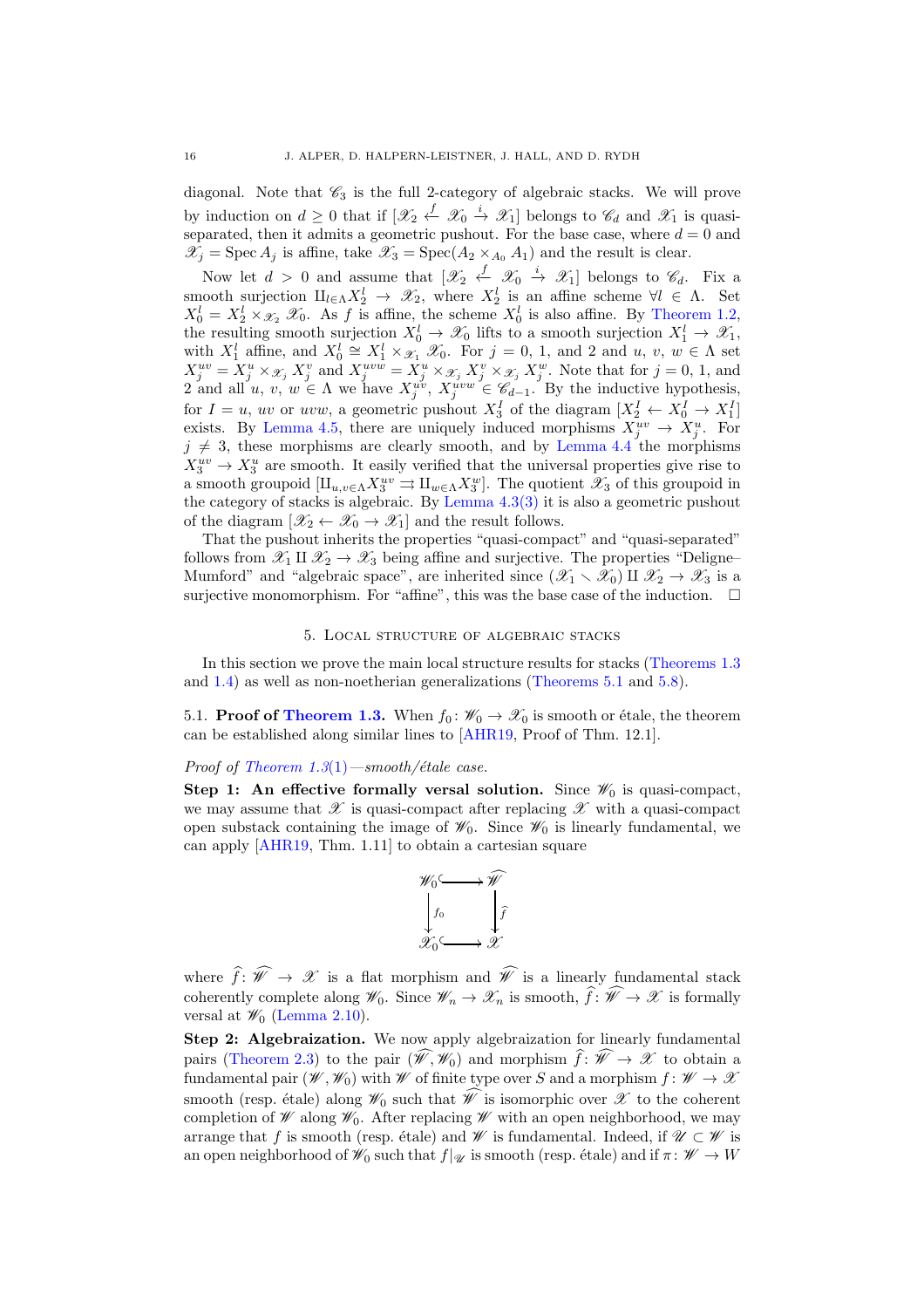denotes the adequate moduli space, then we replace W with the inverse image of any affine open subscheme of  $W \setminus \pi(W \setminus \mathcal{U})$  containing  $\pi(\mathcal{W}_0)$ .

The case when  $f_0 \colon \mathscr{W}_0 \to \mathscr{X}_0$  is syntomic is handled by reducing to the smooth case.

# Proof of Theorem  $1.3(2)$  $1.3(2)$ —syntomic case.

Step 1: We may assume that  $f_0: \mathscr{W}_0 \to \mathscr{X}_0$  is affine. We may assume that  $\mathscr{X}$ is quasi-compact. Since  $\mathscr{W}_0$  is fundamental, there is an affine morphism  $\mathscr{W}_0 \to BGL_n$ for some n. Since  $\mathscr{X}_0$  has affine diagonal (as it has the resolution property), the induced morphism  $\mathscr{W}_0 \to \mathscr{X}_0 \times BGL_n$  is affine. Since  $BGL_n$  is smooth with smooth diagonal, we may replace  $(\mathscr{X}, \mathscr{X}_0)$  with  $(\mathscr{X} \times BGL_n, \mathscr{X}_0 \times BGL_n)$ .

Step 2: There is a factorization  $f_0: \mathscr{W}_0 \to \mathscr{X}_0 \to \mathscr{X}_0$  where  $\mathscr{W}_0 \to \mathscr{Y}_0$  is a regular closed immersion,  $\mathscr{Y}_0 \to \mathscr{X}_0$  is smooth and affine, and  $\mathscr{Y}_0$  is linearly fundamental. Since  $\mathscr{X}_0$  has the resolution property and  $(f_0)_*\mathcal{O}_{\mathscr{W}_0}$  is a finite type  $\mathfrak{O}_{\mathscr{X}_0}$ -algebra, there exists a vector bundle  $\mathcal{E}_0$  on  $\mathscr{X}_0$  and a surjection  $Sym(\mathcal{E}_0) \to (f_0)_*\mathfrak{O}_{\mathscr{W}_0}$ . Setting  $\mathscr{Y}_0 = \mathbb{V}(\mathcal{E}_0) = Spec(Sym \mathcal{E}_0)$  yields a factorization such that  $\mathscr{W}_0 \hookrightarrow \mathscr{Y}_0$  is regular closed immersion and  $\mathscr{Y}_0 \to \mathscr{X}_0$  is smooth and affine. To arrange that  $\mathcal{Y}_0$  is linearly fundamental, we apply the étale case of the local structure theorem [\(Theorem 1.3](#page-1-0)[\(1\)\)](#page-1-4) to the closed immersion  $\mathscr{W}_0 \hookrightarrow \mathscr{Y}_0$  to extend the isomorphism  $\mathscr{W}_0 \overset{\sim}{\to} \mathscr{W}_0$  to an étale morphism  $\mathscr{Y}'_0 \to \mathscr{Y}_0$  with  $\mathscr{Y}'_0$  fundamental. Since  $\mathscr{W}_0$  satisfies [\(PC\)](#page-1-1) or [\(N\),](#page-1-2) or  $\mathscr{Y}_0$  satisfies [\(FC\),](#page-1-3) there is an open neighborhood of  $\mathscr{W}_0 \hookrightarrow \mathscr{Y}'_0$  that is linearly fundamental [\[AHR19,](#page-24-4) Prop. 16.14].

Step 3: Apply the smooth version of the local structure theorem. Since  $\mathcal{Y}_0$  is linearly fundamental, we may apply the smooth case of the local structure theorem [\(Theorem 1.3](#page-1-0)[\(1\)\)](#page-1-4) to the closed immersion  $\mathscr{X}_0 \hookrightarrow \mathscr{X}$  and smooth morphism  $\mathscr{Y}_0 \to \mathscr{X}_0$  to obtain a commutative diagram



with a cartesian square such that  $\mathscr{Y} \to \mathscr{X}$  is smooth and  $\mathscr{Y}$  is fundamental.

Step 4: Lift the closed substack  $\mathcal{W}_0 \hookrightarrow \mathcal{Y}_0$  to a closed substack  $\mathcal{W} \hookrightarrow \mathcal{Y}$ syntomic over  $\mathscr{X}$ . Let  $\mathfrak{I}_0$  be the ideal sheaf defining  $\mathscr{W}_0 \hookrightarrow \mathscr{Y}_0$  and consider the conormal bundle  $\mathcal{N}_0 := \mathcal{I}_0/\mathcal{I}_0^2$ . After replacing  $\mathscr Y$  with an étale fundamental neighborhood of  $\mathscr{W}_0 \hookrightarrow \mathscr{Y}$ , we may extend the conormal bundle to a vector bundle N on  $\mathscr Y$ ; this follows from applying [\[AHR19,](#page-24-4) Prop. 16.12] to the fundamental pair  $(\mathscr{Y}, \mathscr{W}_0)$  and the morphism  $\mathscr{W}_0 \to BGL_n$  induced from  $\mathcal{N}_0$ .

We claim that after replacing  $\mathscr Y$  with a fundamental étale neighborhood of  $\mathscr W_0$ the canonical homomorphism  $\mathcal{N} \to \mathcal{N}_0 \hookrightarrow \mathcal{O}_{\mathscr{Y}_0}/\mathcal{I}_0^2$  extends to a diagram



If  $\mathscr Y$  is linearly fundamental, this is immediate as the functor  $\text{Hom}_{\mathcal{O}_{\mathscr Y}}(\mathcal{N}, -)$  $\Gamma(\mathscr{Y},\mathbb{N}^{\vee}\otimes-)$  is exact. In general, let  $\mathscr{W}_1\hookrightarrow\mathscr{Y}_0$  be the closed substack defined by  $\mathcal{I}_{0}^{2}$ . Then we have a morphism  $\mathscr{W}_{1} \to \mathbb{V}(\mathbb{N})$  over  $\mathscr{Y}$  which by [\[AHR19,](#page-24-4) Prop. 16.12] extends to a section  $\mathscr{Y} \to \mathbb{V}(\mathbb{N})$  after replacing  $\mathscr{Y}$  with a fundamental étale neighborhood of  $\mathscr{W}_0$ . This gives the requested map  $\mathcal{N} \to \mathcal{O}_{\mathscr{Y}}$ .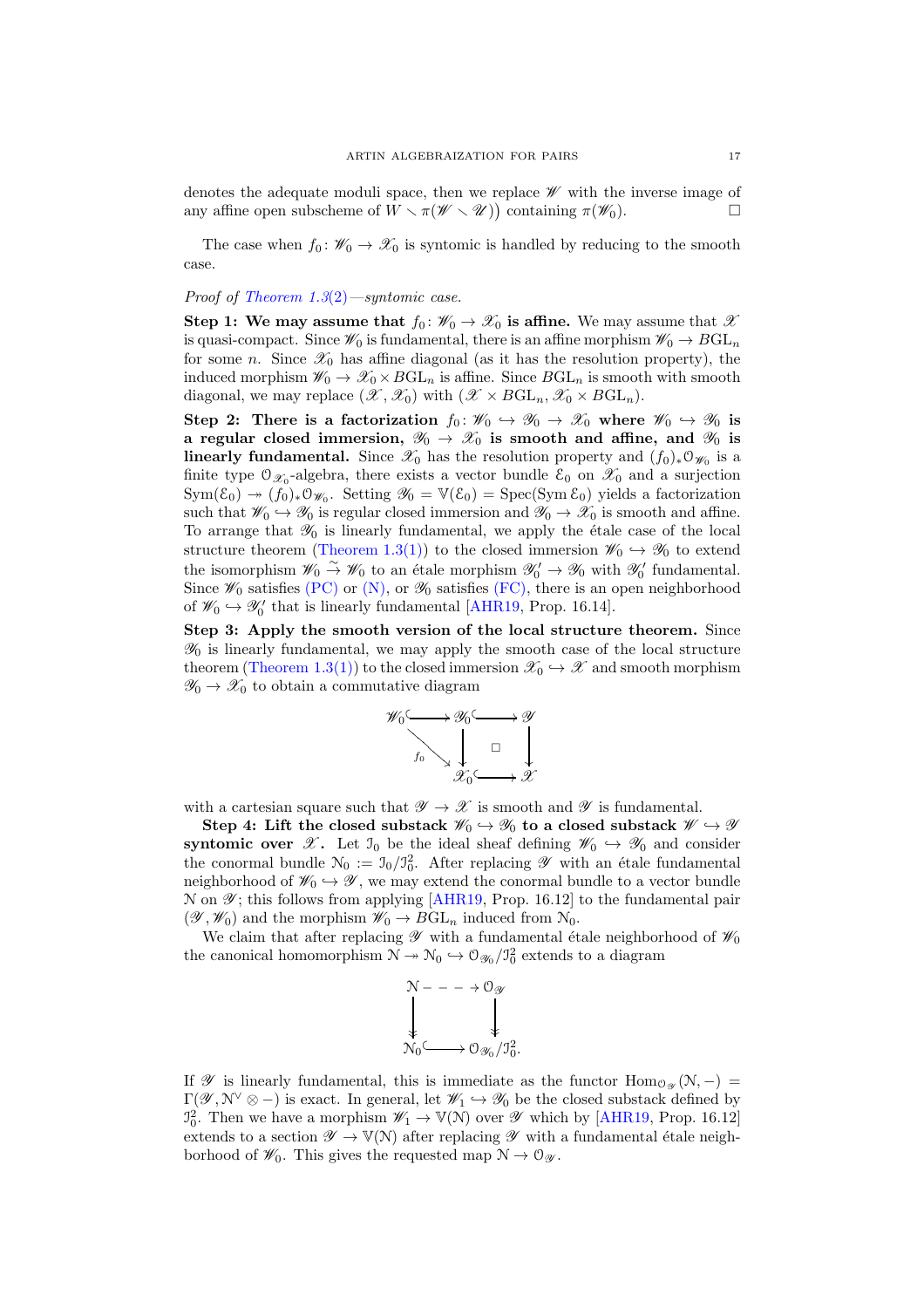Let  $W$  be the closed substack defined by the image of  $N \to \mathcal{O}_{\mathscr{Y}}$ . By construction W contains the closed substack  $\mathscr{W}_0$ . We claim that  $\mathscr{W}_0 \hookrightarrow \mathscr{W} \times_{\mathscr{X}} \mathscr{X}_0$  is an isomorphism and  $\mathscr{W} \to \mathscr{X}$  is syntomic in an open neighborhood of  $\mathscr{W}_0$ . This establishes the theorem as we may shrink further to arrange that  $\mathscr{W} \to \mathscr{X}$  is syntomic in a fundamental open neighborhood of  $\mathcal{W}_0$ . These claims can be verified smooth-locally on  $\mathscr X$  and  $\mathscr Y$  so we may assume that  $\mathscr X$  and  $\mathscr Y$  are affine schemes and N is a trivial vector bundle. By construction  $\mathcal{NO}_{\mathscr{Y}_0} + \mathcal{J}_0^2 = \mathcal{J}_0$  so it follows that  $\mathscr{W}_0 \hookrightarrow \mathscr{W} \times_{\mathscr{Y}} \mathscr{Y}_0$ is an isomorphism in an open neighborhood of  $\mathcal{W}_0$  by Nakayama's lemma.

Let  $f_1, \ldots, f_n \in \mathcal{O}_{\mathscr{Y}}$  be the image of a basis of N. We claim that  $f_1, \ldots, f_n$ is a regular sequence in a neighborhood of  $\mathscr{W}_0$  and that  $\mathscr{W} \to \mathscr{X}$  is flat in a neighborhood of  $\mathscr{W}_0$ . By [\[EGA](#page-24-19)<sub>IV</sub>, Thm. 11.3.8 (c)  $\implies$  (b')], it is enough to prove that the images of  $f_1, \ldots, f_n$  in  $\mathcal{O}_{\mathscr{Y}_x,w}$  is a regular sequence for every  $w \in |\mathscr{W}_0|$  with image  $x \in |\mathcal{X}_0|$ , which follows by construction.

5.2. Non-noetherian local structure theorem. The following provides a nonnoetherian generalization of [Theorem 1.3,](#page-1-0) which we establish by reducing to the noetherian case.

<span id="page-17-0"></span>**Theorem 5.1** (Local structure of stacks). Let  $\mathcal{X}$  be a quasi-separated algebraic stack with affine stabilizers,  $\mathscr{X}_0 \hookrightarrow \mathscr{X}$  be a closed substack and  $f_0: \mathscr{W}_0 \to \mathscr{X}_0$  be a morphism with  $\mathcal{W}_0$  linearly fundamental. Assume one of the following conditions:

- <span id="page-17-2"></span><span id="page-17-1"></span>(1)  $\mathscr X$  is locally of finite type over an excellent algebraic space; or
- <span id="page-17-3"></span>(2)  $\mathscr{W}_0$  satisfies [\(PC\)](#page-1-1) or [\(N\)](#page-1-2); or
- (3)  $\mathscr{X}_0$  satisfies [\(FC\)](#page-1-3).

Then

- (a) If  $f_0$  is smooth (resp. étale), then there exists a smooth (resp. étale) morphism  $f: W \to \mathcal{X}$  such that W is fundamental and  $f|_{\mathcal{X}_0} \simeq f_0$ .
- <span id="page-17-4"></span>(b) Assume that  $\mathscr{W}_0$  satisfies [\(PC\)](#page-1-1) or [\(N\)](#page-1-2) or  $\mathscr{X}_0$  satisfies [\(FC\)](#page-1-3). If  $f_0$  is syntomic and  $\mathscr{X}_0$  has the resolution property, then there exists a syntomic morphism  $f: W \to \mathscr{X}$  such that W is fundamental and  $f|_{\mathscr{X}_0} \cong f_0$ .

*Proof.* Case [\(1\)](#page-17-1) is precisely [Theorem 1.3.](#page-1-0) For cases [\(2\)](#page-17-2)[–\(3\),](#page-17-3) after replacing  $\mathscr X$  with a quasi-compact open substack we can assume that  $\mathscr X$  is quasi-compact. If  $\mathscr X_0$ satisfies [\(FC\),](#page-1-3) we can assume that  $\mathscr X$  is also [\(FC\).](#page-1-3) Indeed, let S be the spectrum of Z localized in the characteristics of  $\mathscr{X}_0$  and replace  $\mathscr{X}, \ \mathscr{X}_0$  and  $\mathscr{W}_0$  with their base changes along  $S \to \text{Spec } \mathbb{Z}$ . Once the theorem is established in this case, we can use standard limit methods to replace  $S$  with an open subscheme of  $Spec \mathbb{Z}$ . If instead  $\mathscr{X}_0$  satisfies [\(PC\)](#page-1-1) or [\(N\),](#page-1-2) we let  $S = \operatorname{Spec} \mathbb{Z}$ .

By [\[Ryd16\]](#page-25-7), we can write  $\mathscr{X}_0 \hookrightarrow \mathscr{X}$  as a limit of finitely presented closed immersions  $\mathscr{X}_{0,\lambda} \hookrightarrow \mathscr{X}$  with transition maps that are closed immersions. For sufficiently large  $\lambda$ , we can extend  $f_0: \mathscr{W}_0 \to \mathscr{X}_0$  to a map  $f_{0,\lambda}: \mathscr{W}_{0,\lambda} \to \mathscr{X}_{0,\lambda}$  of finite presentation. For sufficiently large  $\lambda$ , we have that  $f_{0,\lambda}$  is smooth/ $\acute{e}$ tale/syntomic. If  $\mathscr{X}_0$  has the resolution property, then so does  $\mathscr{X}_{0,\lambda}$  for sufficiently large  $\lambda$ . This follows from the Totaro–Gross characterization of the resolution property as having a quasi-affine morphism to  $BGL_N$  for some N [\[Tot04,](#page-25-9) [Gro17\]](#page-24-20) and [\[Ryd15,](#page-25-6) Thm. C]. For sufficiently large  $\lambda$ , we also have that  $\mathscr{W}_{0,\lambda}$  is linearly fundamental [\[AHR19,](#page-24-4) Thm. 15.3] using that either  $\mathscr{W}_0$  is [\(PC\)](#page-1-1) or [\(N\),](#page-1-2) or  $\mathscr{X}$  is [\(FC\).](#page-1-3) After replacing  $\mathscr{W}_0$  and  $\mathscr{X}_0$  with  $\mathscr{W}_{0,\lambda}$  and  $\mathscr{X}_{0,\lambda}$  we may thus assume that  $\mathscr{X}_0 \hookrightarrow \mathscr{X}$  is of finite presentation.

Using [\[Ryd16\]](#page-25-7), we may further write  $\mathscr{X} \to S$  as a limit of algebraic stacks  $\mathscr{X}_{\lambda} \to$ S of finite presentation. For sufficiently large  $\lambda$ , we can descend the finitely presented maps  $f_0: \mathscr{W}_0 \to \mathscr{X}_0$  and  $i: \mathscr{X}_0 \to \mathscr{X}$  to finitely presented maps  $f_{0,\lambda}: \mathscr{W}_{0,\lambda} \to$  $\mathscr{X}_{0,\lambda}$  and  $i_{\lambda} : \mathscr{X}_{0,\lambda} \hookrightarrow \mathscr{X}_{\lambda}$ . For sufficiently large  $\lambda$ , we have that  $\mathscr{X}_{\lambda}$  has affine sta-bilizers [\[HR15,](#page-24-5) Thm. 2.8] and, as before, that  $f_{0,\lambda}$  is smooth/ $\acute{e}$ tale/syntomic, that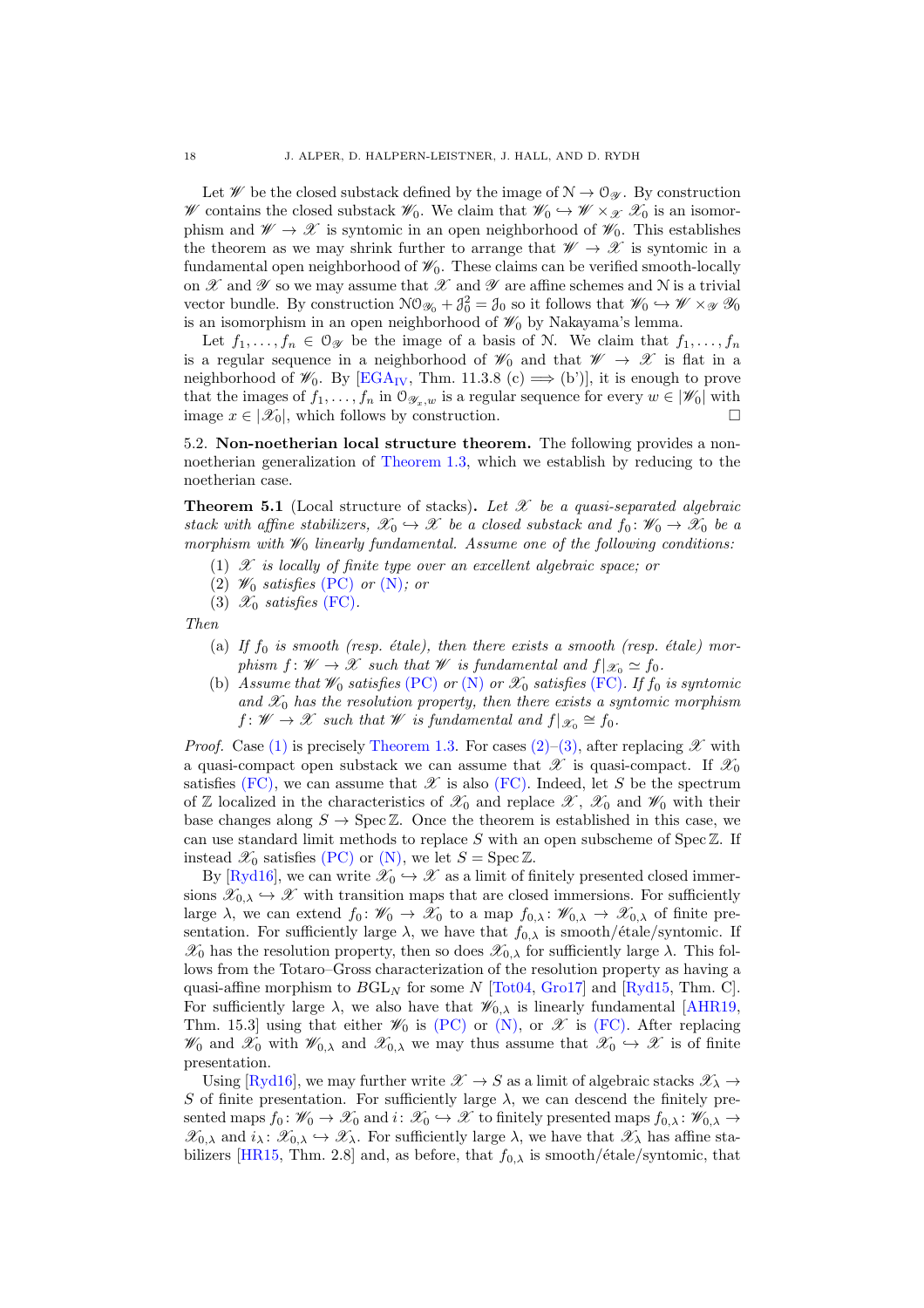$i_\lambda$  is a closed immersion, that  $\mathscr{W}_{0,\lambda}$  is linearly fundamental and that  $\mathscr{X}_{0,\lambda}$  has the resolution property. We are now in the situation of [Theorem 1.3.](#page-1-0)  $\Box$ 

5.3. Compact generation. We can now prove [Theorem 1.12](#page-4-0) on the compact generation of algebraic stacks in positive characteristic.

*Proof of [Theorem 1.12.](#page-4-0)* The implications  $(1) \implies (2) \implies (3)$  $(1) \implies (2) \implies (3)$  $(1) \implies (2) \implies (3)$  $(1) \implies (2) \implies (3)$  $(1) \implies (2) \implies (3)$  and  $(4) \implies (5)$  $(4) \implies (5)$  $(4) \implies (5)$  are trivial. The implication [\(3\)](#page-4-3)  $\implies$  [\(5\)](#page-4-5) is [\[HNR19,](#page-24-12) Thm. 1.1] since every closed point has positive characteristic. It remains to prove that  $(5)$  implies  $(1)$  and  $(4)$ . To this end, let x be a closed point of  $\mathscr X$ , which we view as morphism x: Spec  $l \to \mathscr X$ , where l is an algebraically closed field. Let  $i_x : \mathcal{G}_x \hookrightarrow \mathcal{X}$  be the closed immersion of the residual gerbe of x. Then there is a field  $\kappa(x)$  such that  $\mathcal{G}_x \to \text{Spec } \kappa(x)$ is a coarse moduli space. Certainly,  $\kappa(x) \subseteq l$ . After taking a finite extension  $\kappa(x) \subseteq k \subseteq l$ ,  $(\mathcal{G}_x)_k \simeq BH$ , for some group scheme H over k. After passing to an additional finite extension of k, there is a subgroup scheme  $H' \hookrightarrow H$  such that  $H'_l \simeq G_{\text{red}}^0$ . By assumption,  $G_{\text{red}}^0$  is a torus, so H' is of multiplicative type. Set  $\mathscr{W}_0^x = \widetilde{BH}', \ \mathscr{X}_0^x = \mathscr{G}_x$  and let  $f_0^x \colon \mathscr{W}_0^x \to \mathscr{X}_0^x$  be the induced morphism. We claim that  $f_0^x$  is syntomic. Indeed,  $f_0^x$  is the composition  $BH' \to BH \to \mathcal{G}_x$ . Now  $BH \rightarrow \mathcal{G}_x$  is the base change of  $\text{Spec } k \rightarrow \text{Spec } \kappa(x)$ , which is syntomic. Also,  $BH' \rightarrow BH$  is fppf-locally the morphism  $H/H' \rightarrow \text{Spec } k$ . Since  $H \rightarrow \text{Spec } k$  is syntomic [\(Lemma 5.2\)](#page-18-0) and  $H \to H/H'$  is fppf,  $H/H' \to \text{Spec } k$  is syntomic. By descent,  $BH' \rightarrow BH$  is syntomic and so  $f_0^x$  is too.

We now apply Theorem  $5.1(2)(b)$  $5.1(2)(b)$  $5.1(2)(b)$  to  $f_0^x$ : this results in a syntomic morphism  $f^x \colon \mathscr{W}^x \to \mathscr{X}$  such that  $\mathscr{W}^x$  is fundamental and  $f^x |_{\mathscr{X}^x_0} \simeq f^x_0$ . Since  $\mathscr{W}^x$  is fundamental and  $f_0^x$  is finite, we may shrink  $\mathscr{W}^x$  so that  $f^x$  is quasi-finite [\[AHR20,](#page-24-2) Lem. 3.1]. Additionally, since  $\mathscr X$  has affine diagonal, we may further shrink  $\mathscr W^x$  so that  $f^x$  is affine [\[AHR19,](#page-24-4) Prop. 12.5]. By [AHR19, Prop. 13.4], after passing to a strictly étale neighborhood of  $\mathscr{W}_0^x$ , we may further shrink  $\mathscr{W}^x$  so that it is nicely fundamental.

Since  $\mathscr X$  is quasi-compact and the  $f^x$  are all open morphisms, there is a finite set of closed points  $x_1, \ldots, x_m$  of  $\mathscr X$  such that the induced morphism  $f : \mathscr W =$  $\coprod_{i=1}^m \mathscr{W}^{x_i} \xrightarrow{\coprod f^{x_i}} \mathscr{X}$  is affine, quasi-finite, syntomic, and faithfully flat. But  $\mathscr{W}$  is nicely fundamental, so it is  $\aleph_0$ -crisp [\[HR17,](#page-24-11) Ex. 8.6]. By [HR17, Thm. C],  $\mathscr W$  is  $\aleph_0$ -crisp. This proves  $(5) \implies (1)$  $(5) \implies (1)$ . Since  $\mathscr{W} \to \mathscr{X}$  is quasi-finite and surjective and the reduced identity components of the stabilizers of  $\mathscr W$  are tori, so are those of  $\mathscr X$ . This proves  $(5) \implies (4)$  $(5) \implies (4)$ .

<span id="page-18-0"></span>We include the following result below for lack of reference.

**Lemma 5.2.** Let S be an algebraic space. If  $G \rightarrow S$  is a group algebraic space that is flat and locally of finite presentation, then it is syntomic.

*Proof.* Since  $G \to S$  is flat and locally of finite presentation, we reduce immediately to the situation where S is the spectrum of an algebraically closed field  $k$  [\[SP,](#page-25-0) Tags [01UF](http://stacks.math.columbia.edu/tag/01UF) & 069N. Let  $G^0 \subseteq G$  be the connected component of the identity, which is a normal, irreducible, and quasi-compact flat closed subgroup scheme of  $G$   $\boxed{SP}$ , Tag [0B7R\]](http://stacks.math.columbia.edu/tag/0B7R). Since G is locally of finite type,  $G^0 \subseteq G$  is even open and closed. Hence, the quotient  $G/G^0$  is étale. Thus, we may replace G with  $G^0$  and assume that G is connected and of finite type. If the characteristic of k is 0, then  $G \rightarrow S$  is smooth and we are done (Cartier's Theorem [\[SP,](#page-25-0) Tag [047N\]](http://stacks.math.columbia.edu/tag/047N)). In general, there is an extension of groups  $1 \to G_{\text{ant}} \to G \to G_{\text{aff}} \to 1$ , where  $G_{\text{ant}}$  is anti-affine (i.e.,  $\Gamma(G_{\text{ant}}, \mathcal{O}_{G_{\text{ant}}}) \simeq k$  and  $G_{\text{aff}}$  is affine [\[Bri09,](#page-24-21) (0.2)]. Then  $G_{\text{ant}}$  is smooth, so it suffices to prove the claim when G is affine. In this case,  $G \hookrightarrow GL_n$  for some  $n > 0$ . Then  $GL_n/G$  is smooth and so the morphism  $GL_n \to GL_n/G$  is syntomic; hence,  $G \rightarrow \text{Spec } k$  is syntomic.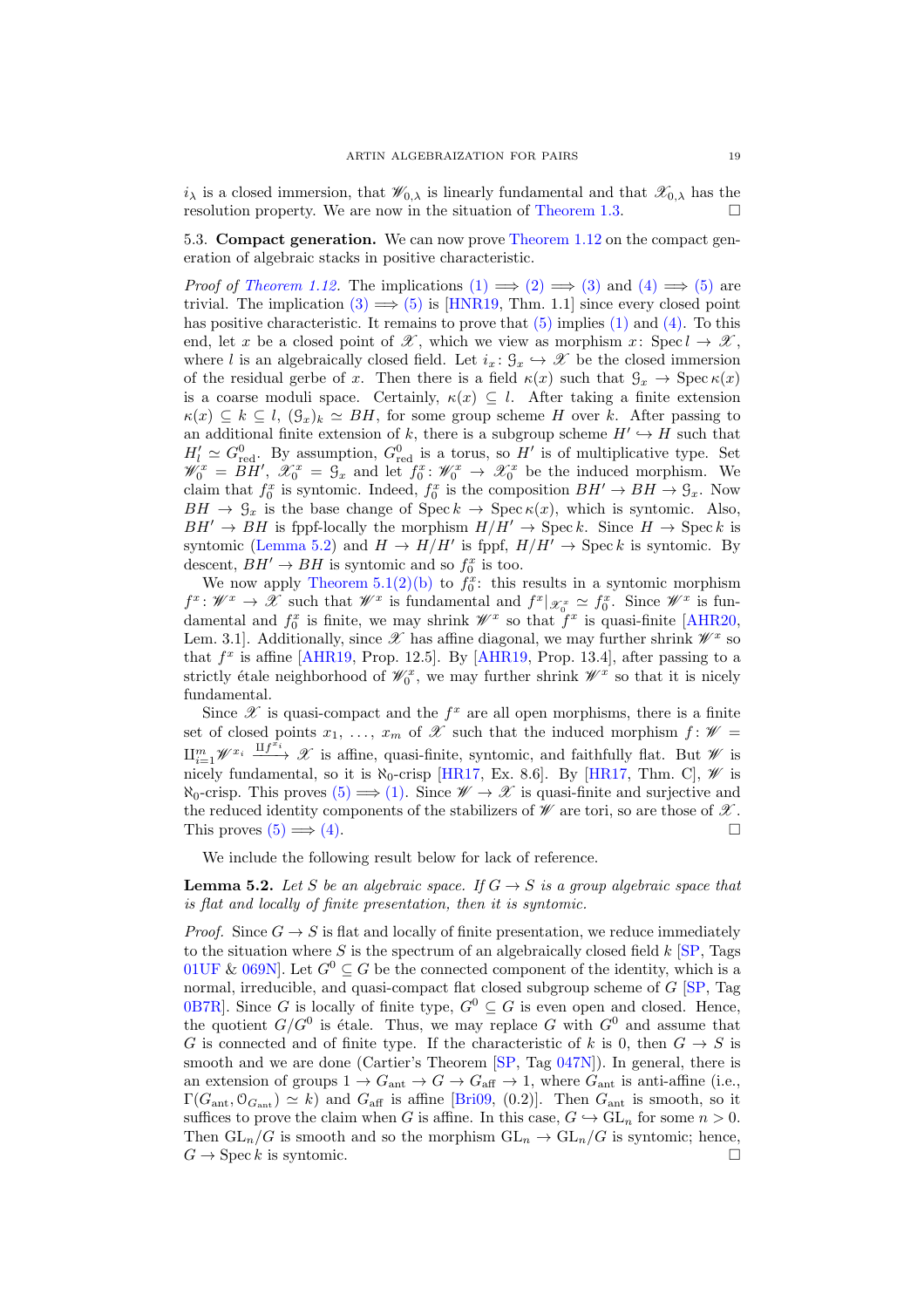5.4. Local structure of stacks at pro-affine-immersions. We recall [\[TT17,](#page-25-10) §3]: a morphism of algebraic stacks  $j: \mathcal{U} \to \mathcal{X}$  is a pro-open immersion if every morphism  $\mathscr{Y} \to \mathscr{X}$  with set-theoretic image contained in  $|j(\mathscr{U})|$  factors uniquely through j. It is established in [\[TT17,](#page-25-10) Prop. 3.1.4] that j is necessarily a flat monomorphism and  $|j(\mathscr{U})| = \bigcap_{\mathscr{V} \supseteq |j(\mathscr{U})|} \mathscr{V}$ , where the intersection ranges over all open stacks  $\mathscr{V} \subseteq \mathscr{X}$  containing  $j(\overline{\mathscr{U}})$ . If j is quasi-compact, then it is a pro-open immersion if and only if it is a flat monomorphism [\[TT17,](#page-25-10) Thm. 3.2.5] and then  $j$  is quasi-affine [\[Ray68,](#page-25-11) Prop. 1.5 (ii)]. If  $j$  is quasi-compact, then it is also a topological embedding [\[Ray68,](#page-25-11) Prop. 1.2] and if in addition  $\mathscr X$  is quasi-compact, then  $|j(\mathscr{U})| = \bigcap_{\mathscr{V} \supseteq |j(\mathscr{U})|} \mathscr{V}$ , where the intersection ranges over the quasi-compact opens of  $\mathscr X$  containing  $j(\mathscr U)$ .

Remark 5.3. Let  $j: \mathcal{U} \to \mathcal{X}$  be a quasi-compact pro-open immersion of algebraic stacks. There is a factorization of j as  $\mathscr{U} \xrightarrow{j'} \mathscr{X}' \xrightarrow{g} \mathscr{X}$ , where j' is an affine pro-open immersion and  $q$  is a quasi-compact open immersion [\[Ray68,](#page-25-11) Prop. 1.5]  $(i)$ ].

We introduce the following variant: a morphism of algebraic stacks  $j: \mathcal{U} \to \mathcal{X}$  is a pro-affine(-open) immersion if  $\mathscr U$  represents a cofiltered intersection  $\cap_\alpha \mathscr V_\alpha$ , where the  $\mathscr{V}_{\alpha} \subseteq \mathscr{X}$  are (open) immersions and the transition maps  $\mathscr{V}_{\alpha} \to \mathscr{V}_{\beta}$ , which are automatically (open) immersions, are eventually affine.

Example 5.4. An immersion of algebraic stacks is a pro-affine-immersion.

**Example 5.5.** If  $x \in \mathcal{X}$  is a point of a quasi-separated algebraic stack, then the inclusion  $\mathscr{G}_x \to \mathscr{X}$  of the residual gerbe is a pro-affine-immersion [\[HR18,](#page-24-22) Lem. 2.1].

Remark 5.6. A pro-affine-open immersion of algebraic stacks is pro-étale.

Remark 5.7. If  $\mathscr X$  is a normal and  $\mathbb Q$ -factorial noetherian stack, then any quasicompact pro-open immersion  $j: \mathcal{U} \to \mathcal{X}$  is pro-affine-open. This follows from the result [\[Ray68,](#page-25-11) Cor. 2.7]: after restricting to an open substack, the complement of  $\mathscr U$  is a, possibly infinite, union of Cartier divisors and the complements of finite unions of these divisors are affine open immersions.

The following theorem simultaneously generalizes [Theorem 1.4](#page-2-2) and [Theorem 5.1.](#page-17-0) Note that in [Theorem 1.4](#page-2-2) no extra conditions are needed as [\(FC\)](#page-1-3) always holds for the residual gerbe as it is a one-point space.

<span id="page-19-0"></span>Theorem 5.8 (Local structure of stacks at pro-affine-immersions). Assumptions and conclusions as in [Theorem 5.1](#page-17-0) [\(2\)](#page-17-2) or [\(3\)](#page-17-3) except that  $\mathscr{X}_0 \hookrightarrow \mathscr{X}$  is a pro-affineimmersion.

*Proof.* As a first preliminary step, we can as before assume that  $\mathscr X$  is quasi-compact and, if  $\mathscr{X}_0$  satisfies [\(FC\),](#page-1-3) that  $\mathscr{X}$  satisfies [\(FC\)](#page-1-3) by base changing along  $S \to \text{Spec } \mathbb{Z}$ where S is the spectrum of Z localized in the characteristics of  $\mathscr{X}_0$ .

By assumption,  $\mathscr{X}_0 = \cap_{\lambda} \mathscr{X}_{\lambda}$  is an intersection of a cofiltered system of immersions  $\mathscr{X}_{\lambda} \hookrightarrow \mathscr{X}$  with eventually affine inclusions  $\mathscr{X}_{\mu} \hookrightarrow \mathscr{X}_{\lambda}$ . Pick  $\alpha$  sufficiently large such that  $\mathscr{X}_{\lambda} \hookrightarrow \mathscr{X}_{\alpha}$  is affine for all  $\lambda \geq \alpha$  and pick a quasi-compact open neighborhood  $\mathscr U$  of  $\mathscr X_0$  in  $\mathscr X_\alpha$ . Then  $\mathscr X_0 = \cap_{\lambda \geq \alpha} (\mathscr X_\lambda \cap \mathscr U)$  so we may assume that all the  $\mathscr{X}_{\lambda}$  are quasi-compact and that all the  $\mathscr{X}_{\mu} \hookrightarrow \mathscr{X}_{\lambda}$  are affine.

By standard limit methods, the morphism  $f_0 : \mathcal{W}_0 \to \mathcal{X}_0$  descends to a morphism  $f_{\alpha} : \mathscr{W}_{\alpha} \to \mathscr{X}_{\alpha}$ , which is étale, smooth or syntomic if  $f_0$  is so. If  $\lambda \geq \alpha$ , set  $\mathscr{W}_{\lambda} = \mathscr{W}_{\alpha} \times \mathscr{X}_{\alpha} \mathscr{X}_{\lambda}$ . Then  $\mathscr{W}_{0} = \bigcap_{\lambda \geq \alpha} \mathscr{W}_{\lambda}$ . Now either  $\mathscr{X}$  satisfies [\(FC\)](#page-1-3) (by the initial reduction) or  $\mathscr{W}_0$  satisfies [\(PC\)](#page-1-1) or [\(N\).](#page-1-2) Hence,  $\mathscr{W}_{\beta}$  is linearly fundamental for some  $\beta \gg \alpha$  [\[AHR19,](#page-24-4) Prop. 15.3]. After replacing X with an open neighborhood of  $\mathscr{X}_{\beta}$ , we may assume that  $\mathscr{X}_{\beta} \hookrightarrow \mathscr{X}$  is a closed immersion. We may now apply [Theorem 5.1](#page-17-0) [\(2\)](#page-17-2) or [\(3\)](#page-17-3) to  $f_\beta$  and the result follows.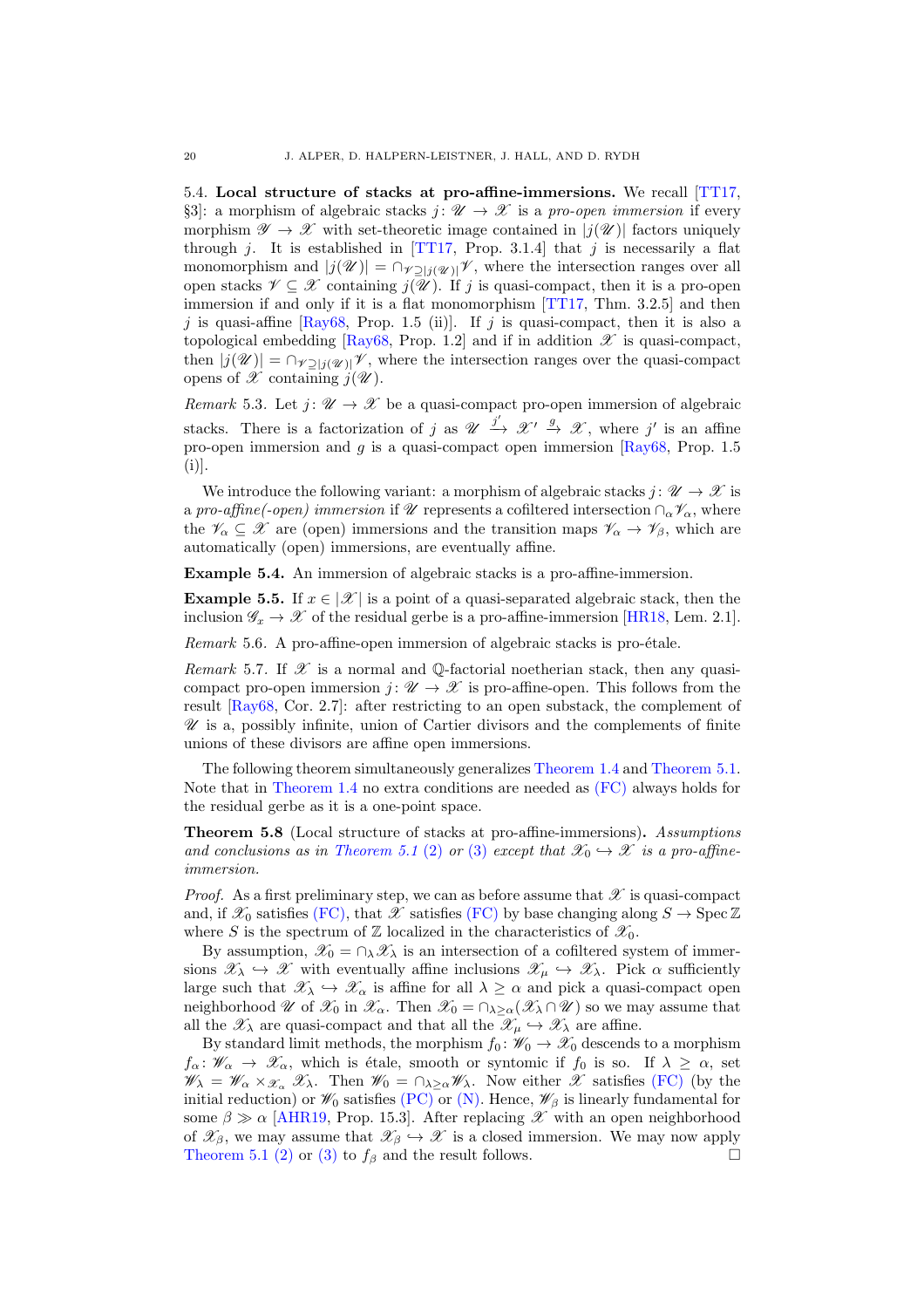We now prove the refinements.

Proof of [Theorem 1.5.](#page-2-0) Arguing as in the proof of [Theorem 5.8,](#page-19-0) we may assume that  $\mathscr{W}_0$  satisfies [\(PC\)](#page-1-1) or  $(\mathbb{N})$  or  $\mathscr{W}$  satisfies [\(FC\).](#page-1-3) We may further assume that there is a factorization of  $\mathscr{W}_0 \hookrightarrow \mathscr{W} \to \mathscr{X}$  through an immersion  $\mathscr{W}_\beta \hookrightarrow \mathscr{W}$  such that  $\mathscr{W}_{\beta}$  is fundamental and  $\mathscr{W}_{\beta} \hookrightarrow \mathscr{W} \to \mathscr{X}$  is representable [\[Ryd15,](#page-25-6) Thm. C]. We now factor  $\mathscr{W}_{\beta} \hookrightarrow \mathscr{W}$  as  $\mathscr{W}_{\beta} \hookrightarrow \mathscr{Z} \subseteq \mathscr{W}$ , where  $\mathscr{W}_{\beta} \hookrightarrow \mathscr{Z}$  is a closed immersion and  $\mathscr{Z} \subseteq \mathscr{W}$  is an open immersion. In this generality, however,  $\mathscr{Z}$  is not necessarily fundamental (it can be arranged to be if  $\mathscr{W}_0 \hookrightarrow \mathscr{W}$  is a closed immersion, however). But we can now apply [Theorem 5.1](#page-17-0) to the closed immersion  $\mathscr{W}_{\beta} \hookrightarrow \mathscr{Z}$ . We thus obtain an étale neighborhood  $p: W' \to \mathscr{Z}$  of  $\mathscr{W}_{\beta}$  such that  $\mathscr{W}'$  is fundamental and the induced morphism  $\mathscr{W}_{\beta} = p^{-1}(\mathscr{W}_{\beta}) \simeq \mathscr{W}_{\beta} \to \mathscr{Z} \subseteq \mathscr{W} \to \mathscr{X}$  is representable. The result now follows from [\[AHR19,](#page-24-4) Prop. 12.5] applied to the pair  $(\mathscr{W}', \mathscr{W}'_{\beta})$  and the morphism  $\mathscr{W}' \to \mathscr{X}$ .

*Proof of [Theorem 1.6.](#page-2-1)* As in the proof of [Theorem 1.6,](#page-2-1) we may assume that there is a factorization of  $\mathscr{W}_0 \hookrightarrow \mathscr{W}$  through an immersion  $\mathscr{W}_\beta \hookrightarrow \mathscr{W}$  such that  $\mathscr{W}_\beta$  is linearly or nicely fundamental, respectively. Likewise, if  $\mathscr{W}_0 = [\text{Spec } A_0/G_0]$ , then we can arrange so that  $\mathscr{W}_{\beta} = [\operatorname{Spec} A_{\beta}/G_{\beta}]$  with  $G_{\beta}$  linearly reductive or nice.

We have a closed then open factorization  $\mathscr{W}_{\beta} \hookrightarrow \mathscr{Z} \subseteq \mathscr{W}$ . Apply [Theorem 5.1](#page-17-0) to  $\mathscr{W}_{\beta} \hookrightarrow \mathscr{Z}$  to replace  $\mathscr{W}$  with an étale neighborhood of  $\mathscr{W}_{\beta}$  that is fundamental. We can now apply [\[AHR19,](#page-24-4) Props. 16.11, 16.12 and 16.14] and the result follows.  $\square$ 

# 5.5. Nisnevich neighborhoods.

*Proof of [Theorem 1.9.](#page-3-1)* We apply [Theorem 1.4](#page-2-2) to every point of  $|\mathcal{X}|$ : for each  $x \in |\mathscr{X}|$  we obtain an étale morphism  $f_x : \mathscr{W}_x \to \mathscr{X}$  such that  $f_x|_{\mathscr{G}_x}$  is an isomorphism and  $\mathscr{W}_x$  is fundamental. If  $\overline{\mathscr{X}}$  has affine (resp. separated) diagonal, then [Theorem 1.5](#page-2-0) says that we can arrange that  $f_x$  is affine (resp. representable). By [Theorem 1.6,](#page-2-1) we may further assume that  $\mathscr{W}_x$  is nicely fundamental. Set  $\mathscr{W} = \amalg_{x \in |\mathscr{X}|} \mathscr{W}_x$  and take  $f = \amalg_x f_x : \mathscr{W} \to \mathscr{X}$ ; then f is a quasi-separated Nis-nevich covering. By [\[HR18,](#page-24-22) Prop. 3.3], we may shrink  $\mathscr W$  so that it is quasi-compact (a monomorphic splitting sequence must factor through finitely many of the  $\mathscr{W}_x$ ), remains nicely fundamental and f is a Nisnevich covering. remains nicely fundamental and f is a Nisnevich covering.

*Proof of [Theorem 1.11.](#page-3-2)* We apply [Theorem 5.1](#page-17-0) to every closed point of  $|\mathscr{X}|$ : for each closed point x of X we obtain an étale morphism  $g : \mathscr{W} \to \mathscr{X}$  such that  $\mathscr{W} = [U/\mathrm{GL}_n]$  is fundamental and  $g|_{\mathscr{G}_x}$  is an isomorphism. If  $\mathscr{X}$  has affine (resp. separated diagonal), then [Theorem 1.5](#page-2-0) says that we can arrange that  $g$  is affine (resp. representable).

For an integer  $d \geq 1$ , let  $\mathcal{W}^d$  be the dth fiber product of g; then the symmetric group  $S_d$  acts on  $\mathcal{W}^d$  by permuting the factors. Let e be the maximum rank of a fiber of g. Then there is an induced Nisnevich covering  $f: \coprod_{1 \leq d \leq e} [\mathscr{W}^d/S_d] \to \mathscr{X}$ since  $g$  is representable.

Let  $V^d$  be the dth fiber product of  $U \to \mathscr{W} \to \mathscr{X}$ . Then  $\mathscr{W}^d = [V^d/(\mathrm{GL}_n)^d]$ . Let  $P$  be one of the properties: separated, quasi-affine, affine. If the diagonal of  $\mathscr X$  has property P, then the algebraic space  $V^d$  has property P. Since the Stiefel manifold  $GL_{dn}/(GL_n)^d$  is affine, it follows that  $\mathscr{W}^d = [V'/GL_{nd}]$  for an algebraic space  $V'$  with property  $P$ .

Let  $p: \mathscr{W}^d \to [\mathscr{W}^d/S_d]$ . Let  $\mathscr{E}$  be the vector bundle on  $\mathscr{W}^d$  with frame bundle  $V'.$ Then we claim that the frame bundle V of  $p_*\mathcal{E}$  is an algebraic space with property P. Indeed, V is an algebraic space since the stabilizers of  $[\mathscr{W}^d/S_d]$  act faithfully on  $p_*\mathcal{E}$ , cf. [\[EHKV01,](#page-24-23) Lem. 2.13]. Since  $p^*V \to V$  is finite, étale and surjective, it is enough to prove that  $p^*V$  has property P. But since p is finite étale, we have that  $p^*p_*\mathcal{E} \to \mathcal{E}$  is split surjective and it follows that  $p^*V$  has property P by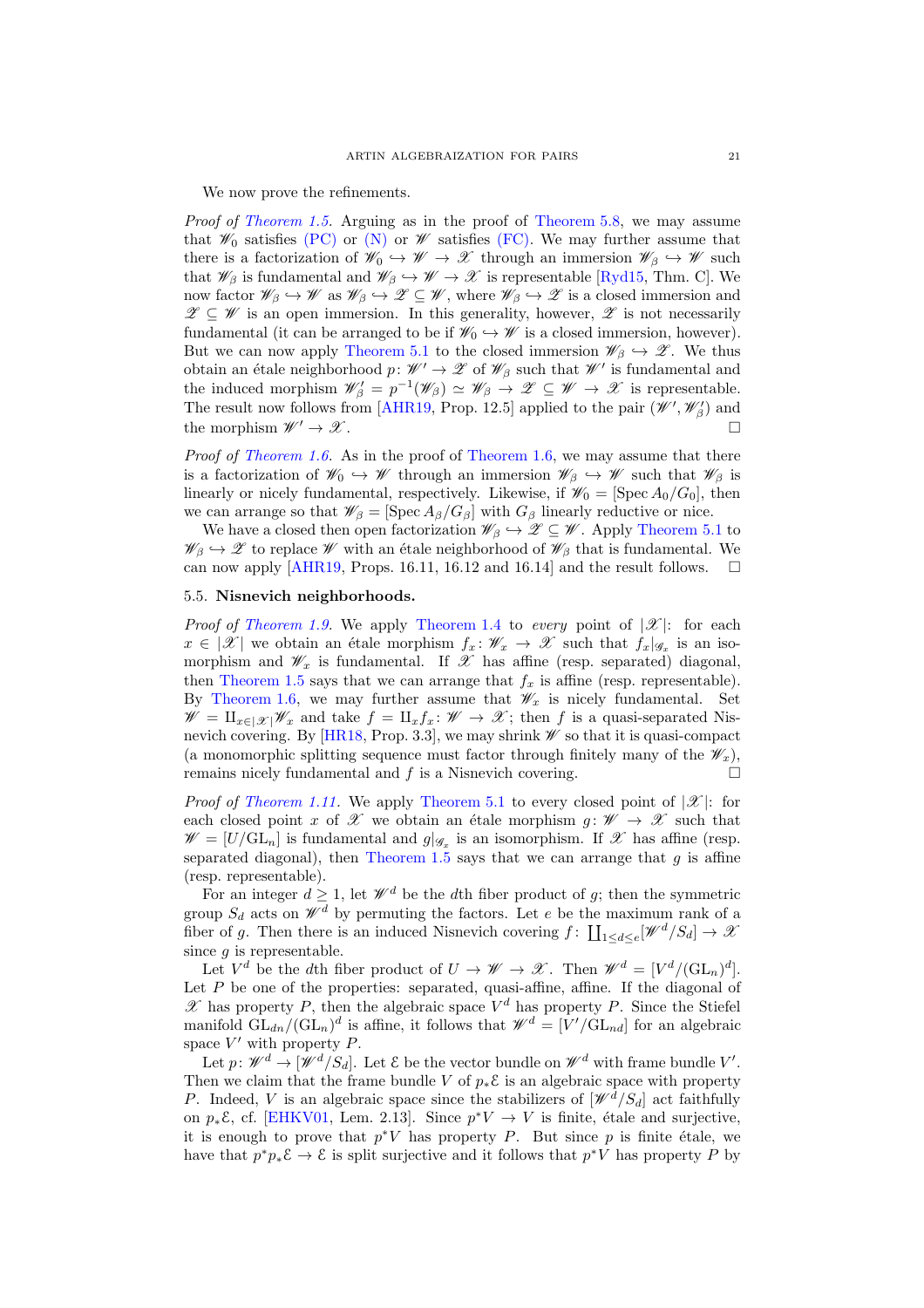considering Stiefel manifolds again. We have thus shown that  $[\mathscr{W}^d/S_d] = [V/\mathrm{GL}_N]$ for an algebraic space  $V$  with property  $P$ .

When X has affine diagonal, then  $\mathscr{W}^d \to \mathscr{X}$  is affine but  $[\mathscr{W}^d/S_d] \to \mathscr{X}$  is merely separated. Let  $\text{SEC}^d(\mathscr{W}/\mathscr{X}) \subseteq \mathscr{W}^d$  be the open and closed substack that is the complement of all diagonals. Then  $S_d$  acts freely on  $\mathrm{SEC}^d(\mathscr{W}/\mathscr{X})$  relative to  $\mathscr X$ and  $\hat{\mathrm{ET}}^d(\mathscr{W}/\mathscr{X}):= [\mathrm{SEC}^d(\mathscr{W}/\mathscr{X})/S_d] \to \mathscr{X}$  is affine and an étale neighborhood of any point of  $\mathscr X$  at which g has rank d. Thus  $f: \coprod_{1 \leq d \leq e} \text{ET}^d(\mathscr W/\mathscr X) \to \mathscr X$  is a fundamental Nisnevich covering with f affine.

#### 5.6. Existence of henselizations.

*Proof of [Theorem 1.7.](#page-2-3)* By [Theorem 5.8,](#page-19-0) there exists an étale neighborhood  $\mathscr{W} \rightarrow$ X of  $\mathscr{W}_0 := \mathscr{X}_0$  such that W is fundamental. Let  $\mathscr{W}_0 \to W_0$  and  $\mathscr{W} \to W$  be the good and adequate moduli spaces. We claim that the henselization  $W<sup>h</sup>$  of W along  $W_0$  exists and is affine. If  $\mathcal{W}_0$  is a closed substack, then this follows from [\[Ray70,](#page-25-2) Ch. XI, Thm. 2] as W is affine. If  $\mathscr{W}_0 = \mathscr{G}_x$  is the residual gerbe of a point  $x \in [\mathscr{X}]$ , then  $W_0 = \text{Spec } \kappa(x) \hookrightarrow W$  is the inclusion of a point w and  $W^h = \text{Spec } \mathcal{O}_{W,w}^h$ . In this case, we also note that  $\mathscr{W}_0$  satisfies [\(FC\).](#page-1-3) Let  $\mathscr{W}^h = \mathscr{W} \times_W W^h$ . Since  $W^h \to W$ is flat,  $\mathscr{W}^h \to W^h$  is an adequate moduli space. By [\[AHR19,](#page-24-4) Thm. 3.6],  $(\mathscr{W}^h, \mathscr{W}_0)$ is a henselian pair and by [\[AHR19,](#page-24-4) Thm. 13.7],  $\mathscr{W}^h$  is linearly fundamental since the closed points of  $\mathscr{W}^h$  have linearly reductive stabilizer. To show that  $\mathscr{W}^h \to \mathscr{X}$ is the henselization of  $\mathscr X$  along  $\nu : \mathscr X_0 \hookrightarrow \mathscr X$ , it is enough to prove that any quasiseparated étale neighborhood  $g : \mathcal{W}' \to \mathcal{W}^h$  of  $\mathcal{W}_0$  has a section. This is precisely the conclusion of [\[AHR19,](#page-24-4) Prop. 16.4].  $\square$ 

#### 6. Local structure of derived algebraic stacks

<span id="page-21-1"></span>In this section we give a derived version of the local structure theorem.

An algebraic derived 1-stack is the derived analogue of an algebraic stack: it is a sheaf of  $\infty$ -groupoids on the opposite of the  $\infty$ -category of simplicial commutative rings (with its  $\acute{e}t$  tale topology) that admits a surjective morphism, represented by smooth derived algebraic spaces, from a disjoint union of derived affine schemes.

Let  $\mathscr X$  be an algebraic derived 1-stack. We say that  $\mathscr X$  is fundamental if there exists an affine morphism  $\mathscr{X} \to BGL_n$ ; that is, if  $\mathscr{X} = [\text{Spec } A/\text{GL}_n]$  for some derived affine scheme A. We say that  $\mathscr X$  is linearly fundamental if it is fundamental and cohomologically affine, that is,  $R\Gamma(\mathscr{X},-)$  is t-exact.

<span id="page-21-0"></span>**Proposition 6.1** (Derived effectivity theorem). Let  $\mathscr{X}_0 \hookrightarrow \mathscr{X}_1 \hookrightarrow \mathscr{X}_2 \hookrightarrow \dots$  be a sequence of derived thickenings, i.e.,  $\mathscr{X}_m \cong \tau_{\leq m} \mathscr{X}_n$  for every  $m \leq n$ . If  $\mathscr{X}_0$  is linearly fundamental, then there is a linearly fundamental algebraic derived 1-stack X and a compatible sequence of equivalences  $\tau_{\leq n}X \cong \mathscr{X}_n$ .

Proof. The existence and uniqueness of an algebraic 1-stack with compatible isomorphisms  $\tau_{\leq n} \mathscr{X} \cong \mathscr{X}_n$  is given by [\[Lur04,](#page-24-24) Prop. 5.4.6].  $\mathscr{X}$  is determined by the equivalence  $\mathscr{X}(A) \cong \mathscr{X}_n(A)$  for *n*-truncated simplicial commutative rings, and  $\mathscr{X}(A) \cong \varprojlim_{n} \mathscr{X}(\tau_{\leq n}A)$  in general.

Let  $f_0: \mathcal{X}_0 \to BGL_r$  be an affine morphism. The obstruction to lifting a morphism  $f_n: \mathscr{X}_n \to BGL_r$  to  $f_{n+1}: \mathscr{X}_{n+1} \to BGL_r$  lies in

$$
\mathrm{Ext}^1_{\mathscr{X}_0}\big(f_0^*\mathbb{L}_{B\mathrm{GL}_r},\pi_{n+1}(\mathcal{O}_{\mathscr{X}_{n+1}})[n+1]\big).
$$

This obstruction group vanishes since  $\mathscr{X}_0$  is linearly fundamental. We can thus find a compatible sequence of morphisms  $f_n: \mathscr{X}_n \to BGL_r$ . Since  $f_0$  is affine, so is  $f_n$  for every n. The compatible family of morphisms  $f_n : \mathscr{X}_n \to BGL_r$  defines a morphism  $f : \mathcal{X} \to BGL_r$ , and the resulting morphism is affine because it is affine on every truncation.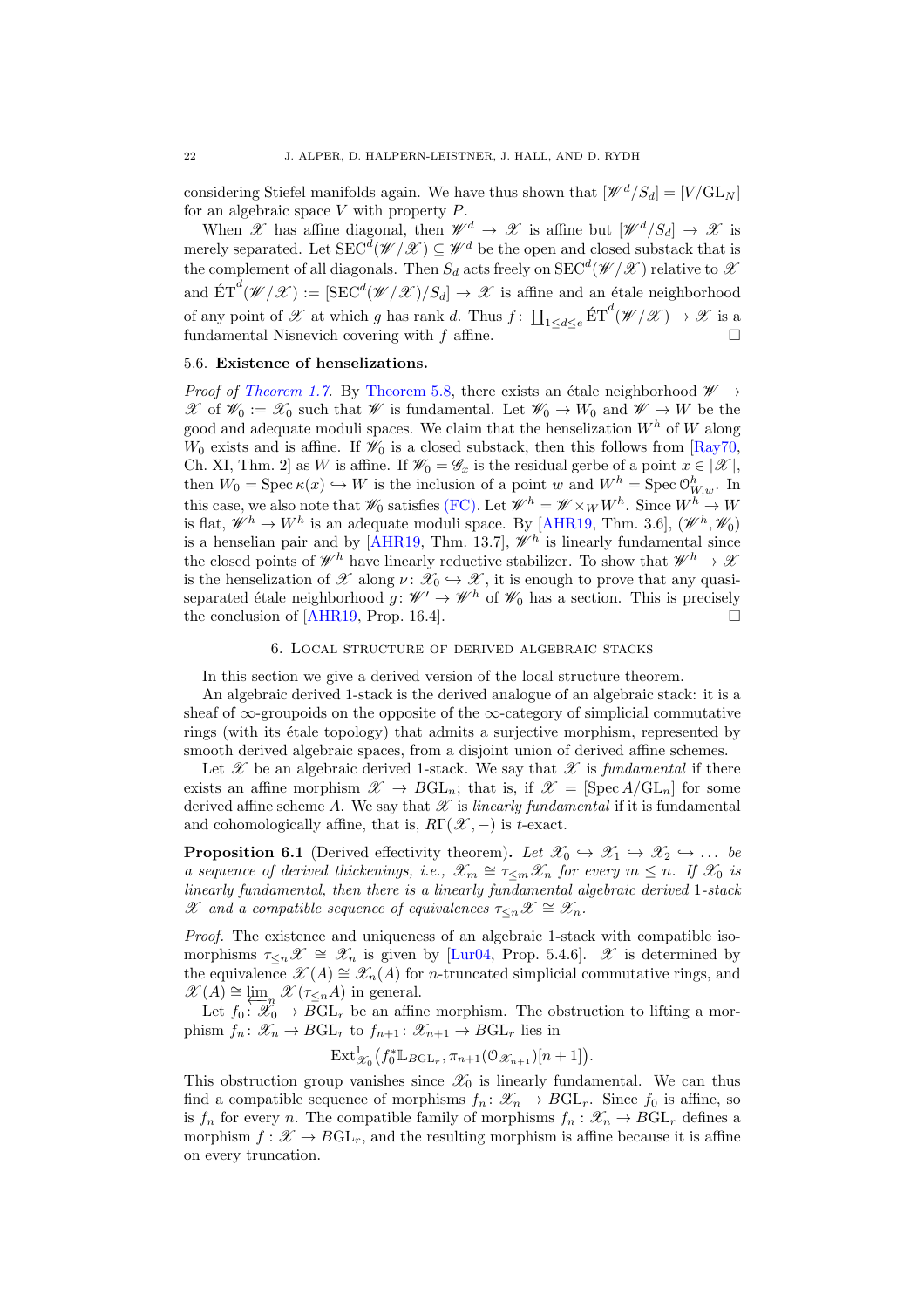Finally, because pushforward along the inclusion  $\mathscr{X}_0 \hookrightarrow \mathscr{X}$  is t-exact and identifies  $\mathsf{QCoh}(\mathscr{X})^\heartsuit \cong \mathsf{QCoh}(\mathscr{X}_0)^\heartsuit, \mathscr{X}$  is cohomologically affine if and only if  $R\Gamma(\mathscr{X}_0,-)$ has cohomological dimension 0 on  $\mathsf{QCoh}(\mathscr{X}_0)^\heartsuit$ . Since  $\mathscr{X}_0$  has affine diagonal, this is the same as being cohomologically affine.

*Proof of [Theorem 1.13.](#page-5-0)* If  $\mathscr{X}_0$  satisfies [\(FC\),](#page-1-3) then let S be the spectrum of Z localized in the characteristics of  $\mathscr{X}_0$  and base change everything along  $S \to \text{Spec } \mathbb{Z}$ . At the very end, we can then replace S by an open quasi-compact subscheme of  $\mathbb{Z}$ .

First assume that  $f_0$  is smooth. Then  $\mathscr{W}_0 \times_{\mathscr{X}_0} (\mathscr{X}_0)_{\text{cl}}$  is classical and we may apply the classical version of the local structure theorem [\(Theorem 5.1\)](#page-17-0). This gives us a fundamental classical stack  $\mathscr{W}_{cl}$  and a smooth morphism  $f_{cl} : \mathscr{W}_{cl} \to \mathscr{X}_{cl}$ . Since either  $(PC)/(N)$  $(PC)/(N)$  holds for  $\mathscr{W}_0$  or  $(FC)$  for  $\mathscr{W}_{c}$ , we may assume that  $\mathscr{W}_{c}$  is linearly fundamental [\(Theorem 1.6\)](#page-2-1). We may now deform  $f_{\leq 0} := f_{\text{cl}}$  to smooth maps  $f_{\leq n} : \mathscr{W}_{\leq n} \to \tau_{\leq n} \mathscr{X}$  for every *n*. Indeed, the obstruction lies in

$$
\text{Ext}^2_{\mathscr{W}_{\text{cl}}}(\mathbb{L}_{f_{\text{cl}}}, f_{\text{cl}}^*\pi_n(\mathcal{O}_{\mathscr{X}})[n]),
$$

which vanishes as  $\mathcal{W}_{\text{cl}}$  is cohomologically affine and  $f_{\text{cl}}$  is smooth. By [Proposition 6.1,](#page-21-0) there is a linearly fundamental derived 1-stack  $\mathscr W$  with compatible isomorphisms  $\mathscr{W}_{\leq n} \cong \tau_{\leq n} \mathscr{W}$ . Because both  $\mathscr{W}$  and  $\mathscr{X}$  are nilcomplete [\[Lur04,](#page-24-24) Prop. 5.3.7], the smooth morphisms  $\mathscr{W}_{\leq n} \to \tau_{\leq n} \mathscr{X}$  extend uniquely to a smooth morphism  $f: \mathscr{W} \to \mathscr{X}$ . Since

$$
\mathrm{Ext}^1_{(\mathscr{W}_0)_{\mathrm{cl}}}(\mathbb{L}_{(f_0)_{\mathrm{cl}}}, (f_0)_{\mathrm{cl}}^*\pi_n(\mathcal{O}_{\mathscr{X}_0})[n]) = 0,
$$

the isomorphism  $\mathscr{W}_0\times_{\mathscr{X}_0}(\mathscr{X}_0)_{\text{cl}}\to\mathscr{W}\times_{\mathscr{X}}(\mathscr{X}_0)_{\text{cl}}$  extends to an isomorphism  $\mathscr{W}_0\to\mathscr{W}$  $\mathscr{W} \times_{\mathscr{X}} \mathscr{X}_0$  over  $\mathscr{X}_0$ .

When instead  $f_0$  is quasi-smooth, we proceed as in the syntomic case of the classical version of the local structure theorem, see the proof of [Theorem 1.3](#page-1-0)[\(2\).](#page-1-5)

**Step 1:** First replace  $\mathscr{X}$  with  $\mathscr{X} \times BGL_n$  so that  $\mathscr{W}_0 \to \mathscr{X}_0$  becomes affine.

**Step 2:** Consider the morphism of classical stacks  $(\mathscr{W}_0)_{\text{cl}} \to (\mathscr{X}_0)_{\text{cl}}$  and pick a factorization  $(\mathscr{W}_0)_{\text{cl}} \to \mathscr{Y}_0 \to (\mathscr{X}_0)_{\text{cl}}$  where the first map is a closed immersion and the second map is affine and smooth. Here we use that  $(\mathscr{X}_0)_{\text{cl}}$  has the resolution property. Then apply the classical étale version of the structure theorem to  $(\mathscr{W}_0)_{\text{cl}} =$  $(\mathscr{W}_0)_{cl} \hookrightarrow \mathscr{Y}_0$ . We can thus replace  $\mathscr{Y}_0$  with an étale neighborhood of  $(\mathscr{W}_0)_{cl}$  and assume that  $\mathcal{Y}_0$  is linearly fundamental.

**Step 3:** Apply the smooth case of the derived local structure theorem to  $\mathscr{Y}_0 \rightarrow$  $(\mathscr{X}_0)_{\text{cl}} \hookrightarrow \mathscr{X}$  and we obtain a smooth map  $\mathscr{Y} \to \mathscr{X}$ . Since  $\mathscr{Y} \to \mathscr{X}$  is smooth and  $\mathscr{W}_0$  is linearly fundamental, the obstructions to lifting the closed immersion  $(\mathscr{W}_0)_{\text{cl}} \hookrightarrow \mathscr{Y}$  to closed immersions  $\tau_{\leq n}(\mathscr{W}_0) \hookrightarrow \mathscr{Y}$  over  $\mathscr{X}$  for every n vanish. We obtain a closed immersion  $\mathscr{W}_0 \hookrightarrow \mathscr{Y}$  because both  $\mathscr{W}_0$  and  $\mathscr{Y}$  are nilcomplete [\[Lur04,](#page-24-24) Prop. 5.3.7]. Since either  $(PC)/(N)$  $(PC)/(N)$  holds for  $\mathscr{W}_0$  or  $(FC)$  for  $\mathscr{Y}$ , we may assume that  $\mathscr Y$  is linearly fundamental [\(Theorem 1.6\)](#page-2-1).

**Step 4:** Now let  $\mathcal{Y}_0 = \mathcal{Y} \times_{\mathcal{X}} \mathcal{X}_0$  (previously it denoted its classical truncation). The morphism  $\mathscr{W}_0 \to \mathscr{Y}_0$  is a quasi-smooth closed immersion. Let  $\mathcal{N} = \pi_1(\mathbb{L}_{\mathscr{W}_0/\mathscr{Y}_0})$ denote the corresponding conormal bundle on  $(\mathscr{W}_0)_{\text{cl}}$ . After replacing  $\mathscr Y$  with an étale neighborhood of  $\mathcal{W}_0$  [\[AHR19,](#page-24-4) Prop. 16.12], we may assume that N extends to a vector bundle  ${\mathcal E}$  on  ${\mathscr Y}.$ 

Let F denote the homotopy fiber of  $\mathcal{O}_{\mathscr{Y}_0} \to \mathcal{O}_{\mathscr{W}_0}$ . Since the Hurewicz map  $F \otimes_{\mathcal{O}_{\mathscr{Y}_0}}$  $\mathcal{O}_{\mathscr{W}_0} \to \mathbb{L}_{\mathscr{W}_0/\mathscr{Y}_0}[-1]$  is an isomorphism on  $\pi_0$ , we have an induced isomorphism  $\mathcal{E}|_{(\mathscr{W}_0)_{\text{cl}}} \simeq \mathcal{N} \simeq F|_{(\mathscr{W}_0)_{\text{cl}}}$ . Since  $\mathscr{Y}_0$  is cohomologically affine, this lifts to a map  $\mathcal{E}|_{\mathscr{Y}_0} \to F$ . The composition  $s_0: \mathcal{E}|_{\mathscr{Y}_0} \to F \to \mathcal{O}_{\mathscr{Y}_0}$  corresponds to a section  $s_0^{\vee}$  of  $\mathcal{E}^{\vee}|_{\mathscr{Y}_0}$  and the derived zero-locus of this section  $\mathscr{Z}_0 := \{s_0^{\vee} = 0\} \hookrightarrow \mathscr{Y}_0$  defines a quasi-smooth closed immersion. Here the derived zero-locus is the pull-back fitting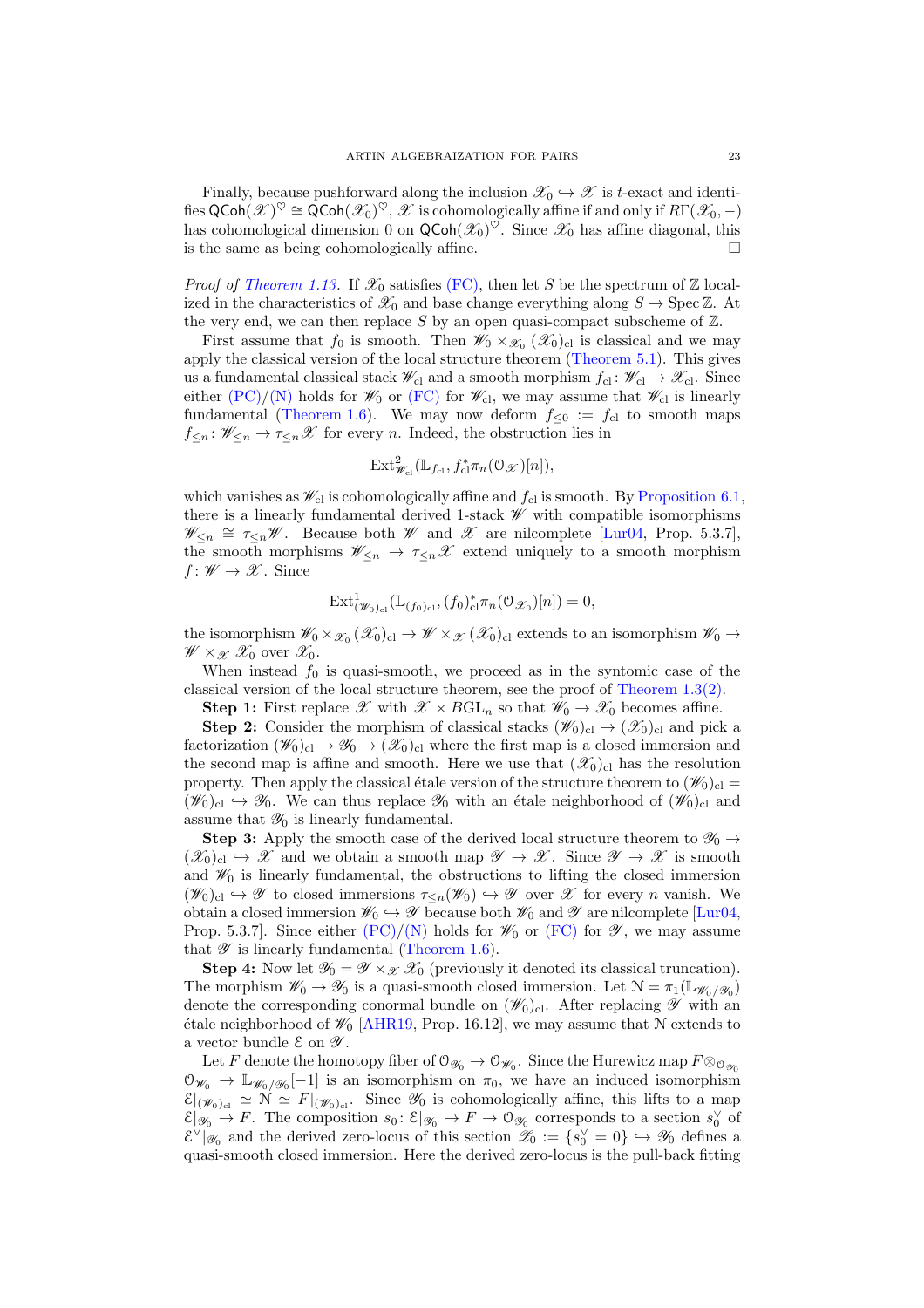in the cartesian square



The map  $s_0: \mathcal{E}|_{\mathscr{Y}_0} \to F$  corresponds to a 2-commutative diagram



and hence to a map  $\mathscr{W}_0 \to \mathscr{Z}_0$ . By construction, we have that  $\mathbb{L}_{\mathscr{W}_0/\mathscr{Z}_0} = 0$  so the closed immersion  $\mathscr{W}_0 \to \mathscr{Z}_0$  is also an open immersion. After replacing  $\mathscr{Y}$  with an open neighborhood of  $\mathscr{W}_0$ , we can thus assume that  $\mathscr{W}_0 = \mathscr{Z}_0$ .

Finally, we may lift the section  $s_0^{\vee}$  of  $\mathcal{E}^{\vee}|_{\mathscr{Y}_0}$  to a section  $s^{\vee}$  of  $\mathcal{E}^{\vee}$  since  $\mathscr{Y}$  is cohomologically affine. The derived zero-locus  $\mathscr{W} := \{s^{\vee} = 0\} \hookrightarrow \mathscr{Y}$  is a quasismooth closed immersion restricting to  $\mathscr{W}_0 \hookrightarrow \mathscr{Y}_0$  and the composition  $f: \mathscr{W} \hookrightarrow$  $\mathscr{Y} \to \mathscr{X}$  is a quasi-smooth morphism such that  $f|_{\mathscr{X}_0} \simeq f_0$ .

# Appendix A. Non-existence of Zariskification

<span id="page-23-0"></span>In this section, we show that the Zariskification, in contrast to the henselization, does not exist in general. This counter-example was mentioned in [\[TT17,](#page-25-10) 3.1.2].

Let X be a scheme and  $Z \hookrightarrow X$  be a closed subscheme. The generization of Z is the subset of X consisting of all points  $x \in |X|$  such that  $\overline{\{x\}} \cap Z \neq \emptyset$ . A *Zariskification* of X along Z is a flat quasi-compact monomorphism  $W \to X$ such that the image is the generization of Z. The Zariskification is unique up to isomorphism since if W and W' are two monomorphisms as above, then  $W \times_X W' \to$ W and  $W \times_X W' \to W'$  are faithfully flat quasi-compact monomorphisms, hence isomorphisms.

If  $X = \text{Spec } A$  is an affine scheme and  $Z = \text{Spec}(A/I)$  is a closed subscheme, then the Zariskification exists and equals  $W = \text{Spec}((1 + I)^{-1}A)$  [\[Ray70,](#page-25-2) §2]. If  $Z = \{x_1, x_2, \ldots, x_n\}$  is a finite set of points, then the Zariskification is the semilocalization at Z.

<span id="page-23-1"></span>In the following example we show that the Zariskification at two points of Hironaka's non-projective proper smooth threefold does not exist.

**Example A.1** (Non-existence of Zariskification). Let X be a projective threefold and  $c, d$  curves as in [\[Har77,](#page-24-25) p. 443]. Let X' be the non-projective proper threefold given by gluing the different blow-ups and let  $l_0$ ,  $m_0$ ,  $l'_0$  and  $m'_0$  be curves on  $X'$  as in loc. cit. and let  $P' = l_0 \cap m_0$  and  $Q' = l'_0 \cap m'_0$ .

There is no affine neighborhood containing both  $P'$  and  $Q'$ . We claim that the generization  $E$  of  $P'$  and  $Q'$  is not pro-open (i.e., not represented by a flat quasicompact monomorphism). For this, we can use Raynaud's criterion for locally factorial schemes  $[\text{Ray68}, \text{Cor. 2.7}]$ . Hence, it is enough to show that there is a point  $x'$  not in E such that every divisor containing  $x'$  intersects  $E$  (i.e., intersects P' or Q'). But since  $l_0 + m'_0$  is numerically trivial, every divisor that intersects  $l_0$ properly contains  $m'_0$ . In particular, every divisor intersecting  $l_0$  contains either  $P'$ or  $Q'$ . Raynaud's criterion is thus not satisfied for a point  $x'$  on  $l_0$  (not equal to  $P'$ ).

Example A.2 (Algebraic space without Zariski-localization at a point). For a suitable choice of X and curves c, d, one can endow Hironaka's proper threefold  $X'$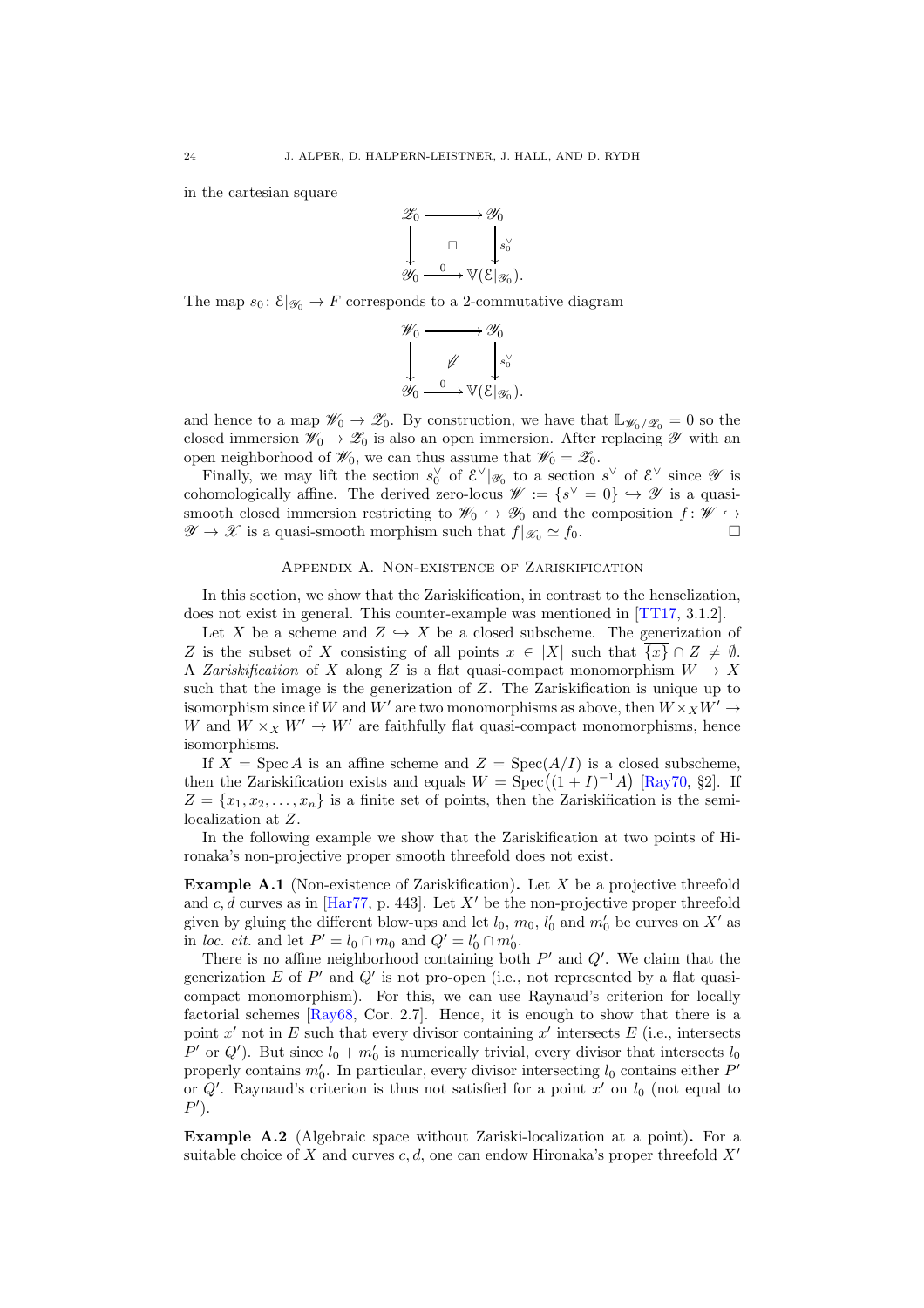with a free action of  $G = \mathbb{Z}/2\mathbb{Z}$  that interchanges P' and Q'. The quotient  $X'/G$ is then not a scheme since the image of  $\{P', Q'\}$  is a point z that does not admit an affine neighborhood. Moreover, the Zariskification at  $z$  does not exist. Indeed, if there is a flat monomorphism  $W \to X'/G$  of algebraic spaces with image the generization of z, then it pulls-back to a flat monomorphism  $W' \to X'$  with image the generization of  $P'$  and  $Q'$ . Since W' is a scheme (see [\[SP,](#page-25-0) [0B8A\]](http://stacks.math.columbia.edu/tag/0B8A) or [\[TT17,](#page-25-10) Thm. 3.1.5]), this contradicts [Example A.1.](#page-23-1)

## **REFERENCES**

- <span id="page-24-14"></span>[AHLH18] Jarod Alper, Daniel Halpern-Leistner, and Jochen Heinloth, Existence of moduli spaces for algebraic stacks, Dec 2018, [arXiv:1812.01128.](http://arXiv.org/abs/1812.01128)
- <span id="page-24-4"></span>[AHR19] Jarod Alper, Jack Hall, and David Rydh, The étale local structure of algebraic stacks, Preprint, Dec 2019, [arXiv:1912.06162.](http://arXiv.org/abs/1912.06162)
- <span id="page-24-2"></span>[AHR20] Jarod Alper, Jack Hall, and David Rydh, A Luna étale slice theorem for algebraic stacks, Ann. of Math. (2) 191 (2020), no. 3, 675–738.
- <span id="page-24-0"></span>[Art69] M. Artin, *Algebraization of formal moduli. I*, Global Analysis (Papers in Honor of K. Kodaira), Univ. Tokyo Press, Tokyo, 1969, pp. 21–71.
- <span id="page-24-21"></span>[Bri09] Michel Brion, Anti-affine algebraic groups, J. Algebra 321 (2009), no. 3, 934–952.
- <span id="page-24-1"></span>[CJ02] Brian Conrad and A. J. de Jong, Approximation of versal deformations, J. Algebra 255 (2002), no. 2, 489–515.
- <span id="page-24-17"></span> $[EGA<sub>I</sub>]$  A. Grothendieck, Éléments de géométrie algébrique. I. Le langage des schémas, Inst. Hautes Etudes Sci. Publ. Math. (1960), no. 4, 228. ´
- <span id="page-24-19"></span> $[EGA_{IV}]$  A. Grothendieck, Eléments de géométrie algébrique. IV. Étude locale des schémas et des morphismes de schémas, Inst. Hautes Études Sci. Publ. Math. (1964–67), nos. 20, 24, 28, 32.
- <span id="page-24-23"></span>[EHKV01] Dan Edidin, Brendan Hassett, Andrew Kresch, and Angelo Vistoli, Brauer groups and quotient stacks, Amer. J. Math. 123 (2001), no. 4, 761–777.
- <span id="page-24-3"></span>[Elk73] Renée Elkik, Solutions d'équations à coefficients dans un anneau hensélien, Ann. Sci. École Norm. Sup.  $(4)$  6  $(1973)$ , 553–603  $(1974)$ .
- <span id="page-24-8"></span>[Fer03] Daniel Ferrand, Conducteur, descente et pincement, Bull. Soc. Math. France 131 (2003), no. 4, 553–585.
- <span id="page-24-20"></span>[Gro17] Philipp Gross, *Tensor generators on schemes and stacks*, Algebr. Geom. 4 (2017), no. 4, 501–522.
- <span id="page-24-7"></span>[GS81] Silvio Greco and Rosario Strano, Quasicoherent sheaves over affine Hensel schemes, Trans. Amer. Math. Soc. 268 (1981), no. 2, 445–465.
- <span id="page-24-18"></span>[Hal17] Jack Hall, Openness of versality via coherent functors, J. Reine Angew. Math. 722 (2017), 137–182.
- <span id="page-24-25"></span>[Har77] Robin Hartshorne, Algebraic geometry, Springer-Verlag, New York, 1977, Graduate Texts in Mathematics, No. 52.
- <span id="page-24-10"></span>[HK19] Marc Hoyois and Amalendu Krishna, Vanishing theorems for the negative K-theory of stacks, Ann. K-Theory 4 (2019), no. 3, 439–472.
- <span id="page-24-13"></span>[HL14] Daniel Halpern-Leistner, On the structure of instability in moduli theory, Nov 2014, [arXiv:1411.0627.](http://arXiv.org/abs/1411.0627)
- <span id="page-24-12"></span>[HNR19] Jack Hall, Amnon Neeman, and David Rydh, One positive and two negative results for derived categories of algebraic stacks, J. Inst. Math. Jussieu 18 (2019), no. 5, 1087-1111. [HR15] Jack Hall and David Rydh, Algebraic groups and compact generation of their derived
- <span id="page-24-5"></span>categories of representations, Indiana Univ. Math. J. 64 (2015), no. 6, 1903–1923.
- <span id="page-24-11"></span>[HR17] Jack Hall and David Rydh, Perfect complexes on algebraic stacks, Compos. Math. 153 (2017), no. 11, 2318–2367.
- <span id="page-24-22"></span>[HR18] Jack Hall and David Rydh, Addendum to "Étale dévissage, descent and pushouts of stacks" [J. Algebra 331 (1) (2011) 194–223], J. Algebra 498 (2018), 398–412.
- <span id="page-24-15"></span>[HR19] Jack Hall and David Rydh, Coherent Tannaka duality and algebraicity of Hom-stacks, Algebra Number Theory 13 (2019), no. 7, 1633–1675.
- <span id="page-24-16"></span>[Knu71] Donald Knutson, Algebraic spaces, Springer-Verlag, Berlin, 1971, Lecture Notes in Mathematics, Vol. 203.
- <span id="page-24-24"></span>[Lur04] Jacob Lurie, Derived algebraic geometry, ProQuest LLC, Ann Arbor, MI, 2004, Thesis (Ph.D.)–Massachusetts Institute of Technology.
- <span id="page-24-9"></span>[Mil71] John Milnor, *Introduction to algebraic K-theory*, Princeton University Press, Princeton, N.J.; University of Tokyo Press, Tokyo, 1971, Annals of Mathematics Studies, No. 72.
- <span id="page-24-6"></span>[Nag62] Masayoshi Nagata, Complete reducibility of rational representations of a matric group, J. Math. Kyoto Univ. 1 (1961/62), 87–99.